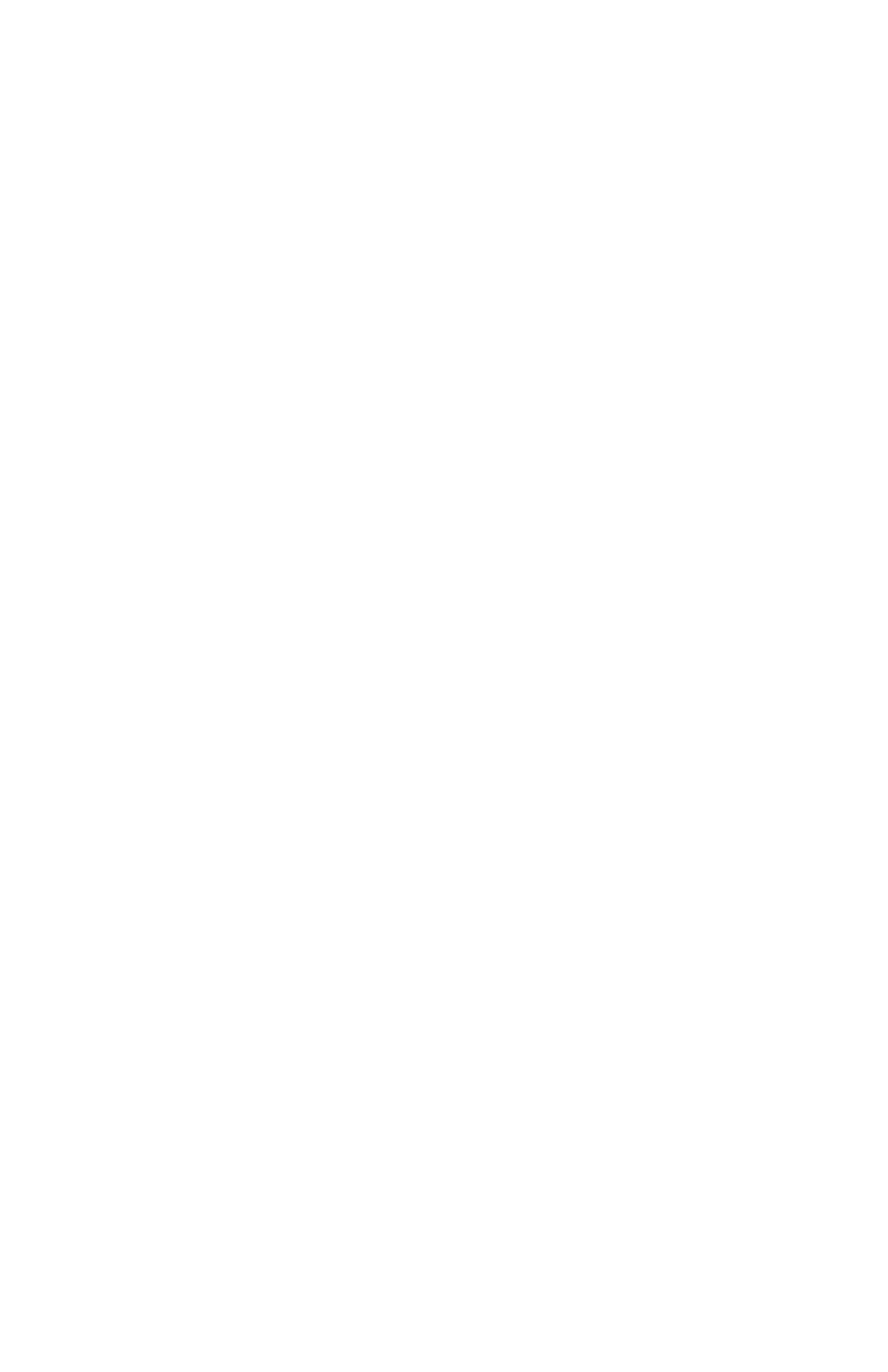## PAGE

## **SECTION 1 - INTRODUCTION**

| 1.1   |  |
|-------|--|
| 1.2   |  |
| 1.2.1 |  |
| 1.2.2 |  |
| 1.3   |  |
| 1.3.1 |  |
| 1.3.2 |  |
| 1.3.3 |  |
| 1.3.4 |  |
| 1.3.5 |  |

## **SECTION 2 - LABVIEW G DRIVER**

# **SECTION 3 - VXI plug&play Driver**

| 3.2   |  |
|-------|--|
| 3.2.1 |  |
| 3.3   |  |
| 3.3.1 |  |
| 3.3.2 |  |
| 3.4   |  |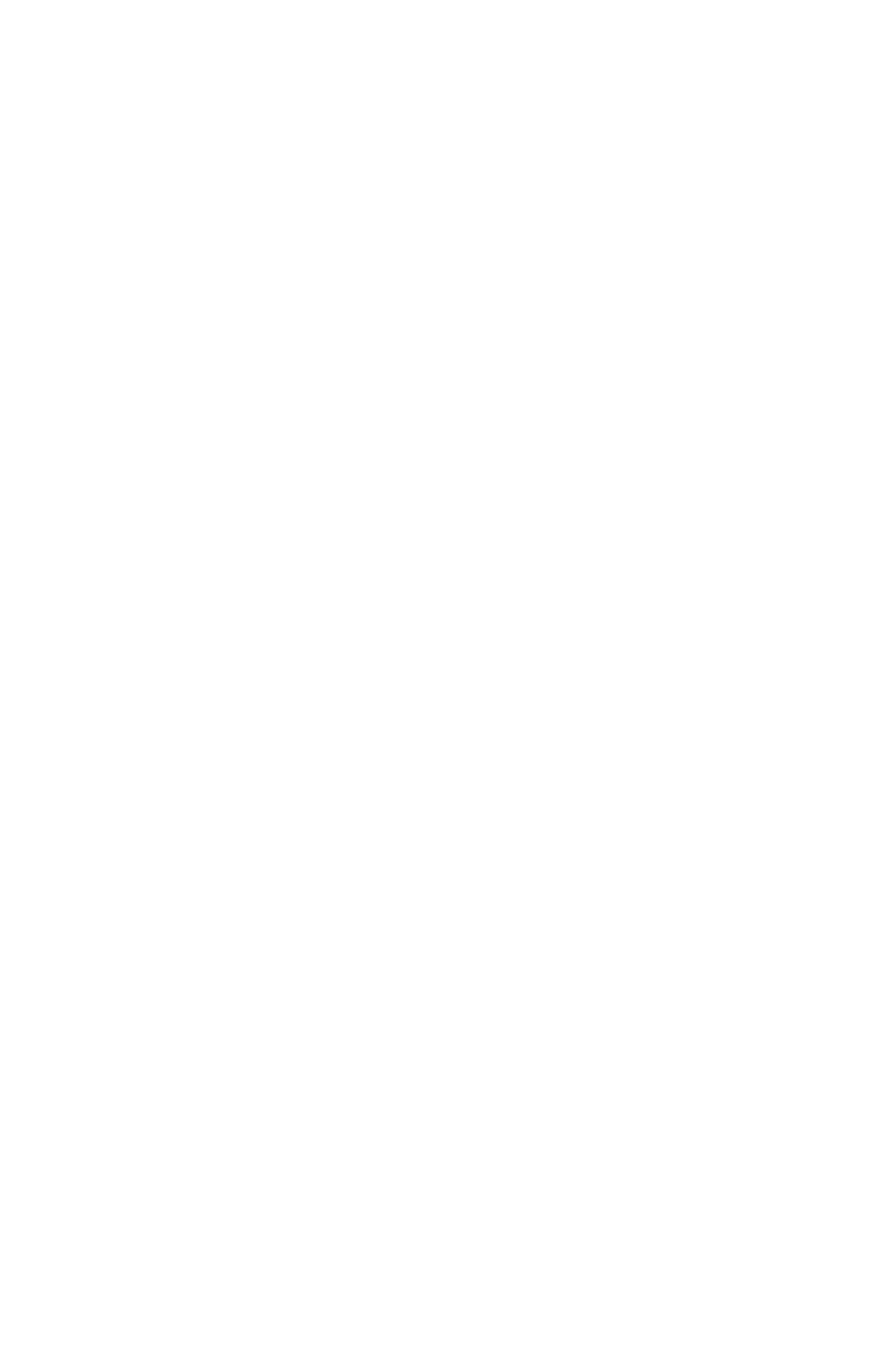# **LIST OF FIGURES**

#### **FIGURE**

#### **TITLE**

#### PAGE

| $2 - 1$  |  |
|----------|--|
| $2 - 2$  |  |
| $2 - 3$  |  |
| $2 - 4$  |  |
| $2 - 5$  |  |
| $2 - 6$  |  |
| $2 - 7$  |  |
| $2 - 8$  |  |
| $2-9$    |  |
| $2 - 10$ |  |
| $2 - 11$ |  |
| $2 - 12$ |  |
| $2 - 13$ |  |
| $2 - 14$ |  |
| $2 - 15$ |  |
| $2 - 16$ |  |
| $2 - 17$ |  |
| $2 - 18$ |  |
| $2 - 19$ |  |
| $3 - 1$  |  |
| $3 - 2$  |  |
| $3-3$    |  |
| $3 - 4$  |  |
| $3 - 5$  |  |
|          |  |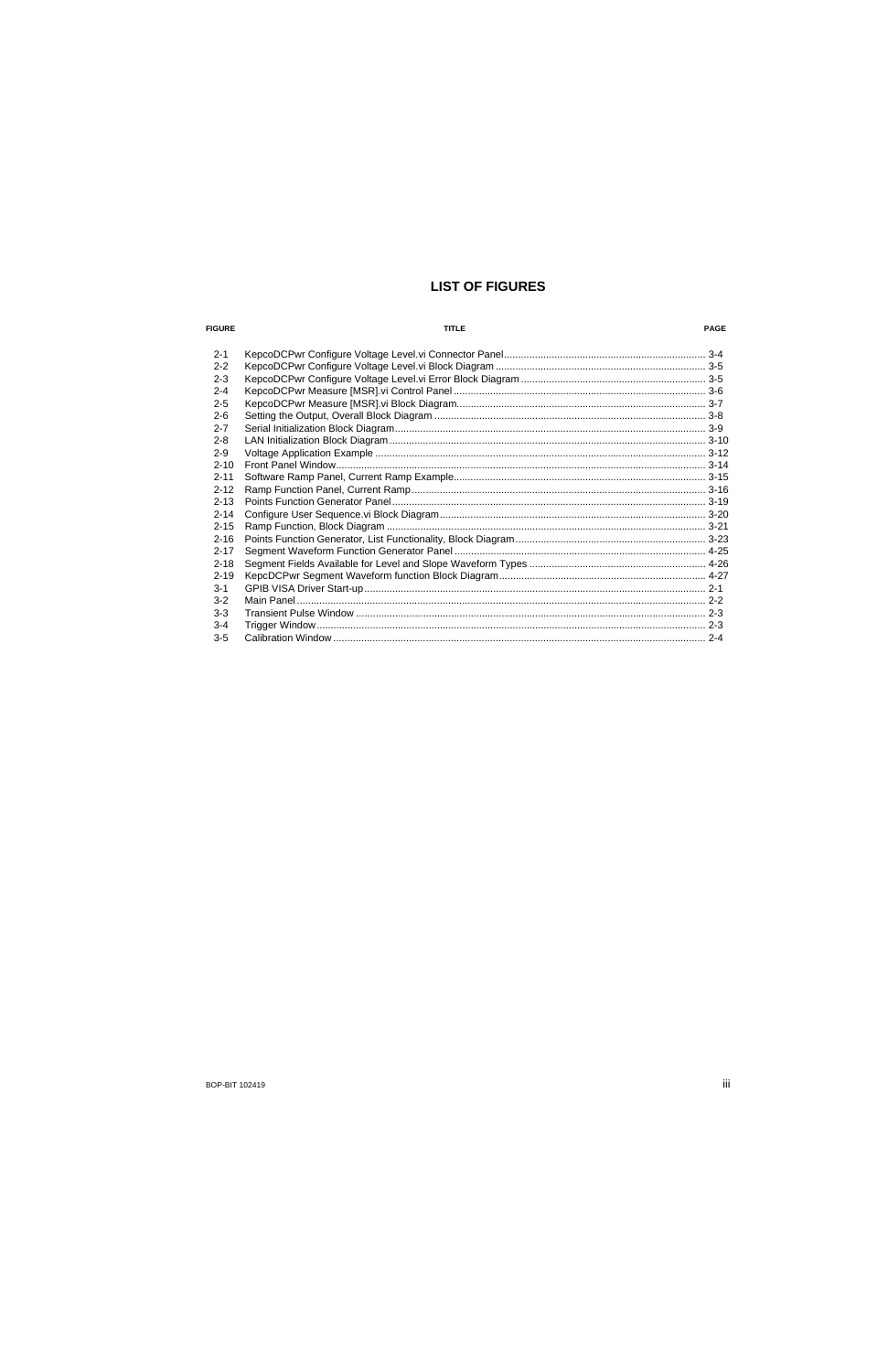## **LIST OF TABLES**

| TABLE   | TITI F | PAGE |
|---------|--------|------|
|         |        |      |
| $2 - 1$ |        |      |
| $2 - 2$ |        |      |
| $2 - 3$ |        |      |
| $2 - 4$ |        |      |
| $3 - 1$ |        |      |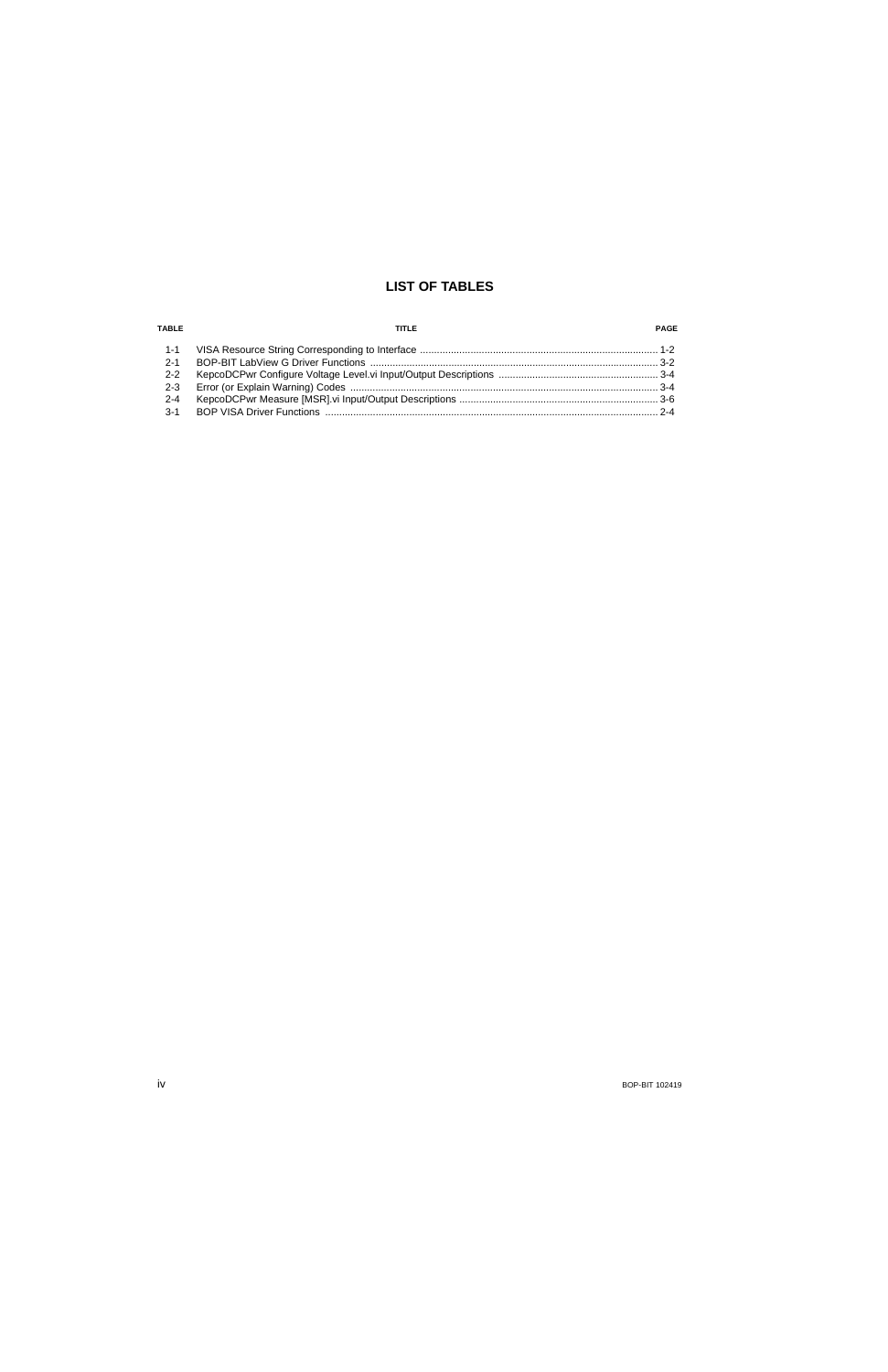## **SECTION 1 - INTRODUCTION**

## <span id="page-6-1"></span><span id="page-6-0"></span>**1.1 SCOPE**

<span id="page-6-3"></span>This manual provides information for a test system engineer to use Kepco's Labview and VXI *plug&play* drivers with a BIT 4882, BIT 4886 or BIT 802E Interface Card installed in a Kepco BOP 100W, 200W or 400W power supply. The suffix -4882, -4886 or -802E after a BOP model number indicates the BIT Card was installed at the factory. The Labview and VXI plug&play drivers may also be used with a BOP High Power (1KW or above) power supply. For convenience, unless otherwise specified all applicable power supplies mentioned above are hereafter referred to as BOP-BIT power supplies in this manual.

[The SCPI commands used to control the BOP-BIT power supply are provided in the Operator's](http://www.kepcopower.com/support/opmanls.htm#bit) [manuals for BIT 4886, BIT 802E and BOP High Power respectively. These manuals can be](http://www.kepcopower.com/support/opmanls.htm#bit) downloaded from Kepco's web site at

[BIT Cards:](http://www.kepcopower.com/support/opmanls.htm#bit) **www.kepcopower.com/support/opmanls.htm#bit** BOP High Power: **[www.kepcopower.com/support/opmanls.htm#bop](http://www.kepcopower.com/support/opmanls.htm#bop)**

## <span id="page-6-2"></span>**1.2 GENERAL DESCRIPTION**

BOP-BIT power supplies can support asynchronous RS-232, GPIB, and LAN communication interfaces. These interfaces, when being controlling through a C program such as CVI, Visual C or Labview use different methods to send the SCPI strings to the instruments. The Virtual Instrument Software Architecture (VISA) is a standardized method of communication with instruments over the various buses using identical calls. The LabView G and VXI plug&play drivers use these VISA calls. Included in each driver are:

The BOP-BIT is a power supply class of instrument. The BOP-BIT supports all power supply class functionality including measurement and trigger. The BOP-BIT has additional functionality beyond the class requirements, including a 1002 (3940 for BOP High Power models) step list and state storage. The BOP-BIT power supply can be digitally programmed using SCPI commands and queries sent from a computer via any of the interfaces.

BOP power supplies with BIT 4886 or BIT 4882 installed, as well as BOP High Power power supplies include IEEE 488.2 GPIB and RS-232 interfaces. BOP power supplies with BIT 802E installed and BOP High Power models with an E suffix include a LAN interface use to control BOP operation via web pages.

Each driver includes the following:

- Source code C for all the functions detailed in table [1-1](#page-7-2) along with a file of definitions.
- This manual in pdf form.
- A sample application that can operate and calibrate the BOP-BIT power supply
- The CVI version 14 or LabView 2014 runtime environment.
- A Generic VISA version 14 from National Instruments.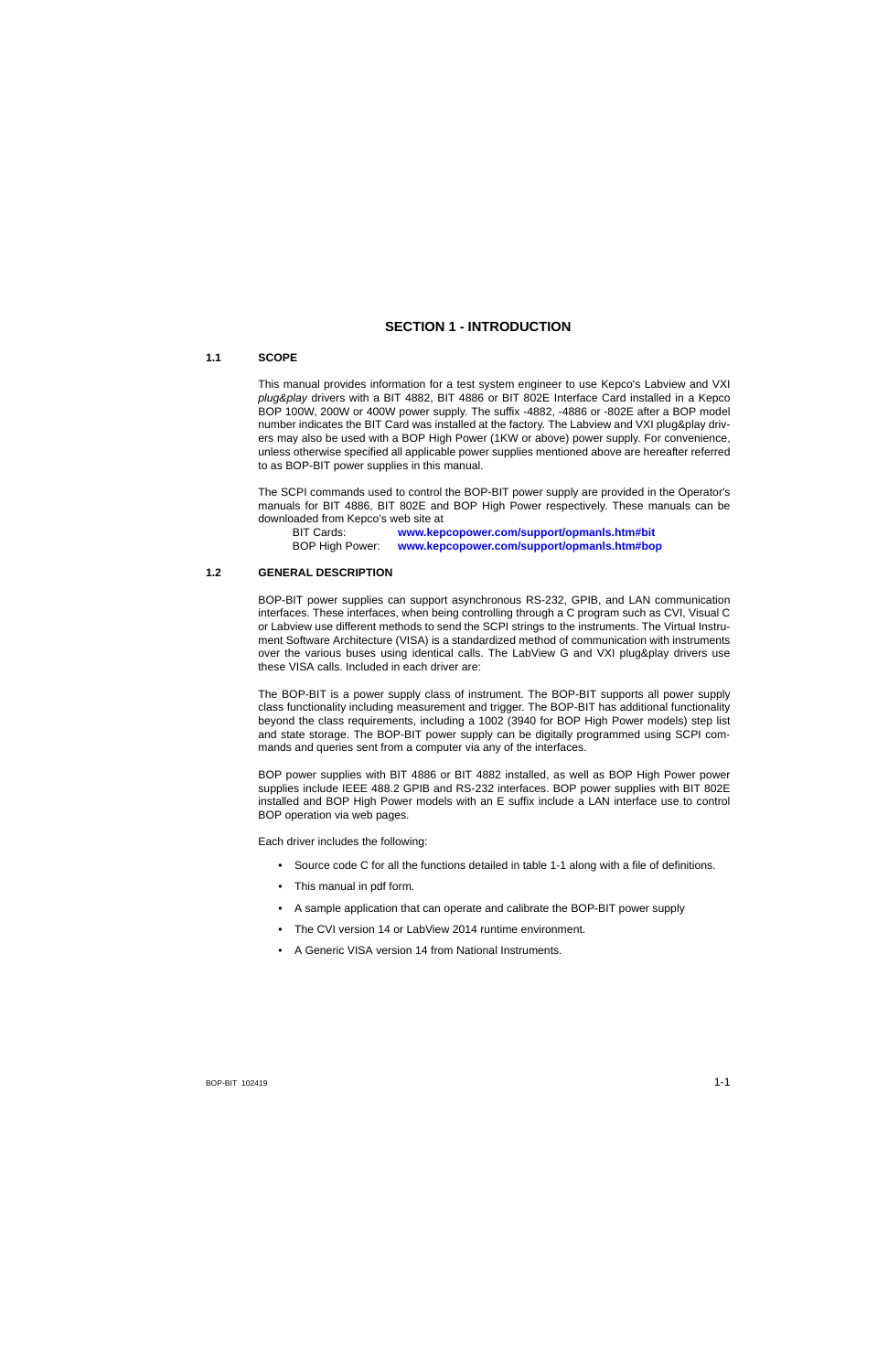## <span id="page-7-0"></span>**1.2.1 DRIVERS**

Two instrument drivers, Labview G and VXI *plug&play,* are available which allow remote operation via virtual front panels. These drivers can be downloaded from the Kepco web site at http://www.kepcopower.com/drivers/drivers-dl3.htm

- LabView G driver written in native LabView code using the VISA write and read functions. (see Section [2](#page-10-4)).
- VXI *plug&play* driver written in C using VISA write and read functions. It is compliant with the VXI *plug&play* specification and can be used in an ANSI compatible C program such as LabWindows /CVI. It is also portable to Linux and Apple operating systems, however verification of these environments has not been completed. (see Section [3](#page-38-3)).

The drivers do not communicate directly to the BOP-BIT. They use the operating system or vendor specific interface drivers to handle the actual communication via the serial, Ethernet or GPIB ports. Vendors such as National instruments, Agilent technologies and Keithley have created a VISA (Virtual Instrument System Architecture) library. The VISA library uses consistent commands to open a connection, write and read data, read the interrupt status and perform standard functions such as lock, unlock and device clear.

The VISA libraries "open" command creates the handle for all other functions. The open command requires a resource string that provides the physical address of the unit and also specifies the type of interface that will be used. Table [1-1](#page-7-2) provides the resource strings for the four possible interfaces to the BOP-BIT.

These drivers require a helper application (visa32.dll) to be installed on the computer being used. VISA uses resource strings (see Table [1-1](#page-7-2)) to address the unit. The VXI *plug&play* driver requires that all calls to an instrument be made through the VISA library. The LabView G driver also uses VISA calls

<span id="page-7-2"></span>

| <b>MODEL</b>                                                 | <b>INTERFACE</b> | <b>VISA RESOURCE STRING</b>       | <b>COMMENT</b>                                                                                                |
|--------------------------------------------------------------|------------------|-----------------------------------|---------------------------------------------------------------------------------------------------------------|
| BOP/BIT 4886,<br><b>BOP High Power</b><br>(G, MG, GL, MGL)   | <b>GPIB</b>      | GPIB::xx::INSTR                   | The GPIB address replaces xx.                                                                                 |
| <b>BOP/BIT 4886</b><br><b>BOP High Power</b><br>(all models) | <b>SERIAL</b>    | ASRLy::INSTR                      | The com port number replaces y.                                                                               |
| BOP/BIT 802E,<br><b>BOP High Power</b><br>(E, ME, EL, MEL)   | LAN-SCPI-RAW     | TCIP::192.168.0.100::5025::SOCKET | This is the fastest LAN interface, similar to the<br>serial port with automatic XON XOFF protocol<br>support. |

<span id="page-7-3"></span>**TABLE 1-1. VISA RESOURCE STRING CORRESPONDING TO INTERFACE**

#### <span id="page-7-1"></span>**1.2.2 PROGRAMMING**

SCPI and IEEE 488 common commands/queries are the building blocks used to control the BOP-BIT power supply. These sections are provided to allow a user to write their own program to control the BOP-BIT power supply or to use the various interactive tools provided by Measurement Computing, National Instruments, Agilent Technologies and Microsoft to send strings to a device over the RS 232, GPIB or LAN interfaces. SCPI commands and queries are supported by all three interfaces. The applicable Operator's Manual (see PAR. [1.1\)](#page-6-1) provides the following:

• Description of SCPI Syntax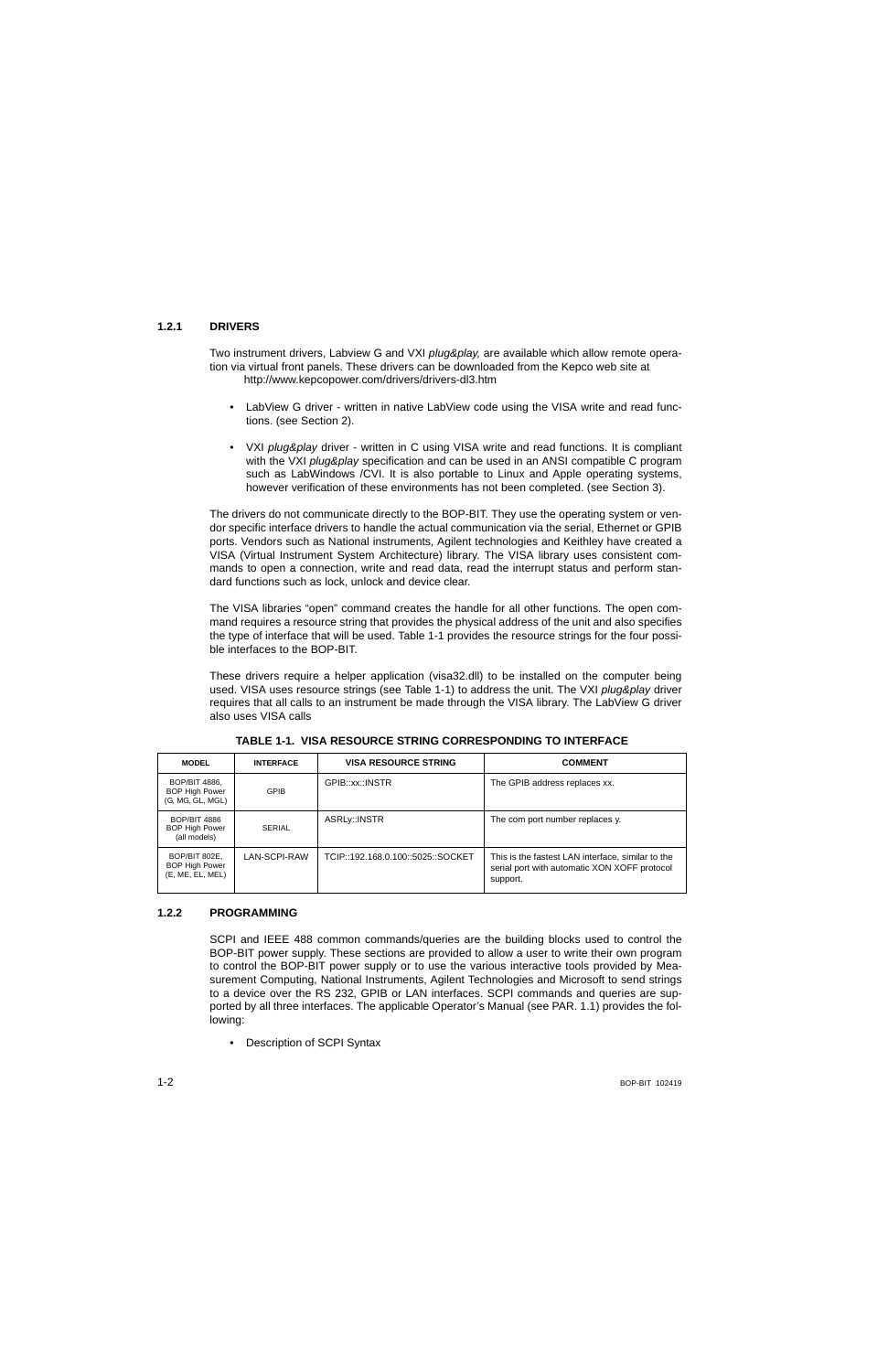- IEEE 488 Common commands supported
- Listing of SCPI commands supported

## <span id="page-8-0"></span>**1.3 DRIVER OVERVIEW**

The two drivers for BOP-BIT have common functional groups. Each group contains similar functions which work together. The two different environments, LabView G and VXI *plug&play*, have common functionality.

The BOP-BIT power supply, like most instrument power supplies, has four subsystems: output, trigger, status and measurement. In additional to these subsystems, the BOP-BIT has a storage system and a list system.

## <span id="page-8-1"></span>**1.3.1 INITIALIZATION**

When an instrument is first accessed, it is desirable to have it start at a standard state and to verify that the instrument is the correct one. These functions utilize standard commands which are common to all power supply class instruments such as \*IDN? \*CLS and \*RST. In the various drivers, this functional group also includes an open and close functionality.

## <span id="page-8-2"></span>**1.3.2 OUTPUT CONTROL**

The power supply class instrument has specific requirements to support voltage and current settings, output enable and protection. These functions are common to all power supplies in the power supply class.

#### <span id="page-8-3"></span>**1.3.3 MEASUREMENT**

The Power supply has the ability to measure the voltage and current at the output and display this information on the front panel. The measurement system provides the ability to read this back from the unit.

## <span id="page-8-4"></span>**1.3.4 LIST (USER-PROGRAMMED SEQUENCES)**

Using the LIST functions, up to 1002 locations (3940 for BOP High Power models) are available for programming the BOP-BIT output. These locations enable the user to program the output using multiple command sequences which may be initiated by a single command. The repeatable user-determined sequences are stored in volatile memory and are retained until reprogrammed, the power supply is turned off, a calibration is performed, a **LIST:CLEar** command is received, or limit model settings are changed.

Each location defines values for the active channel (either output voltage or output current), and a dwell time duration (between 0.00025 and 2 seconds, inclusive) for the programmed settings. By programming the output to change in small increments, complex outputs can be generated.

## <span id="page-8-5"></span>**1.3.5 TRIGGER**

The BOP-BIT has the ability to utilize a software trigger. Units with BIT 802E installed have an additional software trigger capability accessed via Port 5044. When a trigger event is properly enabled and received, the output voltage and current are set to the preset trigger levels.

If software trigger is selected, trigger events are activated by \*TRG or a GPIB <GET> command.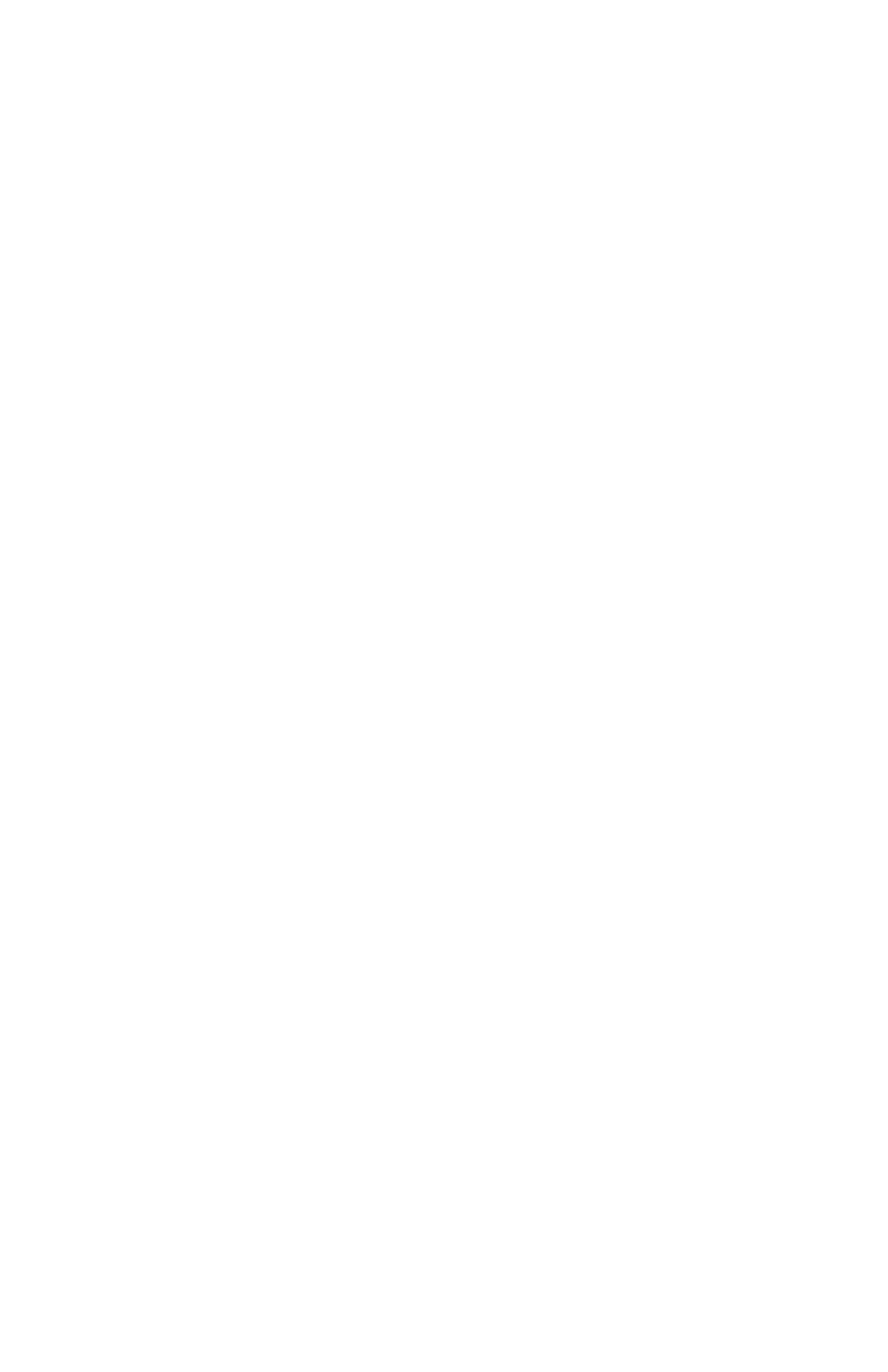# <span id="page-10-4"></span>**SECTION 2 - LABVIEW G DRIVER**

#### <span id="page-10-1"></span><span id="page-10-0"></span>**2.1 INTRODUCTION**

The LabView G driver can be used for remote programming over all installed ports of the BOP-BIT (Serial, GPIB and LAN ports - see Table [1-1\)](#page-7-3). It is designed to operate in LabView 2014 environments. It can be opened in all Labview environments up to Labview 2019.

The Version 2014 LabView driver is available in two formats: a standalone version that includesthe LabView runtime program, and a version that requires that LabView be installed on the computer. The LabView G driver uses VISA calls to communicate with the power supply.

NOTE: The LabView G driver is modifiable by the user. Once any utility or function is modified, it is the user's responsibility to verify there are no unintended errors introduced.

During installation of the software modules, three subfolders are created under C:\program files\National instruments\LABVIEW 2014

- **instr.drv\KpDcpwr** has the Kepco.llb that contains all driver functions
- **examples\KpDcpwr** has simple examples to set voltage and read back voltage and current.
- **user.lib\KpDcpwr** has the programs that are available via buttons of the interactive example application which was also installed at a folder the customer can specify.
- NOTE: This driver is not for use with a LabView Version below LabView 2014. Instead, download the older driver available at http://www.kepcopower.com/drivers/drivers-dl3a.htm. Users with a higher version than 2014, such as LabView 2019, must copy the three folders noted above (instr.drv\KpDcpwr, examples\KpDcpwr and user.lib\KpDcpwr) into the existing LABVIEW 2019 folder.

## <span id="page-10-2"></span>**2.2 LABVIEW G INSTRUMENT DRIVER**

The LabView G driver is a multipurpose driver. It is capable of operating all Kepco Power supplies using LabView Version 2014 including multiple output units such as MST. The LabView G driver does not report model-specific errors but, using case structures, passes the function and an appropriate model- specific response to the user's program.

#### <span id="page-10-3"></span>**2.3 LABVIEW G INSTRUMENT DRIVER FUNCTIONS**

Kepco's BOP-BIT LabView G instrument driver provides programming support for Kepco's BOP Power Supply with a BIT 4886 or BIT 802E Card installed as well as High Power BOP models. It contains functions for opening, configuring, taking measurements from, testing, calibrating and closing the instrument. To successfully use this module, the instrument must be connected to either the LAN, GPIB or RS 232 port.

The driver supports all functions of the BOP-BIT except the instrument state commands of Store, Recall and Status processing. The driver is also supplied with some simple examples and an interactive demo program. Users that are modifying the driver are encouraged to copy parts of this program to maximize usage of tested functional sections. Table [2-1](#page-11-0) lists the functions that are available.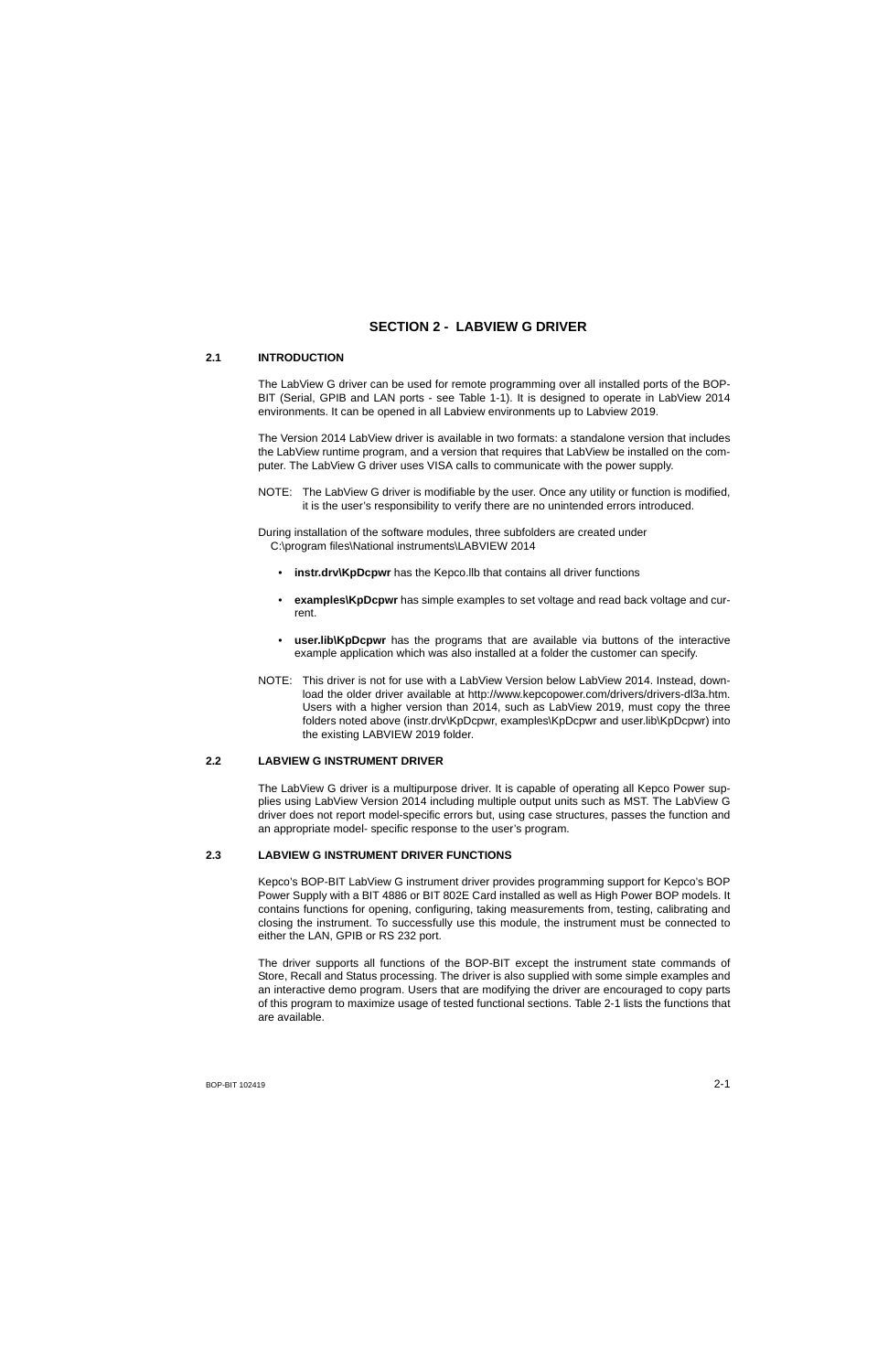<span id="page-11-0"></span>

| <b>Function Name</b>                                                              | Purpose                                                                                                                                                                                                      |
|-----------------------------------------------------------------------------------|--------------------------------------------------------------------------------------------------------------------------------------------------------------------------------------------------------------|
| KepcoDCPwr initialize with options                                                | Makes Visa Connection. Creates Open handle<br>Provides ability to issue Reset and parse IDN                                                                                                                  |
| KepcoDCPwr initialize                                                             | Makes Visa Connections, No Reset, IDN is parsed and Kepco<br>model is properly identified.                                                                                                                   |
| Kepco Serial initialize with options                                              | Makes Visa Connection. Creates Open handle<br>Provides ability to issue Reset and parse IDN                                                                                                                  |
| KepcoDCPwr close                                                                  | Closes the driver, freeing resources                                                                                                                                                                         |
| Recognize Model                                                                   | Sends *IDN? And verifies KEPCO string returned                                                                                                                                                               |
| KepcoDCPwr IDN parser                                                             | Parse the IDN string - determining model                                                                                                                                                                     |
| <b>KepcoDCPwr Revision Query</b>                                                  | Uses IDN parser to determine firmware version                                                                                                                                                                |
| KepcoDCPwr Reset                                                                  | Sends *RST to Power supply, set output off, volt=0, curr min,<br>over voltage and over current to max values                                                                                                 |
| KepcoDCPwr Reset with Defaults                                                    | Supplied for compatibility purposes uses above                                                                                                                                                               |
| KepcoDCPwr Self-test                                                              | Sends *TST? To unit and returns result- o= all okay.                                                                                                                                                         |
| <b>Output Control functions</b>                                                   |                                                                                                                                                                                                              |
| KepcoDCPwr Configure Voltage Level                                                | Set voltage output setting to a specific value                                                                                                                                                               |
| KepcoDCPwr Configure Current Level                                                | Sets current output setting to a specific level                                                                                                                                                              |
| KepcoDCPwr Query Voltage Level                                                    | Queries unit and returns voltage level setting                                                                                                                                                               |
| KepcoDCPwr Query Current Level                                                    | Queries unit and returns Current level setting                                                                                                                                                               |
| KepcoDCPwr Configure Voltage Limit                                                | Set virtual voltage setting to a specific value (BOP 1KW only)                                                                                                                                               |
| KepcoDCPwr Configure Current Limit                                                | Sets virtual current setting to a specific level (BOP 1KW only)                                                                                                                                              |
| KepcoDCPwr Query Voltage Limit                                                    | Queries unit and returns limit model voltage level setting                                                                                                                                                   |
| KepcoDCPwr Query Current Limit                                                    | Queries unit and returns limit model Current setting                                                                                                                                                         |
| KepcoDCPwr Configure OVP                                                          | Set over voltage setting to a specific value                                                                                                                                                                 |
| KepcoDCPwr Configure OCP                                                          | Sets Over current setting to a specific level                                                                                                                                                                |
| KepcoDCPwr Configure Output Enabled                                               | Sets output on or off                                                                                                                                                                                        |
| KepcoDCPwr Query Output Enabled                                                   | Returns Output on(1) or off(0).                                                                                                                                                                              |
| KepcoDcPWR Configure External References<br>NOTE: For BOP High Power models only. | Configures the main reference to External, Internal, Additive or<br>Gain modes of operation.                                                                                                                 |
| <b>Measurement</b>                                                                |                                                                                                                                                                                                              |
| KepcoDCPwr Measure [MSR]                                                          | Returns the voltage read back 9 default or Current read back<br>value from BOP-BIT.                                                                                                                          |
| KepcoDCPwr Query Status<br>NOTE: For BOP High Power models only.                  | Returns voltage and current measurments, list execution sta-<br>tus, output on off status, mode of operation and error queue<br>status. It uses the MEAS? command introduced in version 5<br>BOP 1KW models. |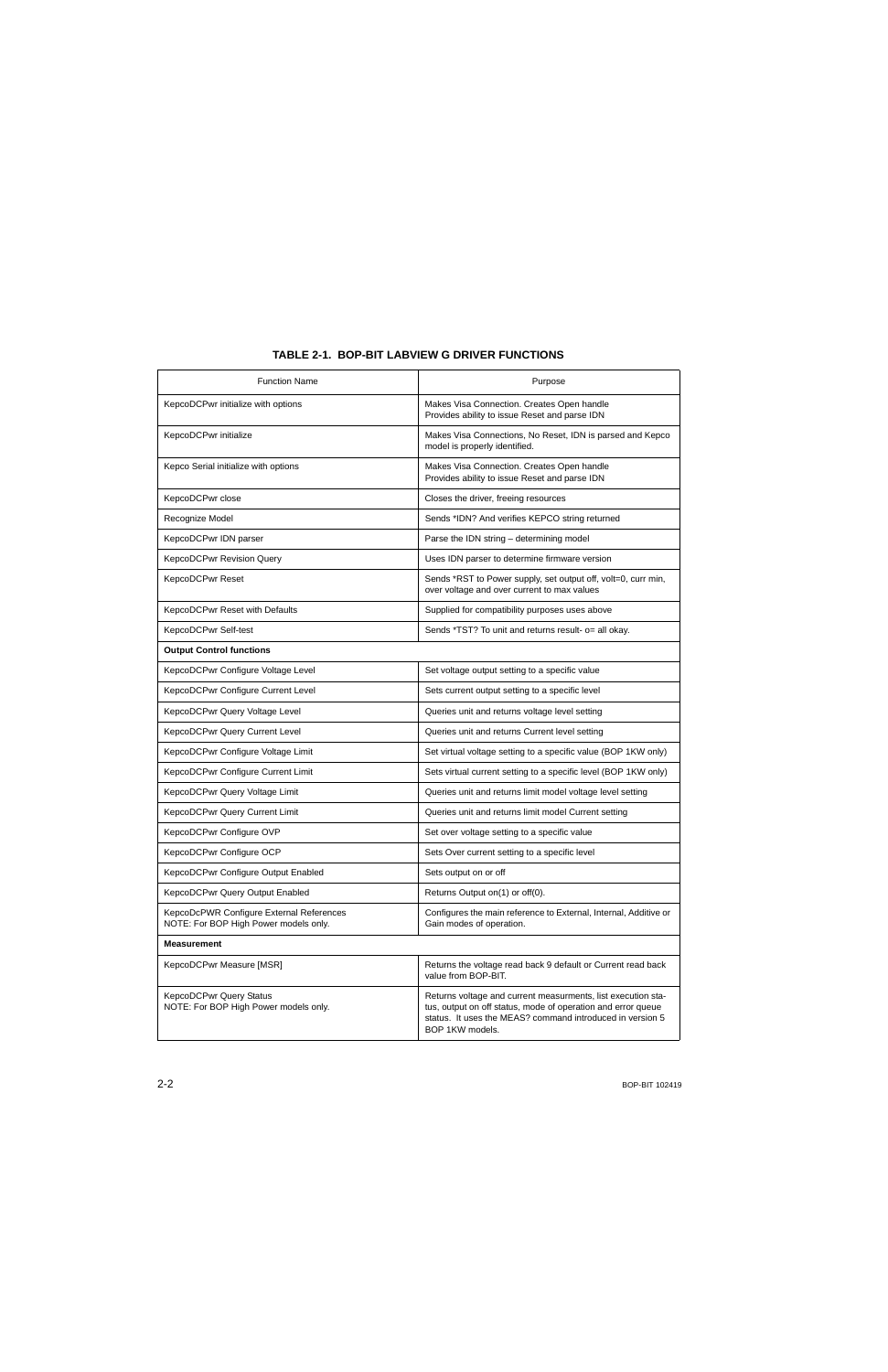| <b>Function Name</b>                                                         | Purpose                                                                                                                                                                  |  |
|------------------------------------------------------------------------------|--------------------------------------------------------------------------------------------------------------------------------------------------------------------------|--|
| <b>List Functions</b>                                                        |                                                                                                                                                                          |  |
| KepcoDCPwr Configure Current Mode                                            | Sets unit to List or Fixed mode of operation. Fixed operation is<br>default                                                                                              |  |
| KepcoDCPwr Configure Voltage Mode                                            | Sets unit to List or Fixed mode of operation. Fixed operation is<br>default                                                                                              |  |
| KepcoDCPwr Configure User Sequence                                           | Initializes list from an array of either voltage and dwell or Cur-<br>rent and dwell to execute the list a number of times.                                              |  |
| KepcoDCPwr Clear All Lists                                                   | Clears the list if not executing.                                                                                                                                        |  |
| KepcoDCPwr Configure List                                                    | Loads a specific list from an array of numbers.                                                                                                                          |  |
| KepcoDCPwr Configure List Count                                              | Initializes the list count variable                                                                                                                                      |  |
| KepcoDCPwr Configure List Angle<br>NOTE: For BOP High Power models only.     | With Configure Waveform Apply provides ability to set<br>start/stop angles to provide less than a full 360 degree sine or<br>triangle waveform.                          |  |
| KepcoDCPwr Configure Waveform Apply<br>NOTE: For BOP High Power models only. | Provides interface to allow automaitic generation of various<br>waveform types (Square, Level, Slope, Ramp, Triangle and<br>Sine) into a series of points for execution. |  |
| <b>Trigger Functions</b>                                                     |                                                                                                                                                                          |  |
| KepcoDCPwr Configure Triggered Current Level                                 | Establishes the current level upon receipt of a valid trigger                                                                                                            |  |
| KepcoDCPwr Configure Triggered Voltage Level                                 | Establishes the voltage level upon receipt of a valid trigger                                                                                                            |  |
| KepcoDCPwr Configure Triggered Source                                        | Establishes the source for a trigger and arms the trigger sys-<br>tem.                                                                                                   |  |
| KepcoDCPwr initiate[TRG]                                                     | Issue a software trigger to the BOP-BIT.                                                                                                                                 |  |
| KepcoDCPwr Abort [TRG]                                                       | Clears the trigger system.                                                                                                                                               |  |
| <b>Error and status reporting</b>                                            |                                                                                                                                                                          |  |
| KepcoDCPwr Error-Query                                                       | Provides entry from the error queue of the power supply.                                                                                                                 |  |

## <span id="page-12-0"></span>**2.4 USING THE DRIVER FUNCTIONS**

The interactive example uses various driver functions of the LabView G driver. The following two paragraphs details the inputs and outputs of two of typical VI's used in the interactive example: KepcoDCPwr Configure Voltage Level.vi (PAR. [2.4.1\)](#page-12-1) and KepcoDCPwr Measure [MSR].vi (PAR. [2.4.2](#page-14-1)). An overall block is provided for each function which shows inputs and outputs, followed by detailed descriptions of inputs and outputs. A detailed block diagram with associated text is also provided to show how the function is implemented.

## <span id="page-12-1"></span>**2.4.1 KepcoDCPwr Configure Voltage Level.vi**

This VI configures the DC voltage level the power supply is expected to generate.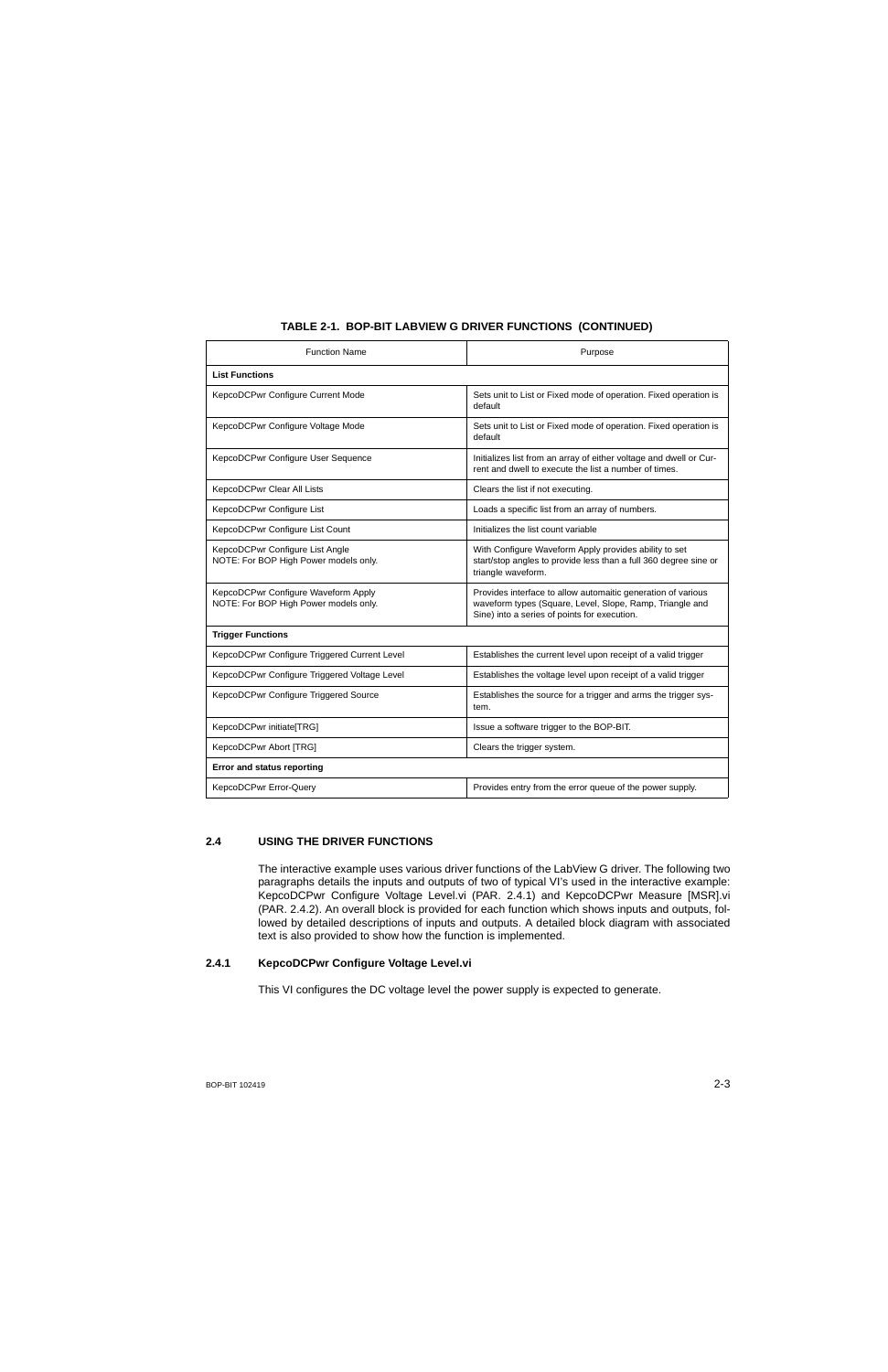<span id="page-13-0"></span>

#### <span id="page-13-2"></span><span id="page-13-1"></span>**2.4.1.2 CONTROLS AND INDICATORS**

See Table [2-2](#page-13-3).

## **TABLE 2-2. KepcoDCPwr Configure Voltage Level.vi INPUT/OUTPUT DESCRIPTIONS**

<span id="page-13-3"></span>

| <b>DESCRIPTION</b>                                                                                                                                                                                                                                                                                                                                                                                                                      | <b>SYMBOL</b>  |
|-----------------------------------------------------------------------------------------------------------------------------------------------------------------------------------------------------------------------------------------------------------------------------------------------------------------------------------------------------------------------------------------------------------------------------------------|----------------|
| channel name - ("") Passes the name of the channel on which to configure the voltage level. It is not required<br>except for Kepco's MST Series power supplies and is provided for compatibility.<br>Default Value: "<br>Valid Channel Names: 1 - 27                                                                                                                                                                                    | abc            |
| level (0.0 volts) - Passes the DC voltage the power supply is to generate. The driver uses this value to set the<br>Voltage Level. The level is not checked by the driver function but is checked by the BOP-BIT or power supply.<br>Default Value: 0.0 volts                                                                                                                                                                           | <b>DBL</b>     |
| error in (no error) - The error in cluster can accept error information wired from VI's previously called. Use this<br>information to decide if any functionality should be bypassed in the event of errors from other VI's. The pop-up<br>option Error (or Explain Warning) gives more information about the error displayed (see Table 2-3).                                                                                          | <b>SSY</b>     |
| VISA Session - The ViSession handle is obtained from the KepcoDCPwr Init or KepcoDCPwr InitWithOptions<br>function. The handle identifies a particular instrument session. Default Value: None                                                                                                                                                                                                                                          | D              |
| Model In - Model In is the type of Kepco power supply. This defines the capabilities and requirements in other<br>Kepco functions to insure proper operation of the command. This function works on All Kepco power Supplies:<br>BOP-HP, BOP-LP, BOP-BIT, STANDARD, MULTI and MULTI_PLUS. The MULTI type power supplies require a<br>channel number to operate correctly. The constant is created by the Recognize Kepco model utility. | abc            |
| error out - The error out cluster passes error or warning information out of a VI to be used by other VI's. The pop-<br>up option Explain Error (or Explain Warning) gives more information about the error displayed (see Table 2-3).                                                                                                                                                                                                  | 53             |
| VISA Session Out - The ViSession handle is obtained from the KepcoDCPwr Init or KepcoDCPwr InitWithOp-<br>tions function. The handle identifies a particular instrument session.  Default Value: None                                                                                                                                                                                                                                   | $\blacksquare$ |
| Model Out - The Model Out handle is obtained from the KepcoDCPwr Init or KepcoDCPwr InitWithOptions func-<br>tion. The handle identifies a particular instrument.  Default Value: None                                                                                                                                                                                                                                                  | abc            |
| <b>channel name out</b> - ("") Passes the name of the channel on which to configure the OVP limit.<br>Valid Channel Names: 1-27: Default Value: ""                                                                                                                                                                                                                                                                                      |                |

<span id="page-13-4"></span>

| $\boxed{11}$ | status - The boolean is either TRUE (X) for an error, or FALSE (check mark) for no error or a warning. The<br>pop-up option Explain Error (or Explain Warning) gives more information about the error displayed. |
|--------------|------------------------------------------------------------------------------------------------------------------------------------------------------------------------------------------------------------------|
| <b>132</b>   | code - The code input identifies the error or warning. The pop-up option Explain Error (or Explain Warning)<br>gives more information about the error displayed.                                                 |
| abc          | source - The string describes the origin of the error or warning. The pop-up option Explain Error (or Explain<br>Warning) gives more information about the error displayed.                                      |

#### **TABLE 2-3. ERROR (OR EXPLAIN WARNING) CODES**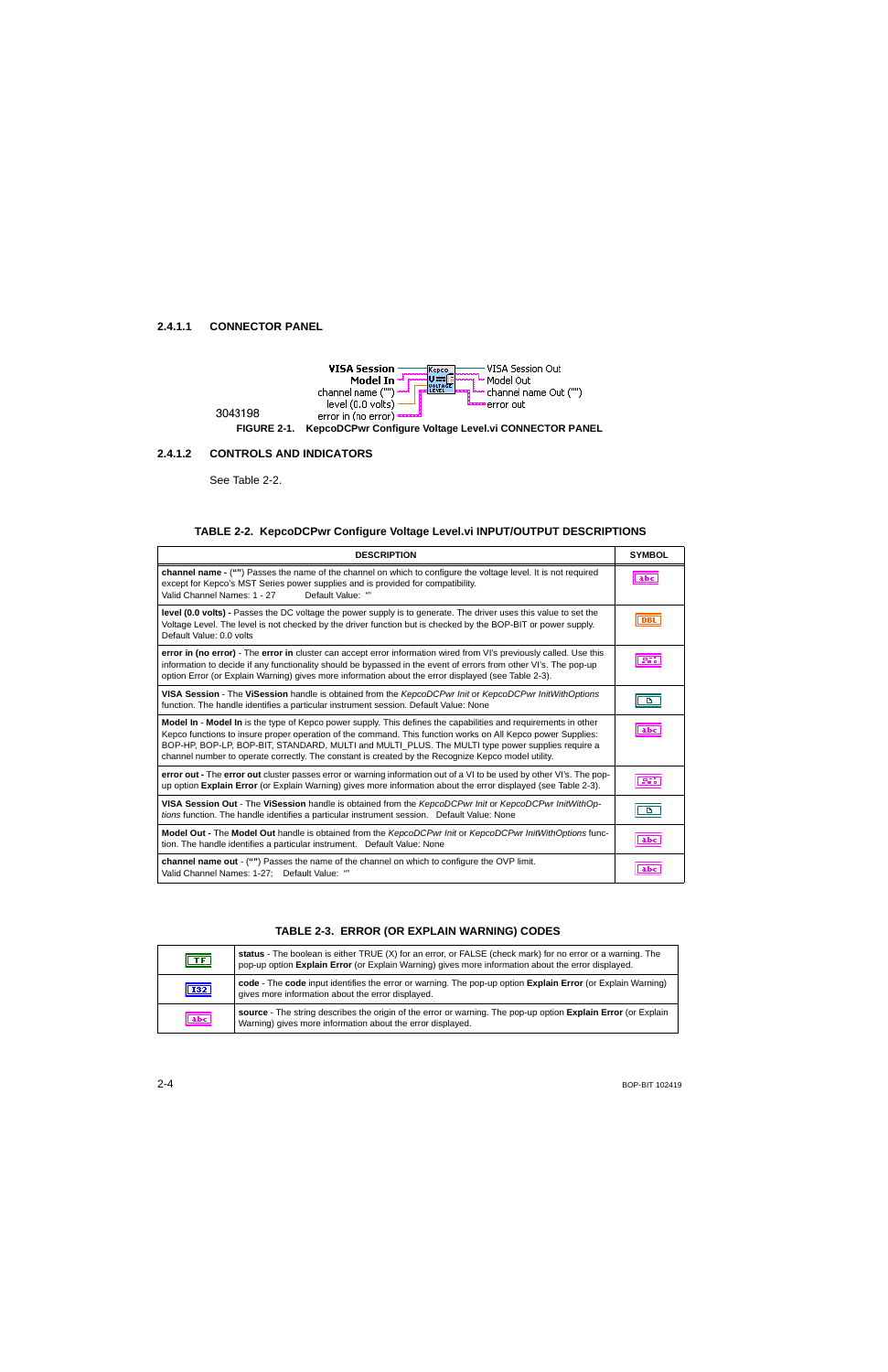## <span id="page-14-0"></span>**2.4.1.3 BLOCK DIAGRAM DESCRIPTION**

Figure [2-2](#page-14-2) shows that the level input is converted to a string that is compatible with the power supply, floating with 5 places to the right of the decimal (%.5f). Then, using the VISA write function, the string is sent to the power supply. In the string conversion, the format string includes "**% . ;**" which is a Labview 2014 feature that ensures a period is used in the numbers, making the Labview driver functional in all countries.

The case statement in the middle of Figure [2-2](#page-14-2) shows that all Kepco power supplies support this same functionality.



#### **FIGURE 2-2. KepcoDCPwr Configure Voltage Level.vi BLOCK DIAGRAM**

<span id="page-14-2"></span>Figure [2-3](#page-14-3) shows that when the error is true (not equal to zero), the function is a null function, passing the inputs (VISA session, Model, Channel and error) through the function without modification.





#### <span id="page-14-3"></span><span id="page-14-1"></span>**2.4.2 KepcoDCPwr Measure [MSR].vi**

This VI takes a measurement of the output signal and returns the measured value (see Figure  $2 - 4$ .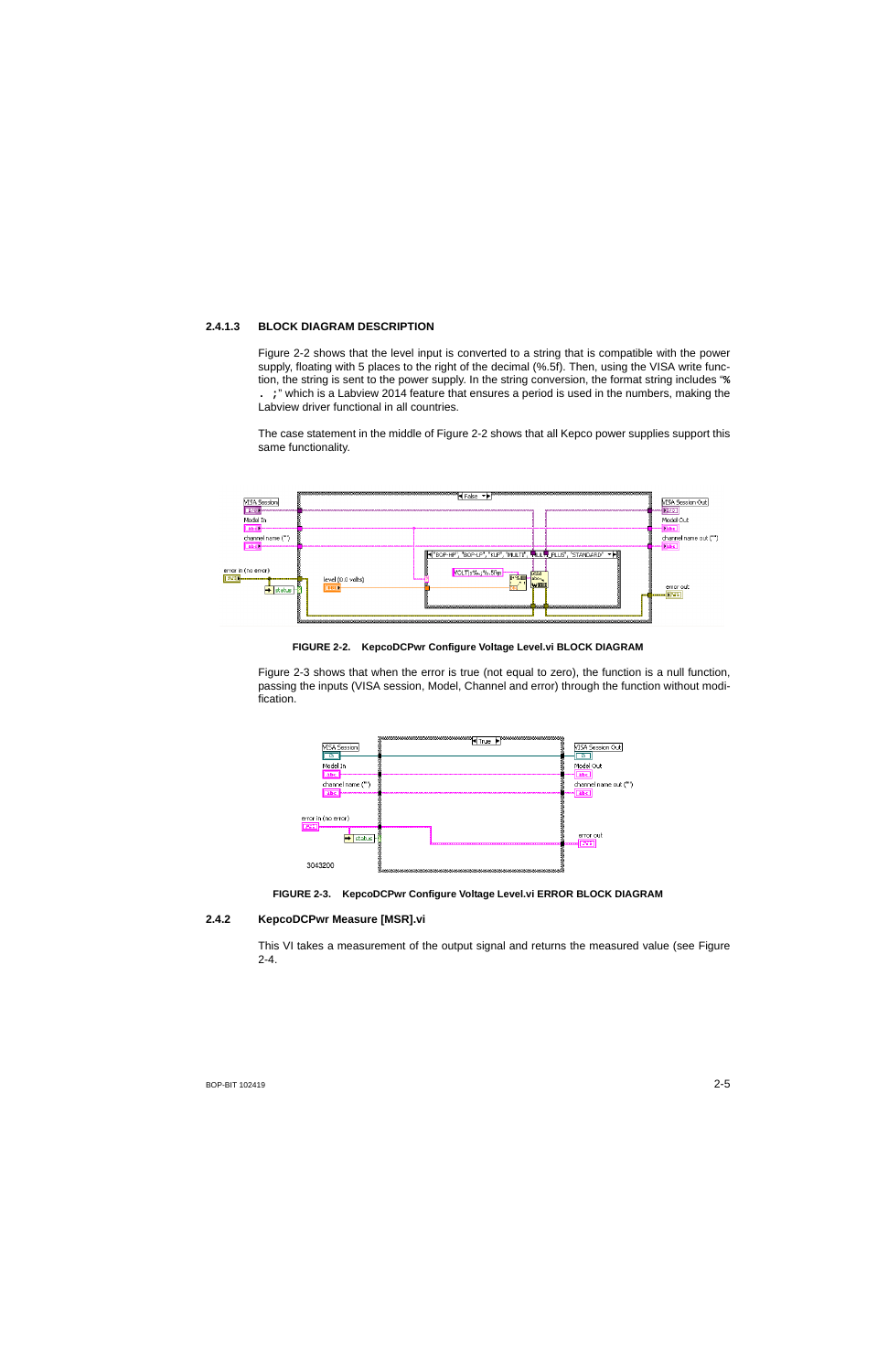



<span id="page-15-0"></span>This VI has the standard inputs of all of the functions of the LabView G Driver. It also has three orange inputs at the top of the VI (Virtual Resistance, Virtual Current, Virtual Voltage). These inputs are used in simulation. They do not need to be connected, but provide the ability to verify the operation without using the power supply. These simulation inputs are only used when error in is true (indicating an error has occurred).

| TABLE 2-4. KepcoDCPwr Measure [MSR].vi INPUT/OUTPUT DESCRIPTIONS |  |  |  |
|------------------------------------------------------------------|--|--|--|
|                                                                  |  |  |  |

<span id="page-15-1"></span>

| <b>DESCRIPTION</b>                                                                                                                                                                                                                                                                                                                                     | <b>SYMBOL</b> |  |  |
|--------------------------------------------------------------------------------------------------------------------------------------------------------------------------------------------------------------------------------------------------------------------------------------------------------------------------------------------------------|---------------|--|--|
| channel name - ("1") Passes the name of the channel on which to configure the voltage level. It is not required<br>for most supplies and is provided for compatibility.<br>Valid Channel Names: 1<br>Default Value: "1"                                                                                                                                |               |  |  |
| error in (no error) - The error in cluster can accept error information wired from VI's previously called. Use this<br>information to decide if any functionality should be bypassed in the event of errors from other VI's. The pop-up<br>option Explain Error (or Explain Warning) gives more information about the error displayed (see Table 2-3). | 556           |  |  |
| VISA Session - The ViSession handle is obtained from the KepcoDCPwr Init or KepcoDCPwr InitWithOptions<br>function. The handle identifies a particular instrument session. Default Value: None                                                                                                                                                         |               |  |  |
| Model Out - The Model Out handle is obtained from the KepcoDCPwr Init or KepcoDCPwr InitWithOptions func-<br>tion. The handle identifies a particular instrument. Default Value: None                                                                                                                                                                  |               |  |  |
| <b>channel name out</b> - ("") Passes the name of the channel on which to configure the OVP limit.<br>Valid Channel Names: 1: Default Value. ""                                                                                                                                                                                                        |               |  |  |

Figure [2-5](#page-16-2) is a block diagram which shows the method used by the VI to perform the simulated current measurement. The query MEAS:CURR? is transmitted to the power supply which replies with the current measurement.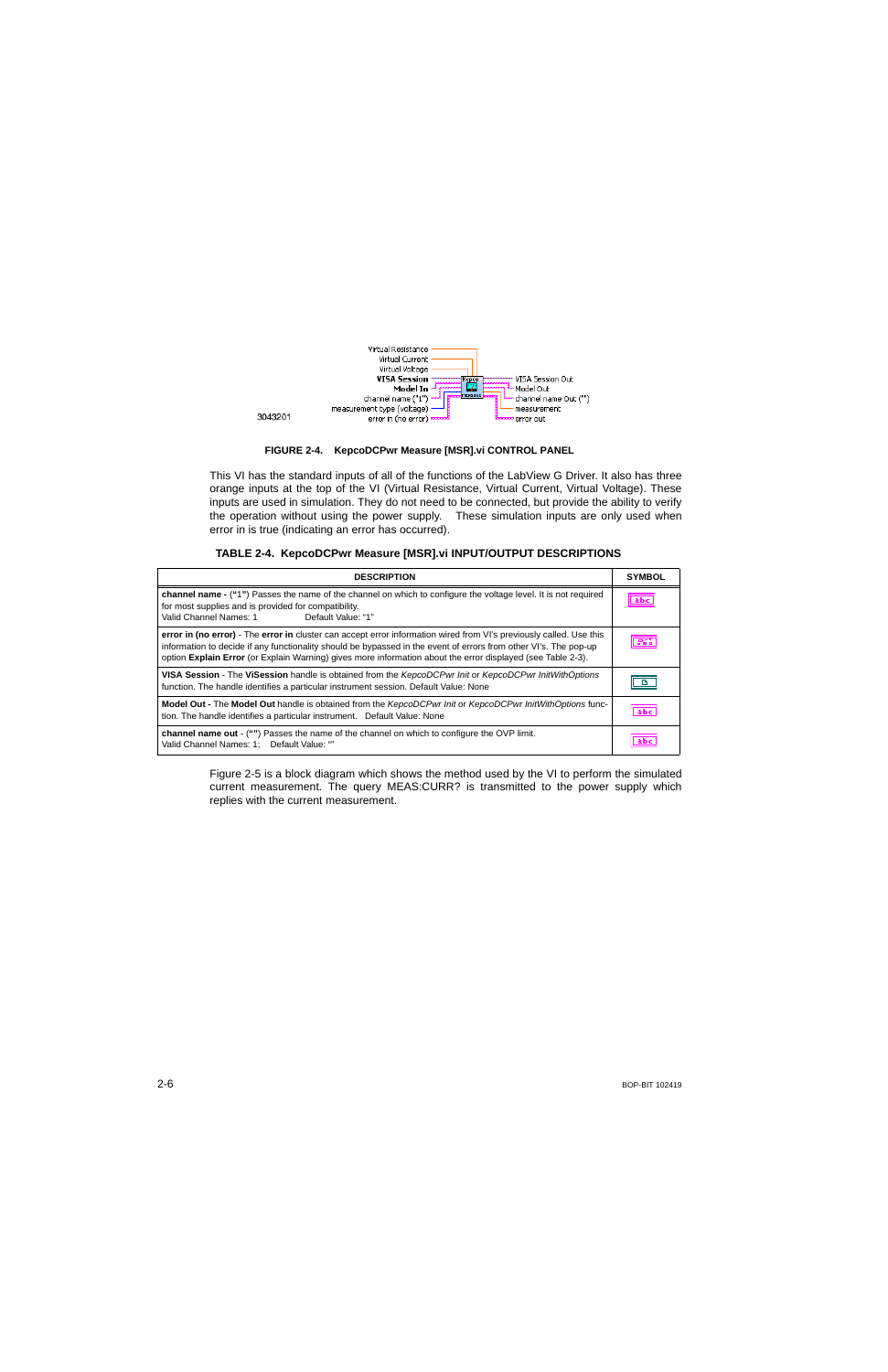



## <span id="page-16-2"></span><span id="page-16-0"></span>**2.5 EXAMPLE OF SETTING THE OUTPUT**

Figure [2-6](#page-17-0) shows the use of the Kepco subvi's to initialize the driver and the device, set the output on or off, establish a voltage and current setting, get a measurement and unit status, and close the session to release the memory. The file is KepcoDCPwr Voltage Application Example.vi It is located in program files\national Instruments\labview\drivers\kepco. The subvi's used to implement this example are described in the following paragraphs. Although the LabView G driver provides a variety of functions (see Table [2-1](#page-11-0)), only the ones shown in Figure [2-6](#page-17-0), needed for this example.

## <span id="page-16-1"></span>**2.5.1 INITIALIZATION FUNCTION**

The first block of Figure [2-6](#page-17-0), *KepcoDCPwr initialize* function, performs the open, creating the connection between the LabView program and the power supply using the VISA.dll supplied with LabView. The *KepcoDCPwr initialize* function has two optional settings: reset unit and identify unit. The reset unit option sends \*RST to the unit which sets the output to 0 volts, minimum current, turns the output off, and stops list execution. The identify unit option sends an \*IDN query to the power supply.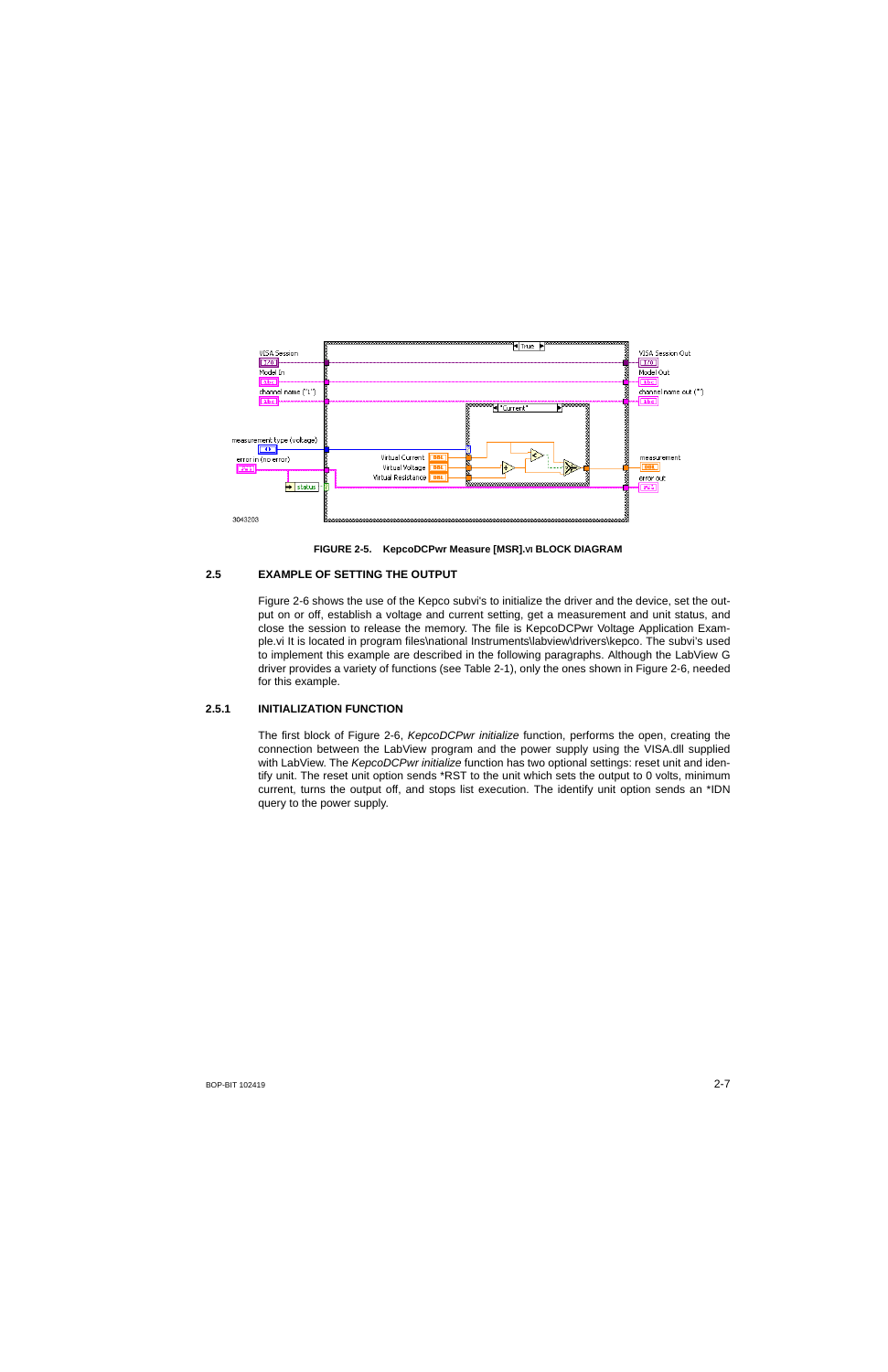

## **FIGURE 2-6. SETTING THE OUTPUT, OVERALL BLOCK DIAGRAM**

<span id="page-17-0"></span>The initialization function use three subvi's:

- •*KepcoDCPwr initialize* - Initializes the driver.
- •*KepcoDCPwr Query Voltage Limit* - Verifies the limit model voltage setting.
- • *KepcoDCPwr Configure Voltage Mode* - Sets Mode to fixed, thereby stopping list execution.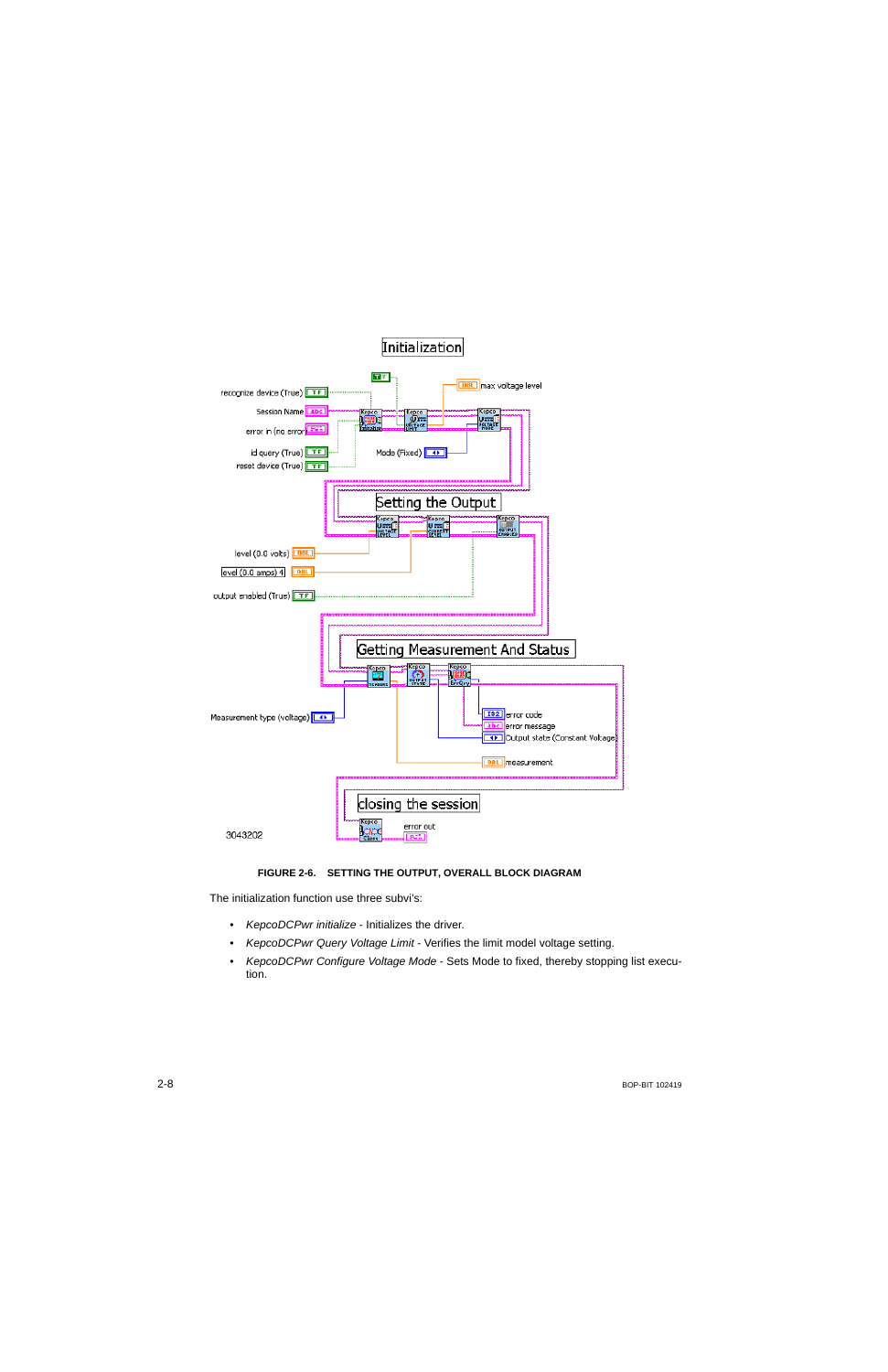The initialization function uses five inputs:

- Recognize device T-F (True-false) input. If true, IDN string is parsed, looking for proper model (BOP-BIT). If false, model is automatically set to BOP-BIT for simulation mode.
- Resource string The VISA resource string, e.g., GPIB::6::INSTR
- ID Query T-F input. If true, allows the unit to be identified by sending \*IDN query. If false, program enters simulation mode and no commands are actually sent to the power supply.
- Error in Described in Table [2-2](#page-13-3).
- Reset device T-F input. If true, sends \*RST to unit which turns the output off, sets voltage to zero and current to minimum, and disables execution of a programmed list.

The initialization function provides three outputs:

- Visa Session a handle defining the connection.
- Model a string providing the model type for the functions.
- Error out If the function did not fail, this is a 0.

Initialization of the GPIB is simple and is not needed in Labview 2014. For serial and LAN communication the open is required.

Figure [2-7](#page-18-0) shows the serial initialization. This loop is executed to find the baud rate of the BOP-BIT and configure the port correctly. It uses the VISA clear input function and the query <LF><LF>\*idn?<LF> to terminate any input in the BOP-BIT buffer and to establish the BOP-BIT baud rate. Only when communication is established will the string that begins with KEPCO be found on the port.



#### <span id="page-18-0"></span>**FIGURE 2-7. SERIAL INITIALIZATION BLOCK DIAGRAM**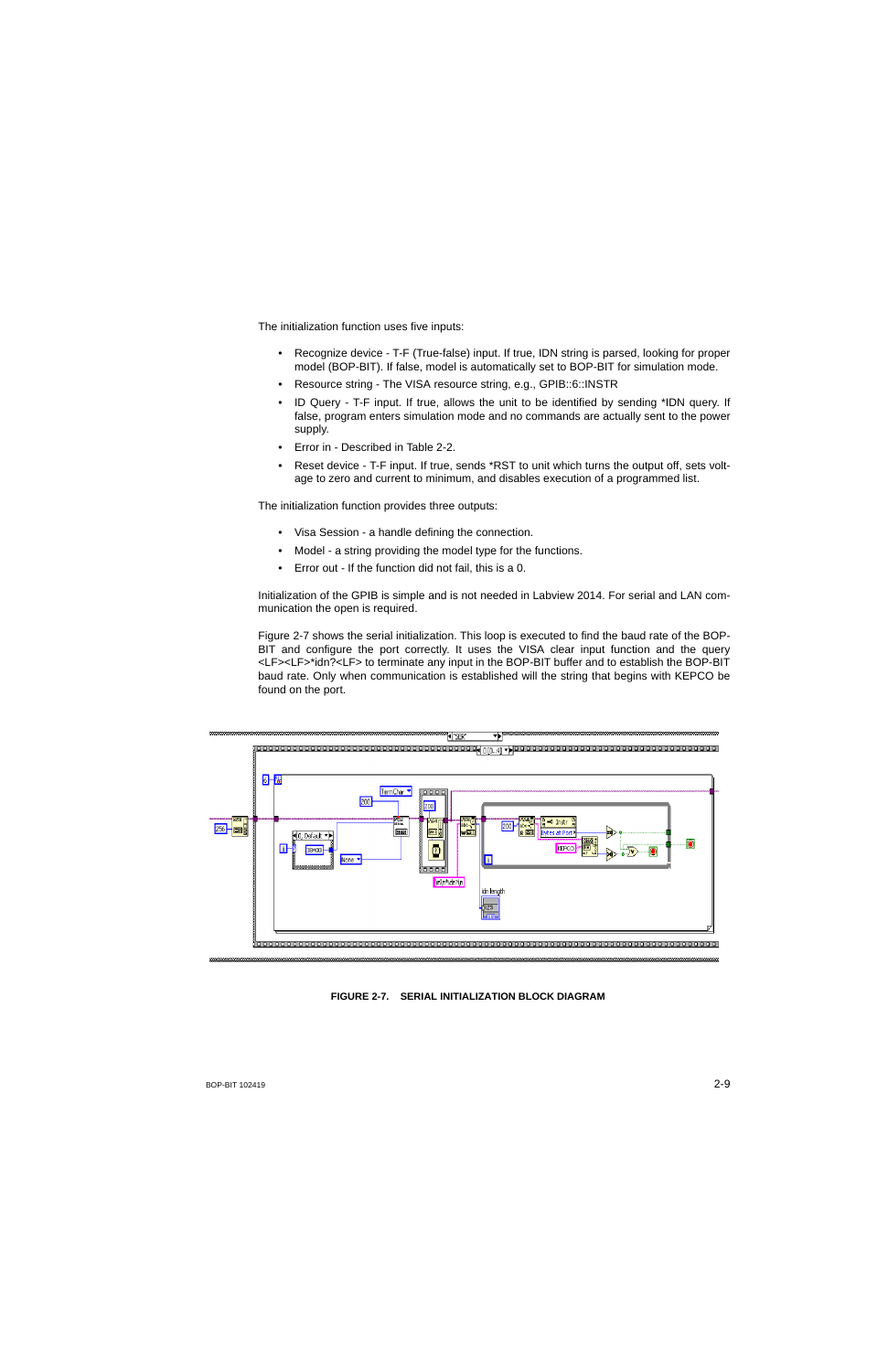Figure [2-8](#page-19-0) shows the LAN initialization. Like the serial port, the <LF><LF>\*IDN?<LF> string is used to synchronize the port emptying any leftover data. The VISA resource establishes that the termination of data input is defined as a LF and enabled.



#### **FIGURE 2-8. LAN INITIALIZATION BLOCK DIAGRAM**

<span id="page-19-0"></span>The recognize unit utility function parses the response to determine the proper model number output. If the identify unit flag is not set, the MODEL OUT of the initialize function reports Standard as the power supply type. The Standard model is a unit that only supports setting voltage, current and output on/off, and performing measurements; all other functions are bypassed. The function *KepcoDCPwr initialize with options* (not used in the example) uses *KepcoDCPwr initialize* except that Kepco-recommended options are preset: the reset and identify flags set.

All subsequent functions have at least two inputs: VISA session and Model In. VISA session is the output of *viOpen*. Model In is a string; for the BOP-BIT the string is *BOP-BIT*.

The second block, *KepcoDCPwr Query Voltage Limit*, is needed to verify the limit model settings. It is recommended that the response from this block be checked to insure that the power supply is configured to supply the voltage and current needed. For example, if the limit model for a BOP-BIT 75-32 was set to 36 Volts, 32 Amperes, the response will be 36 to this query, indicating that the program will not respond to a command to set the output to 50 Volts.

The third subVi is *KepcoDCPwr Configure Voltage Mode*. This block sets the mode to Fixed. It is recommended that the mode be set to Fixed in order to stop a list if it is running, however if the Reset Device input into the first block is true, this block is not needed since \*RST also stops a list.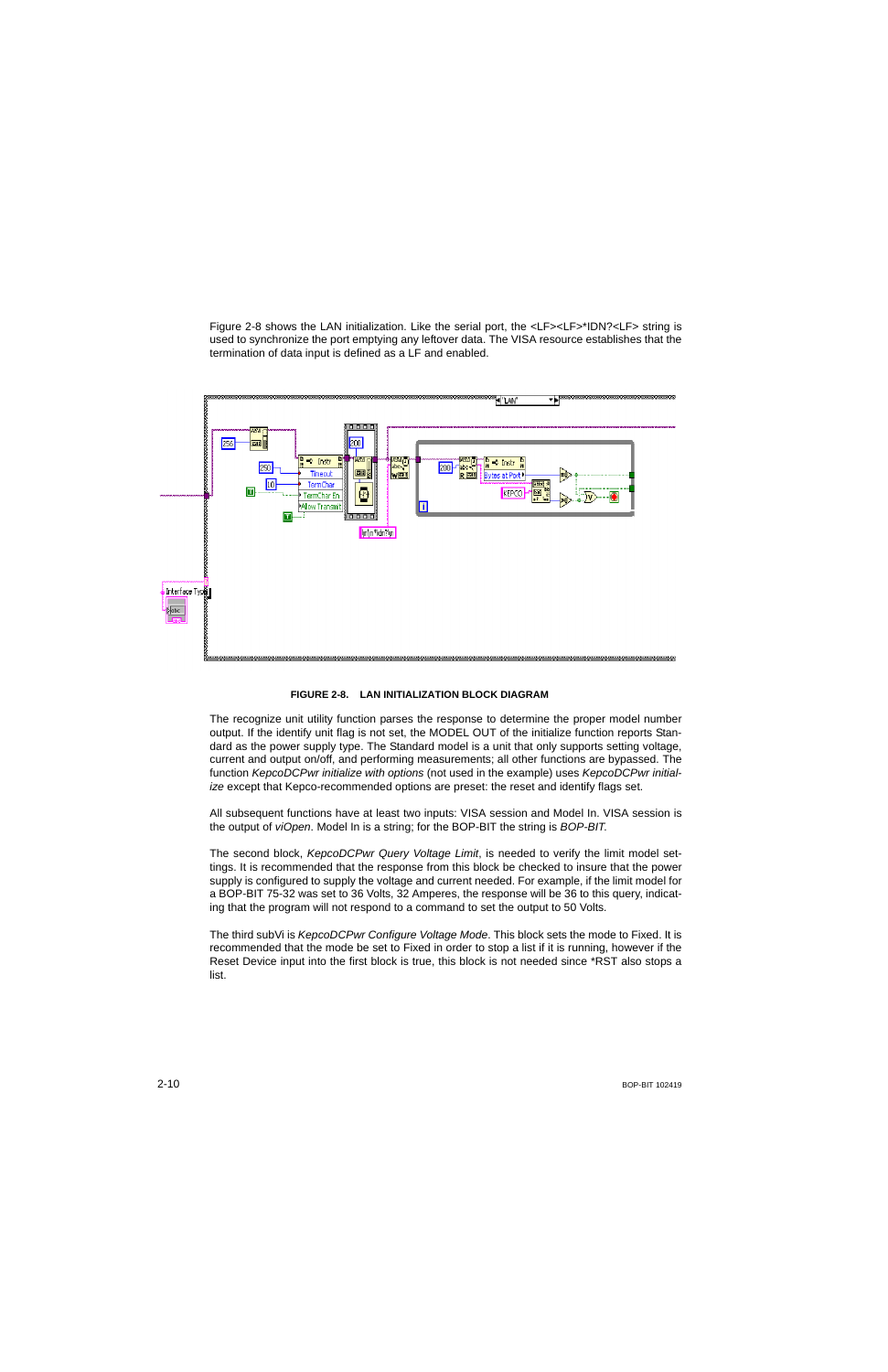## <span id="page-20-0"></span>**2.5.2 SET THE OUTPUT ON OR OFF**

The following three functions are all that are required to set a voltage, current and change the output state:

- *KepcoDCPwr Configure Voltage Level* Sets the voltage output of the power supply
- *KepcoDCPwr Configure Current Level* Sets the current output of the power supply
- *KepcoDCPwr Configure Output State* Turns the output on

## <span id="page-20-1"></span>**2.5.3 GET MEASUREMENT AND STATUS**

Three functions are needed to retrieve a measurement (either voltage or current), determine the output state and determine if there have been any errors.

- *• KepcoDCPwr Measure [MSR]* Measures the output (voltage in voltage mode, current in current mode). This function is explained in detail in paragraph [2.4.2](#page-14-1).
- *KepcoDCPwr Query Output State* Queries the output state and returns 1 for output on, 0 for output off.
- *KepcoDCPwr Error-Query* Retrieves the first error from the error queue. The internal logic of this subvi changes the "0- no error" response to a null string, so no error returns nothing, but if an error is detected returns an error string is returned.

## <span id="page-20-2"></span>**2.5.4 CLOSE CONNECTION**

The last section is the close function, *KepcoDCPwr close*. This function is required to remove the connection to the instrument and clean up RAM usage in LabView. It is very important to release the connections in E-Series models as there are only four connections possible over VXI-11 (Port 1024) and only two connections possible over SCPI Raw (Port 5025). The *KepcoDCPwr close* function releases the connection for other programs to utilize the device.

When the LabView program completes, it must close the driver, however the output is not automatically turned off. Therefore it is recommended that the *KepcoDCPwr Configure Output State* function precede the *KepcoDCPwr close* function. This is not shown in the simplified example (Figure [2-6](#page-17-0)), however it is illustrated in the full block diagram showing implementation of the ramp function, Figure [2-15](#page-30-1).

## <span id="page-20-3"></span>**2.6 VOLTAGE APPLICATION EXAMPLE.**

The voltage application example (see Figure [2-9](#page-21-1)) is similar to the simple example with some minor exceptions. In the setup of the power supply, the mode of operation, (voltage mode is established by the Mode function. The BOP-BIT has two modes: either voltage with current protection or current with voltage protection. The Main mode forces the BOP-BIT to Fixed operating state and is used to stop either a transient or a list from being executed. The current limit query determines the max current and it's output is provided to the configure current level which in the BOP-BIT also sets the current protection level.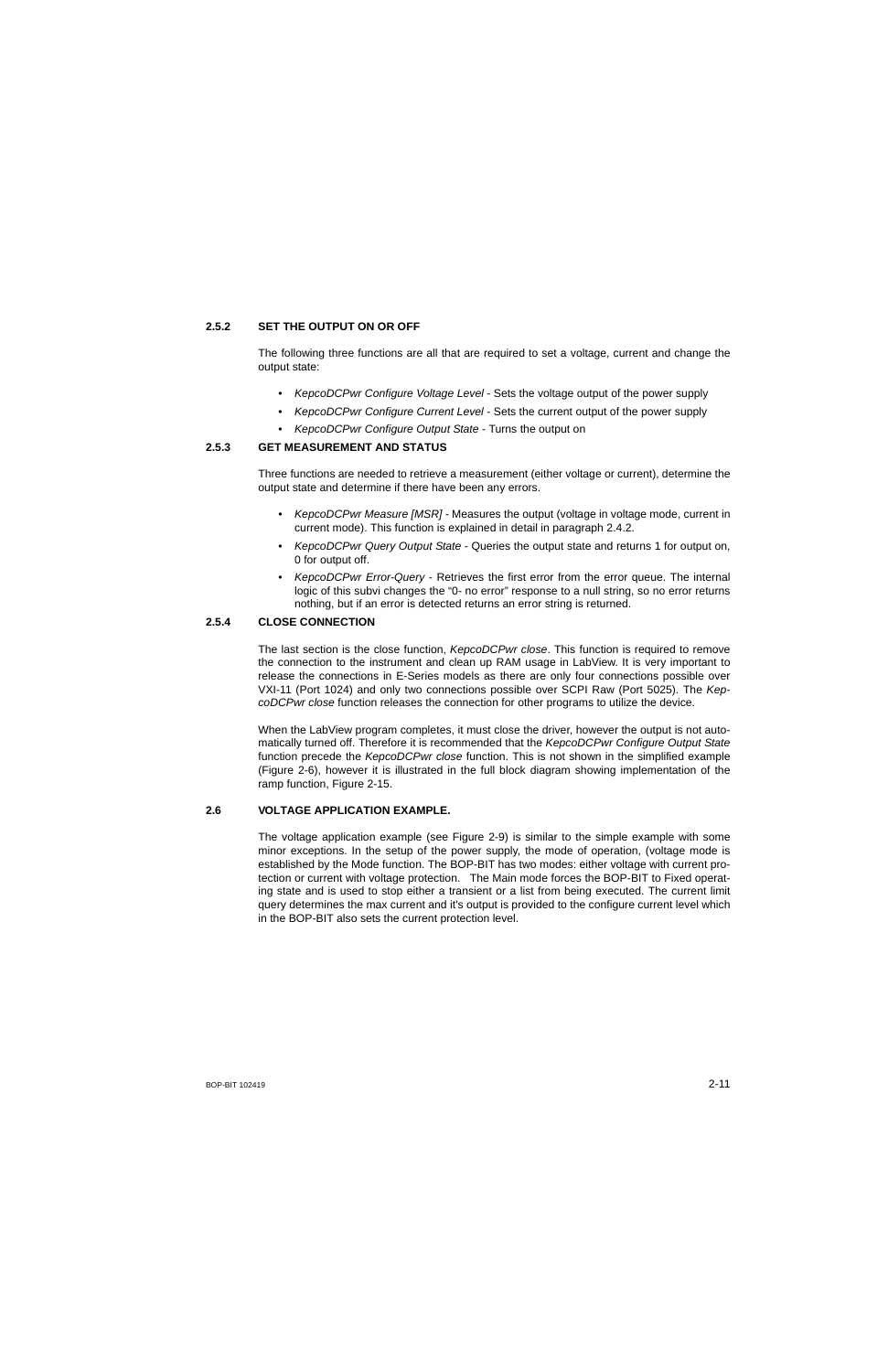

**FIGURE 2-9. VOLTAGE APPLICATION EXAMPLE**

<span id="page-21-1"></span>The sequence section sets the main channel output, waits some amount of time and then sends the measurement. The time is to allow for the measurement system of the BOP-BIT to settle and provide a valid measurement to the user. The VISA session and model are applied globally to the vi's but the error is run through all vi's. The error connection insures the vi's are run sequentially even though it is not important in the setup of the power supplies.

The query error vi at the end will either return no error or will return any error from the start of the example until the end. The only error than might occur is "voltage out of range" as the input control is not limited by the max voltage level.

## <span id="page-21-0"></span>**2.7 INTERACTIVE DEMONSTRATION PROGRAM**

The interactive demo program allows the user to operate the power supply and provides samples of how to implement the functions.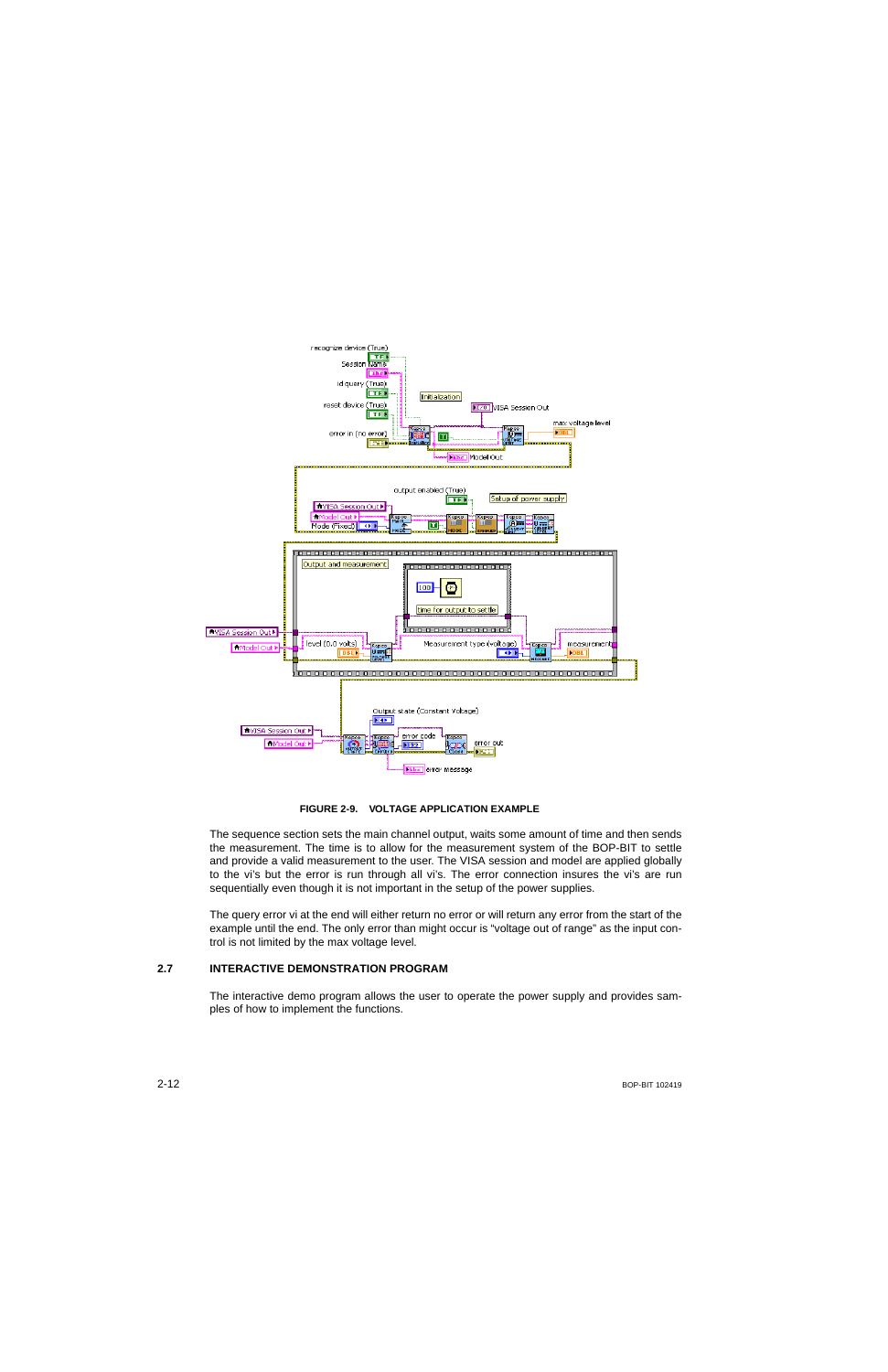## <span id="page-22-0"></span>**2.7.1 KepcoDCPwr Interactive Example.vi**

KepcoDCPwr Interactive Example.vi is the main demonstration program. The file is located in program files\national Instruments\labview\drivers\kepco. Either double-click on the file or open the file using File > Open from within LabView. When the program is opened, the Front Panel (Figure [2-10](#page-23-1)) is displayed.

Below the logo is the **VISA Resource Name Running** field. With the application stopped, click on this field to display a drop-down menu. Clicking Refresh causes the LabView program to initiate a new search and provide an updated list of all devices found on the GPIB, Serial ports and network connections. You may enter a valid resource name directly or, for demo mode, enter a blank resource name.

The **VOLTAGE** and **CURRENT** knobs are used to set the voltage and current of the power supply. Once the run button is clicked, the **VOLTAGE** and **CURRENT** knob markings will show the limit model minimum and maximum values. The corresponding **DC VOLTS** and **DC AMPERES** displays report the measured voltage and current of the power supply and are updated once every 125 milliseconds. As the knob rotates, the number in the counter below the knob changes; if a number is entered in the counter, the knob rotates to the proper position.

If the instrument is found, the demonstration program runs in normal mode. If the instrument is not found (the **Instrument Error** box at the lower right shows **instrument not found**), the demonstration program runs in simulation mode. In simulation mode the resistance value at the bottom of the front panel is a simulated load used to measure the DC output. The simulated load can be set by the user to control the **DC VOLTS** and **DC AMPERES** displays.

The **Power Supply Mode** switch is used to establish the current or voltage mode of the BOP-BIT. It is used to start either a) the voltage or current software-timed ramps or b) voltage or current list examples when either the **Software Ramp** or **Programmed Lists** button, respectively, is clicked. The indicator to the right of the switch shows whether the unit is primed to produce voltage ramps (green) or current ramps (yellow).

The **DC OUTPUT** switch can be clicked to enable/disable the output. The green indicator within the switch lights when the output is enabled.

The four buttons at the bottom of the front panel invoke standalone functions which can be used to 1) create a computer-timed software ramp (**Software Ramp**), 2) create a ramp using the list functionality (**Programmed List**), 3) create functions and files for executing complex waveforms (**Function Generator**) or 4) create an arbitrary series of points (**Arbitrary Waveform**).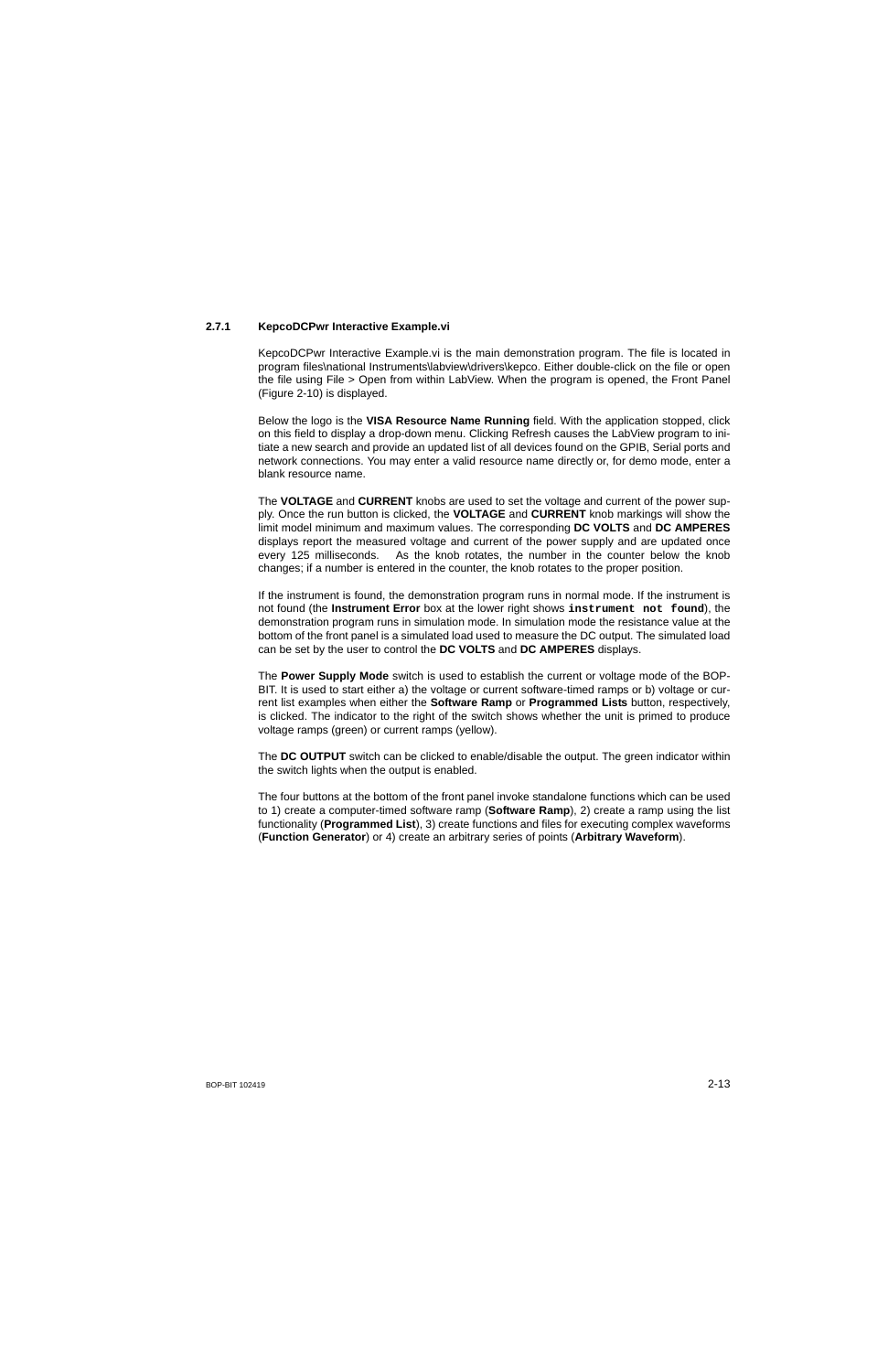

<span id="page-23-2"></span>

## <span id="page-23-1"></span><span id="page-23-0"></span>**2.7.2 SOFTWARE TIMED RAMP EXAMPLE**

When the Software Ramp button on the front panel is depressed, the panel shown in Figure [2-](#page-24-0) [11](#page-24-0) is displayed. The figure illustrates a current ramp; the voltage ramp panel is similar. The {Power Supply Mode switch on the front panel (Figure [2-10](#page-23-1)) determines whether the current ramp or voltage ramp is displayed. It is also possible to run this program by selecting either:

*KepcoDCPwr Software Timed Ramp Example.vi* for a voltage ramp *KepcoDCPwr Current Software Timed Ramp Example.vi* for a current ramp.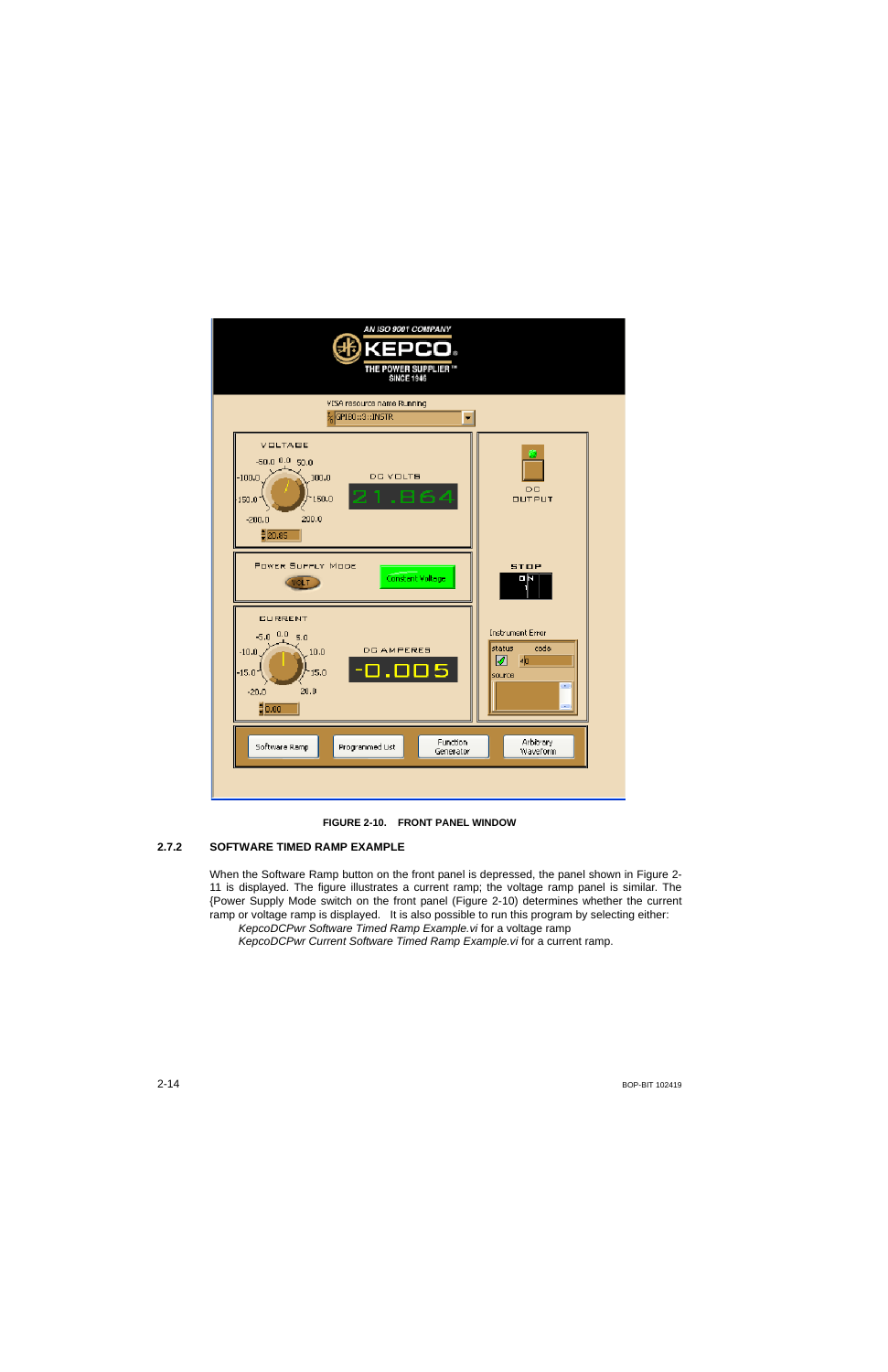

**FIGURE 2-11. SOFTWARE RAMP PANEL, CURRENT RAMP EXAMPLE**

<span id="page-24-0"></span>These files are located in the *Labview/user.libs/kpDcpwr* folder created when the Kepco Lab-View G driver is installed and can be executed by selecting File > Run from within LabView. When invoking either of these files directly, either a network address or a GPIB address must be set before clicking Start Ramp (this is automatic when executing Software Ramp via the Front Panel.

The four boxes labeled **Start** (beginning of ramp), **End** (end of ramp), **Voltage** Increment [or **Current** Increment] (determines the size of steps, affecting the smoothness of the ramp) and **Dwell** (length of time from start to end of ramp) are used to build the ramp. As soon as these values are entered, the **Current** [or **Voltage**] **vs. Time** Graph shows what the settings will produce when applied to the output.

The check boxes on the right are effective once the **Start Ramp** button is clicked.

- Disable @ End. Checked causes the output to turn off when the Ramp is complete.
- # of Cycles. Checked to enter how many ramps will be created; setting of 0 causes ramps to continue indefinitely. Unchecked to create one ramp.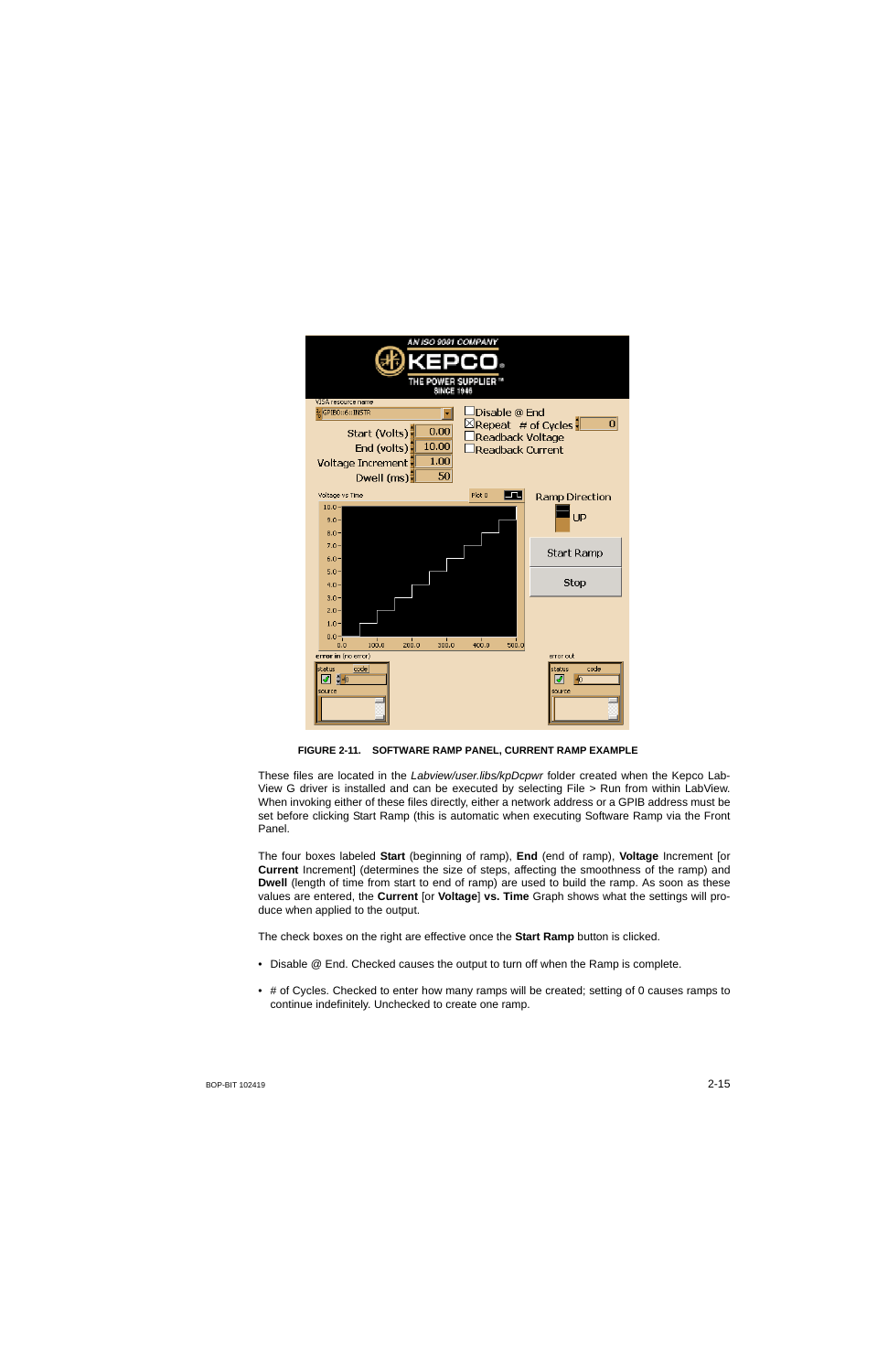• Readback Voltage, Readback Current. Once **Start Ramp** is clicked, checked causes the **DC VOLTS** and **DC AMPERES** indicators on the Ramp Function Panel (see Figure [2-12](#page-25-1)) to show measured voltage and current; unchecked causes the indicators to show the commanded values of voltage and current, respectively.

When **Start Ramp** is clicked, information from the check boxes and # of Cycles is passed to the example program and used to start ramp execution (see PAR. [2.7.3](#page-25-0)).

The Error in and Error out boxes are standard error callouts, showing 0 for no error, and an error code and associated string if there is an error.

## <span id="page-25-0"></span>**2.7.3 SOFTWARE TIMED RAMP EXECUTION**

Clicking the **Start Ramp** button on the Software Ramp panel (Figure [2-11\)](#page-24-0) causes the Ramp Function Panel (Figure [2-12](#page-25-1)) to be displayed as the ramp is being generated. Checking the **Readback Voltage** or **Readback Current** checkboxes above the **DC VOLTS** or **DC AMPERES** indicators cause the Voltage and Current indicators to show measured voltage and current vs.commanded values of voltage and current if unchecked.

| AN ISO 9001 COMPANY<br>THE POWER SUPPLIER<br><b>SINCE 1946</b>                                                  |                                                                                                  |  |  |  |
|-----------------------------------------------------------------------------------------------------------------|--------------------------------------------------------------------------------------------------|--|--|--|
| Readback Voltage<br>$\Box \Box \Box$<br>9<br><b>DC VOLTS</b>                                                    | Readback Current<br>. 80<br><b>DC AMPERES</b>                                                    |  |  |  |
| VISA resource name<br>GPIBO::6::INSTR<br>□Disable @ End<br>$\boxtimes$ Repeat<br># of Cycles<br>$\vert 0 \vert$ | 0.00<br>Start (Volts)<br>10.00<br>End (volts)<br>1.00<br>Voltage Increment<br>50<br>Dwell $(ms)$ |  |  |  |
| <b>Cycle Number</b>                                                                                             | 11 <br><b>Stop Ramp</b>                                                                          |  |  |  |
| error in (no error)<br>status<br>code<br>৩! ‡∣া<br>source                                                       | error out<br>status<br>code<br>мō<br>M<br>source                                                 |  |  |  |

<span id="page-25-1"></span>**FIGURE 2-12. RAMP FUNCTION PANEL, CURRENT RAMP**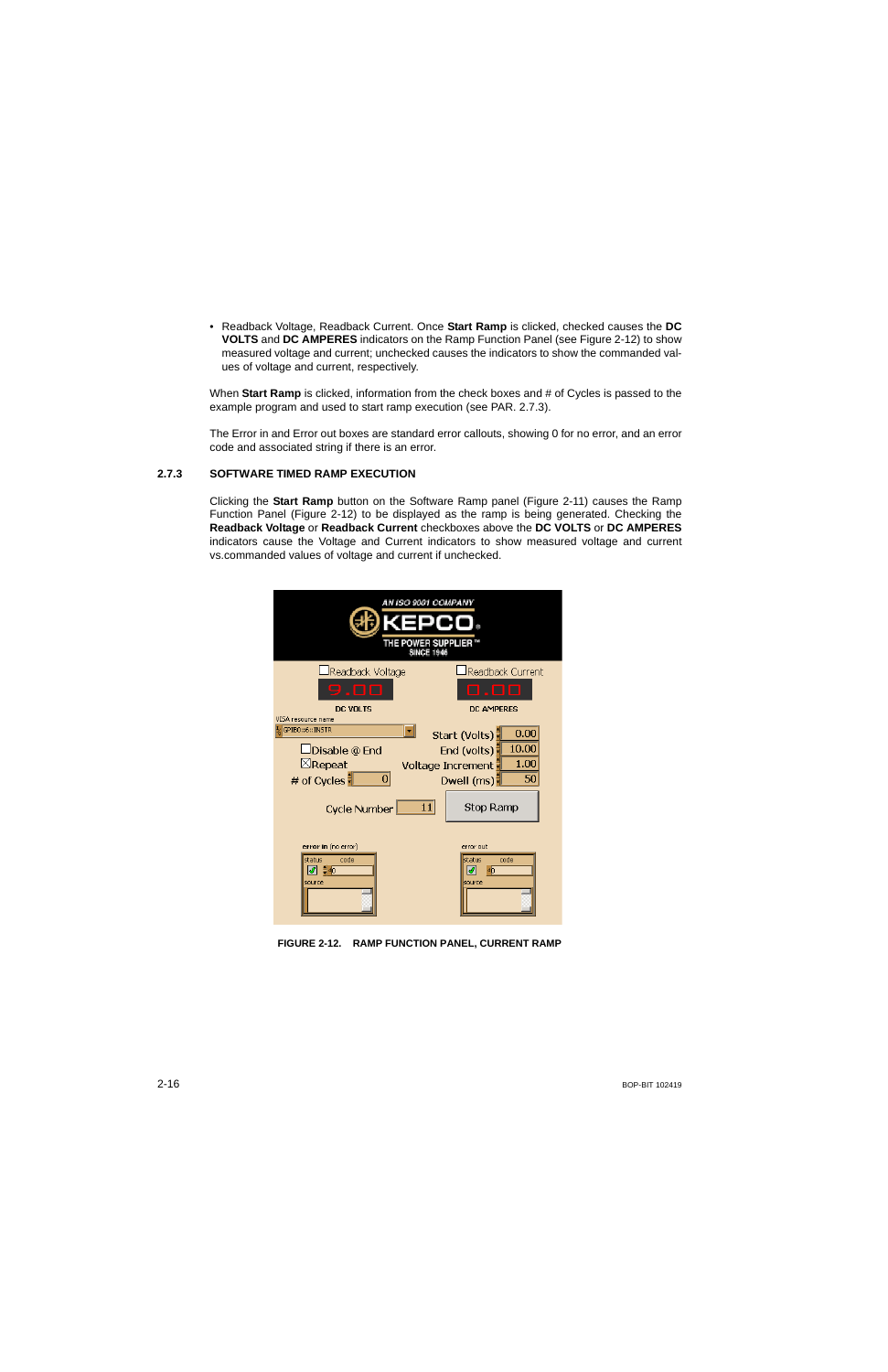The information from the Software Ramp Panel is passed to either *KepcoDCPwr Software Timed Ramp Example.vi* for a voltage ramp or *KepcoDCPwr Current Software Timed Ramp Example.vi* for a current ramp. The computer sends the proper commands to the BOP-BIT that generate the ramp. The checkboxes for Readback Voltage, Readback Current can be altered while the ramp is being generated to allow the indicators to display either measured or commanded voltage or current. The Disable @ End and Repeat checkboxes can also be altered while the ramp is being generated.

The actual function that creates the ramp, a series of points, is shown in Figure [2-15](#page-30-1). The logic for each point is very simple: send the voltage to the unit with the voltage level command, measure the voltage using the Kepco measure vi and do it again for current. A delay is initiated at the start of the function so the time it takes for the commands to execute does not affect the overall ramp operation (unless the dwell time is less than 0.01 second on an older PC or about 0.008 second on a higher performance computer).

## <span id="page-26-0"></span>**2.7.4 FUNCTION GENERATOR**

BOP with either BIT 4886 or BIT 802E use the Points Function Generator, while for BOP High Power models use the Segment Waveform Function Generator. The Points Function generator (see PAR. [2.7.4.1](#page-26-1)) uses a single list dwell time to generate the list for voltage or current points needed to be provided to the KepcoDCPwr Configure function. The Segment Waveform Generator (PAR. [2.7.4.2](#page-34-2)) uses the KepcoDCPwr Configure Waveform Apply function to allow BOP High Power Models to automatically generate the points in the waveform.

#### <span id="page-26-1"></span>**2.7.4.1 POINTS FUNCTION GENERATOR USING LIST DWELL**

When the Function Generator button on the Front Panel (Figure [2-10](#page-23-1)) is clicked, the Points Function Generator panel (Figure [2-13](#page-28-0)) is displayed. The frequency slider determines the frequency of the generated waveform. The number of points determines the limits for frequency adjustment. For example, if 10 points are selected, the maximum frequency is 100 Hz, the lowest frequency is 0.0015 Hz. The number of points determines the smoothness of the waveform because it is constructed incrementally, but it also limits the maximum frequency. For example, if 1002 (maximum) points are selected, the frequency is 0.00001 Hz.

The Amplitude and Offset sliders are to the right of the Frequency slider. When the requested output exceeds the capability of the BOP-BIT, the output is clipped by the function generator. Below these sliders is the Waveform Type dropdown selector, either Sine, Sawtooth, Triangle or Square. Below the Waveform Type dropdown is a visual display of the points that have been specified. To the left of the displayed waveform is the Duty Cycle slider which affects square wave-shapes only. The Phase slider shifts the start point of the waveform. As these sliders are changed, the digital display beneath the slider shows the setting. Changes to the slider settings immediately change the Commanded Waveform display to reflect the new parameters.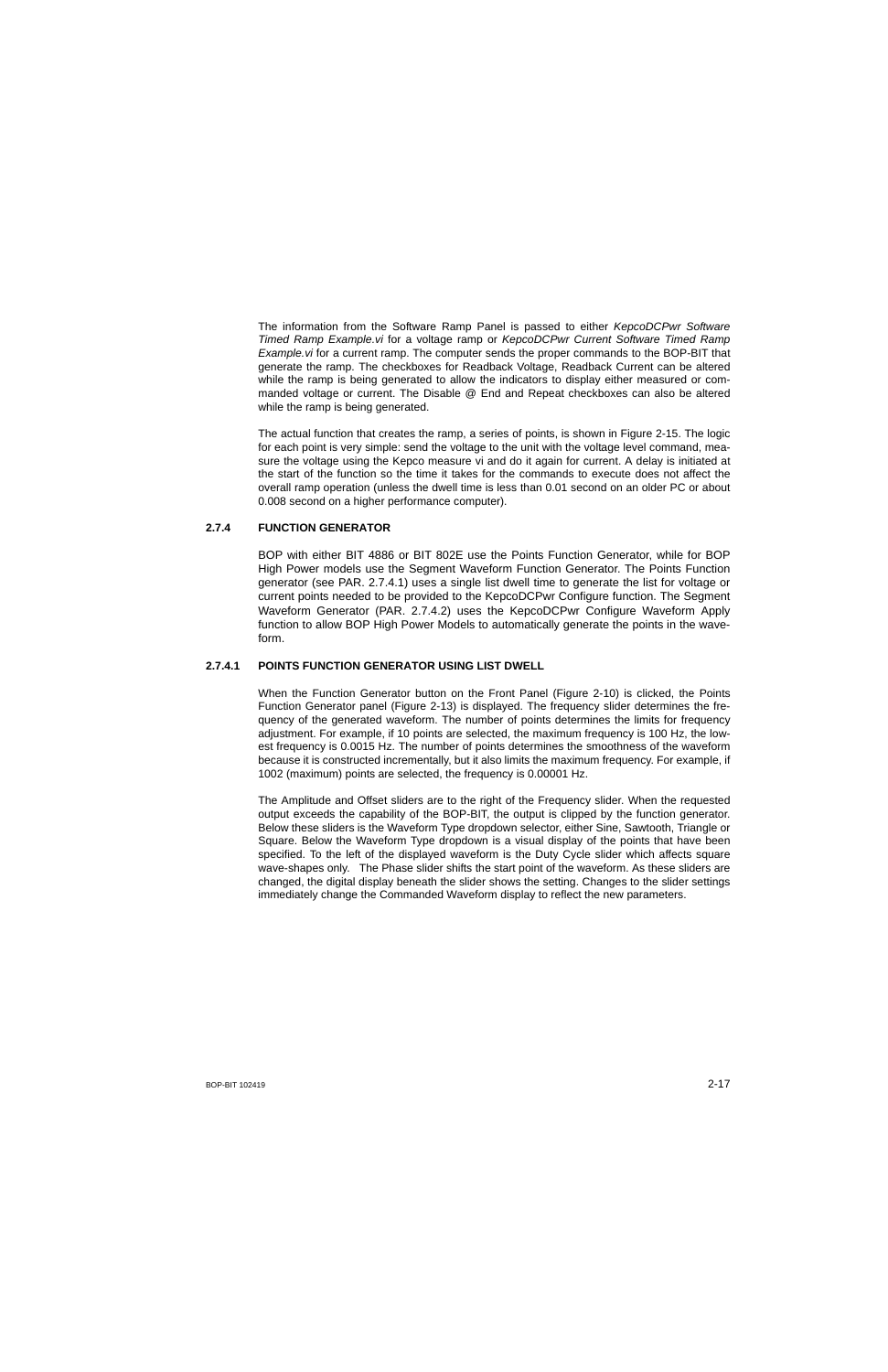Above the Start button, two additional parameters required for the execution of the waveform are displayed. The value of the non-changing parameter, current (in Amperes) for a voltage waveform (shown in Figure [2-16](#page-32-1)) or voltage (in Volts) for a current waveform must be specified. The # of Cycles specifies how many waveforms to produce; if set to 0 the waveform repeats continuously.

Once the Start button is clicked, the commands are sequentially sent to the BOP-BIT to build the waveform by incrementally changing the output. While the waveform is being generated, periodic measurements of the BOP-BIT output are made and shown in the Measured Waveform display. To stop the waveform click on the Stop button, which is red while the waveform is running.

Figure [2-16](#page-32-1) is a block diagram that shows how the points function generator was implemented using list commands in this example. The *KepcoDCPwr Clear All Lists.vi* was executed first. This VI clears the previous list, allowing the new list to be sent to the BOP-BIT. Lists are not deleted from the BOP-BIT except when a limit model setting is changed or when the Clear All function is executed. The *KepcoDCPwr Configure User Sequence.vi* does the actual downloading of the points to the BOP-BIT unit. The *KepcoDCPwr Configure Main Mode.vi* causes the list to be executed.

*The KepcoDCPwr Configure User Sequence vi* block diagram is shown in figure [2-14](#page-29-0). This vi requires five inputs: the mode of operation, the amplitude points, the dwell points, the protection setting and the number of cycles to be executed. It does not start executing the list nor establish the on/off state or mode of the power supply. The vi uses the individual vi's to format the data and send it to the BOP-BIT. The first function invoked is *KepcoDCPwr Clear All lists.* This function empties the BOP-BIT of any existing list. The case statement establishes the protection level of the BOP-BIT. *KepcoDCPwr Configure List Count* sets the number of list cycles to execute. Setting the list count to 0 causes the list to repeat indefinitely. The Dwell array is tested and if the min and max dwells are the same, then the array is changed to an array of one entry to speed up the download and setup time. The function generator only uses a single dwell time, so this path is always executed in this example. The last *KepcoDCPwr Configure List* downloads the voltage or current set points to the BOP-BIT.

The *KepcoDCPwr Configure User Sequence.vi* is shown in Figure [2-14](#page-29-0). This logic is specifically configured to generate a voltage list where two arrays of voltage and dwell times are supplied, along with the operating current and number of cycles for the list to execute. In the left-most case statement there is a command to send one entry for the control and current lists of the internal arbitrary waveform generator. The last two functions in the diagram send the dwell and then the voltage list to the BOP-BIT. These functions, along with the individual write of the LIST:COUN command, set up the arbitrary waveform generator for the selected number of repetitions.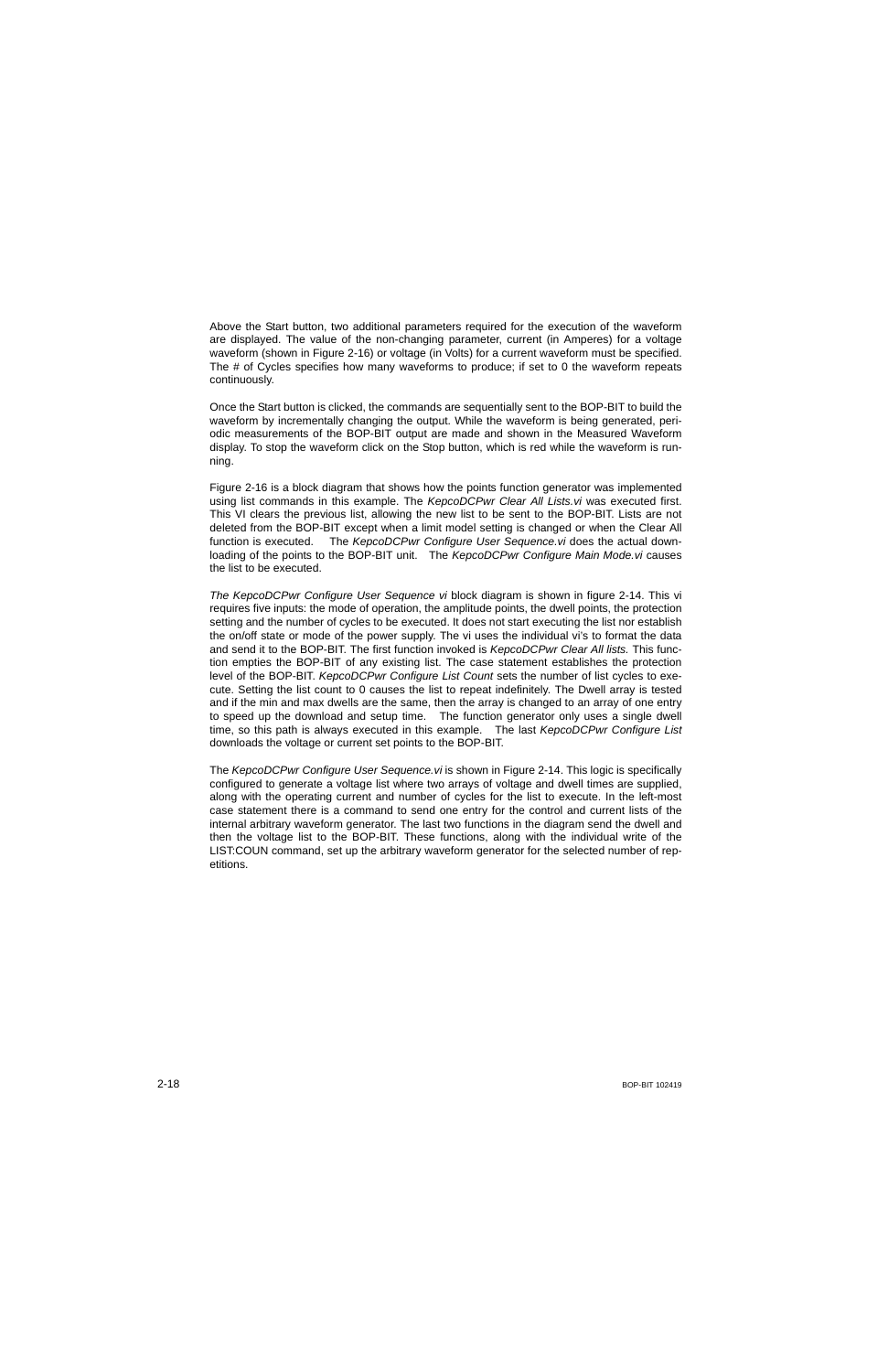

<span id="page-28-0"></span>**FIGURE 2-13. POINTS FUNCTION GENERATOR PANEL**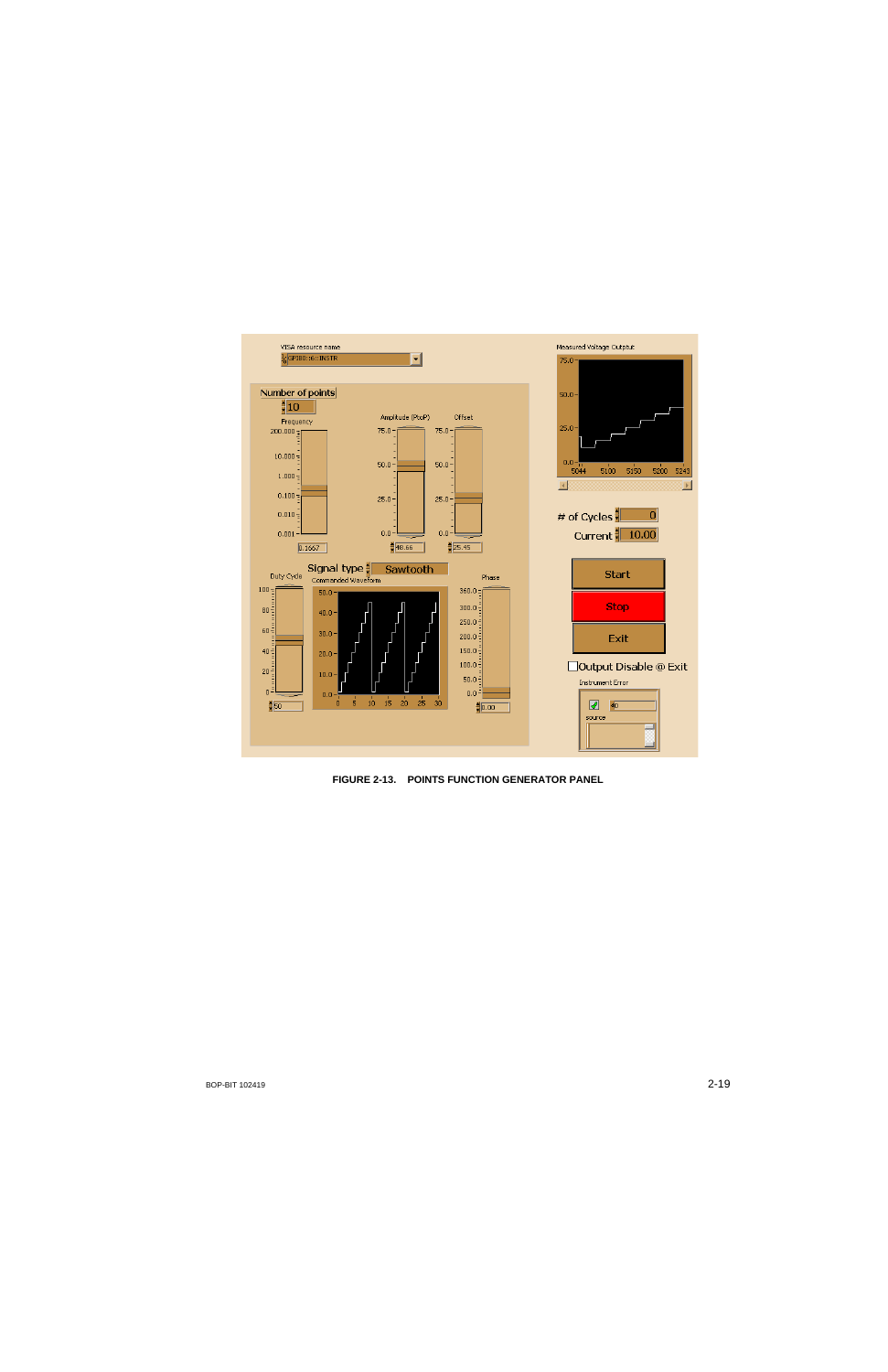<span id="page-29-0"></span>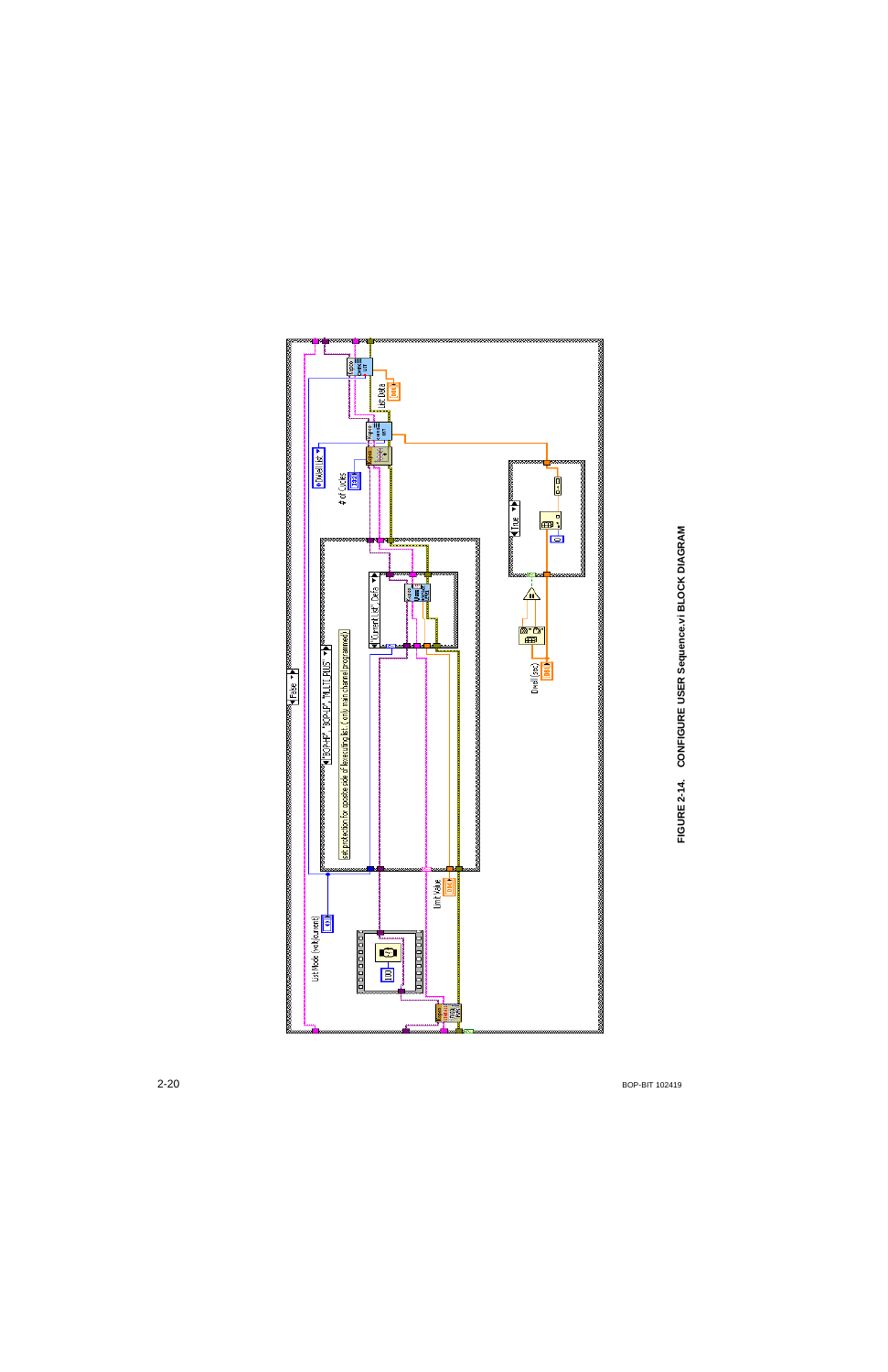<span id="page-30-1"></span><span id="page-30-0"></span>

#### **FIGURE 2-15. RAMP FUNCTION, BLOCK DIAGRAM**

2-19/2-20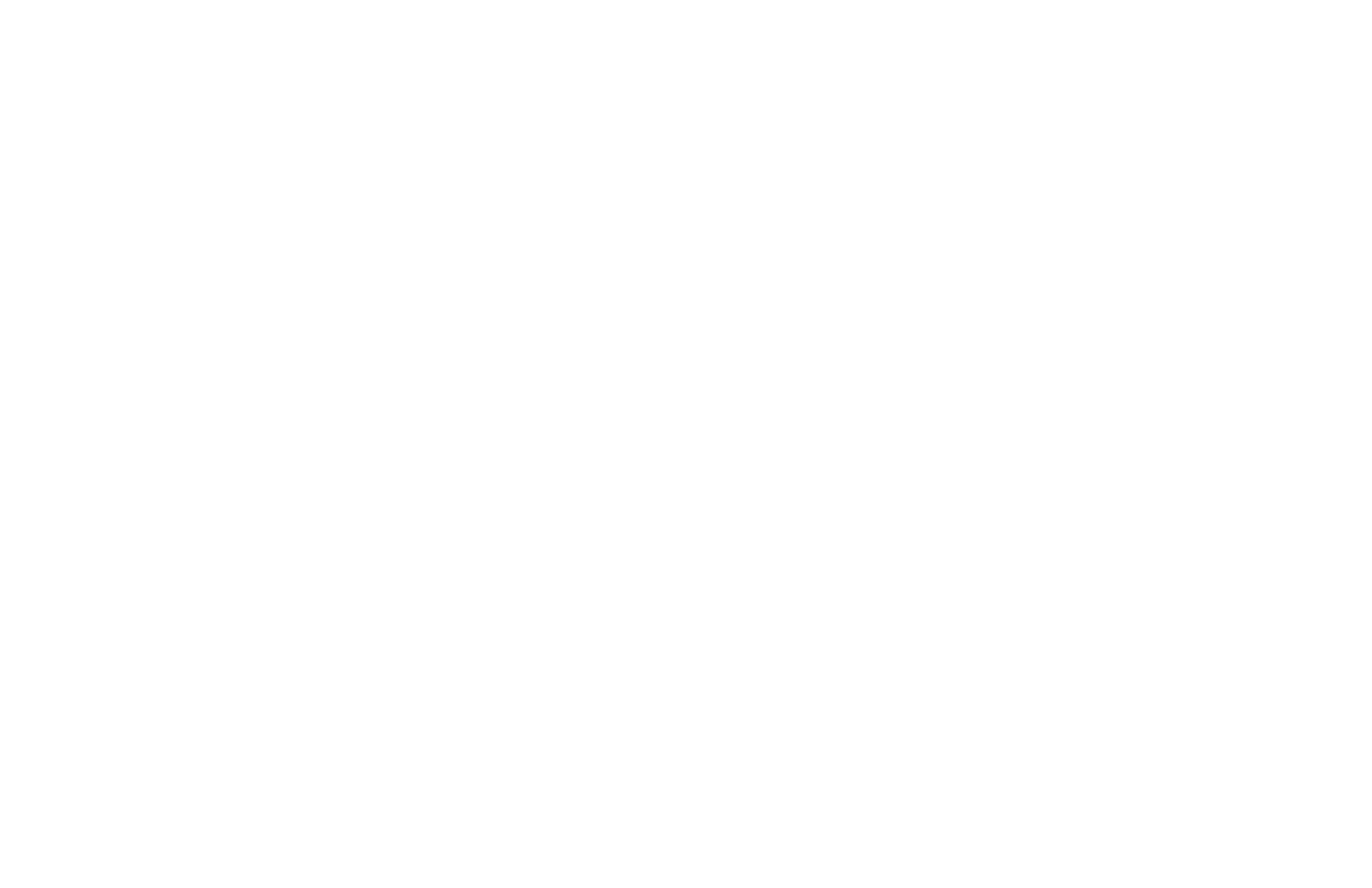

<span id="page-32-1"></span><span id="page-32-0"></span>BOP-BIT 102419

#### **FIGURE 2-16. POINTS FUNCTION GENERATOR, LIST FUNCTIONALITY, BLOCK DIAGRAM (**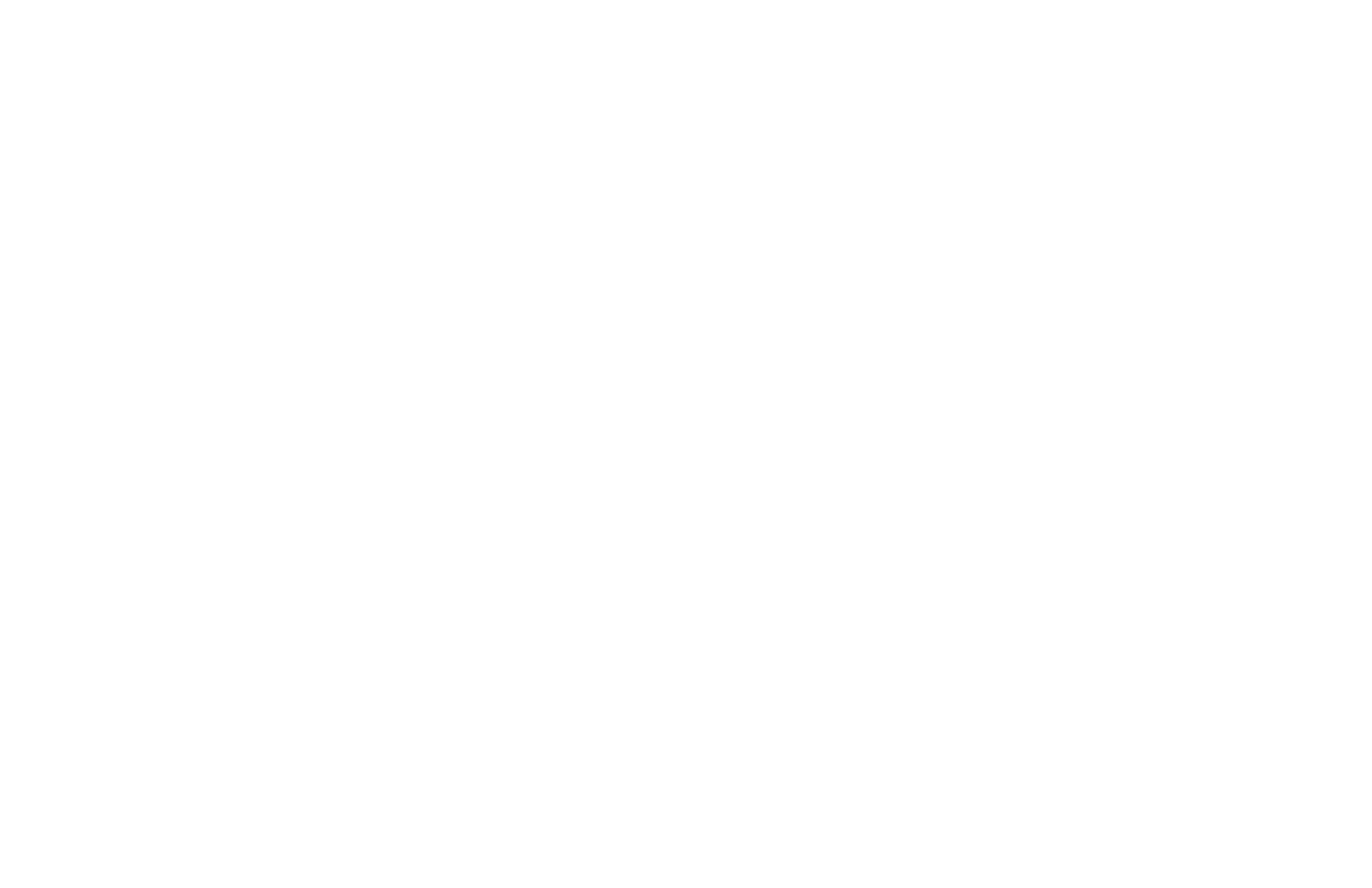## <span id="page-34-0"></span>**2.7.4.2 SEGMENT WAVEFORM FUNCTION GENERATOR (BOP HIGH POWER ONLY)**

<span id="page-34-2"></span>When the Function Generator button on the Front Panel (Figure [2-10](#page-23-2)) is clicked, the Segment Waveform Function Generator panel (Figure [2-17](#page-34-1)) is displayed.

The left side of the panel shows the nine segments supported by this function, each in a separate tab. The waveform type controls the number of additional fields that are available for each segment. Figure [2-17](#page-34-1) shows a sine wave selected as segment 1.

For sine and triangle waveform segments the panel provides the ability to enter the frequency, peak to peak amplitude, and the offset of the waveform, along with the start and stop angle. The start and stop angle are limited to be numbers from 0 to 360. All other waveform types except Level and Slope use a panel similar to that used for sine and triangle, except there is no start and stop angle.

When a LEVEL is selected (see Figure [2-18](#page-35-0)), period and Value fields are visible. The period is the length of the time for the level to be present and the value is the levels set point value. A Slope also only shows two field but with a slope the value becomes the end point value.

| $\bullet$ $\circledcirc$ $\blacksquare$                                                                                                                                                           | $ \mathcal{P} $                                                                                                                                                                                                                                                                      |
|---------------------------------------------------------------------------------------------------------------------------------------------------------------------------------------------------|--------------------------------------------------------------------------------------------------------------------------------------------------------------------------------------------------------------------------------------------------------------------------------------|
| VISA resource name<br>Standalone<br>TCPIP0::192.168.1.120::5025::SOCKET<br>True                                                                                                                   | AN ISO 9001 COMPANY<br>co<br>THE POWER SUPPLIER<br><b>SINCE 1946</b>                                                                                                                                                                                                                 |
| Seg 1<br>Seg 4<br>Seg 5<br>Seg 7<br>$Seg 8$ Seg 9<br>Seg 2<br>Seg 3<br>Seg 6                                                                                                                      | Measured Voltage Output                                                                                                                                                                                                                                                              |
| <b>Waveform Type</b><br>Triangle<br>Frequency<br>$\frac{1}{2}$ 50<br>Start degree<br>$\vert 0 \vert$<br>Amplidute<br>End degree<br>180<br>$rac{1}{2}$ 100<br>Offset<br>$\frac{1}{2}$ <sub>0</sub> | $1.0 -$<br>$0.8 -$<br>$0.6 -$<br>$0.4 -$<br>$0.2 -$<br>0.0<br>$-0.2 -$<br>$-0.4-$<br>$-0.6 -$<br>$-0.8 -$<br>$-1.01$<br>$\frac{1}{40}$<br>$\frac{1}{120}$<br>$\frac{1}{20}$<br>$\frac{1}{60}$<br>$\frac{1}{80}$<br>$\frac{1}{100}$<br>$140^{-1}$<br>$160 -$<br>$180^{-1}$<br>$199 -$ |
| Waveform Graph from segments<br>number of                                                                                                                                                         | List type                                                                                                                                                                                                                                                                            |
| $100.0 -$<br>segments<br>$75.0 -$<br>$50.0 -$                                                                                                                                                     | VOLT<br>Download time 0<br><b>Start</b><br>Current                                                                                                                                                                                                                                   |
| $25.0 -$<br>$0.0 -$<br>$-25.0 -$                                                                                                                                                                  | 10.00<br>status<br>code<br>Stop<br>$\overline{40}$<br>☞<br># of Cycles<br>source                                                                                                                                                                                                     |
| $-50.0 -$<br>$-75.0 -$<br>$-100.0 -$<br>0.1<br>0.0                                                                                                                                                | 21<br>$\mathbf{z}$<br>Exit<br><b>Instrument Error</b>                                                                                                                                                                                                                                |

<span id="page-34-1"></span>**FIGURE 2-17. SEGMENT WAVEFORM FUNCTION GENERATOR PANEL**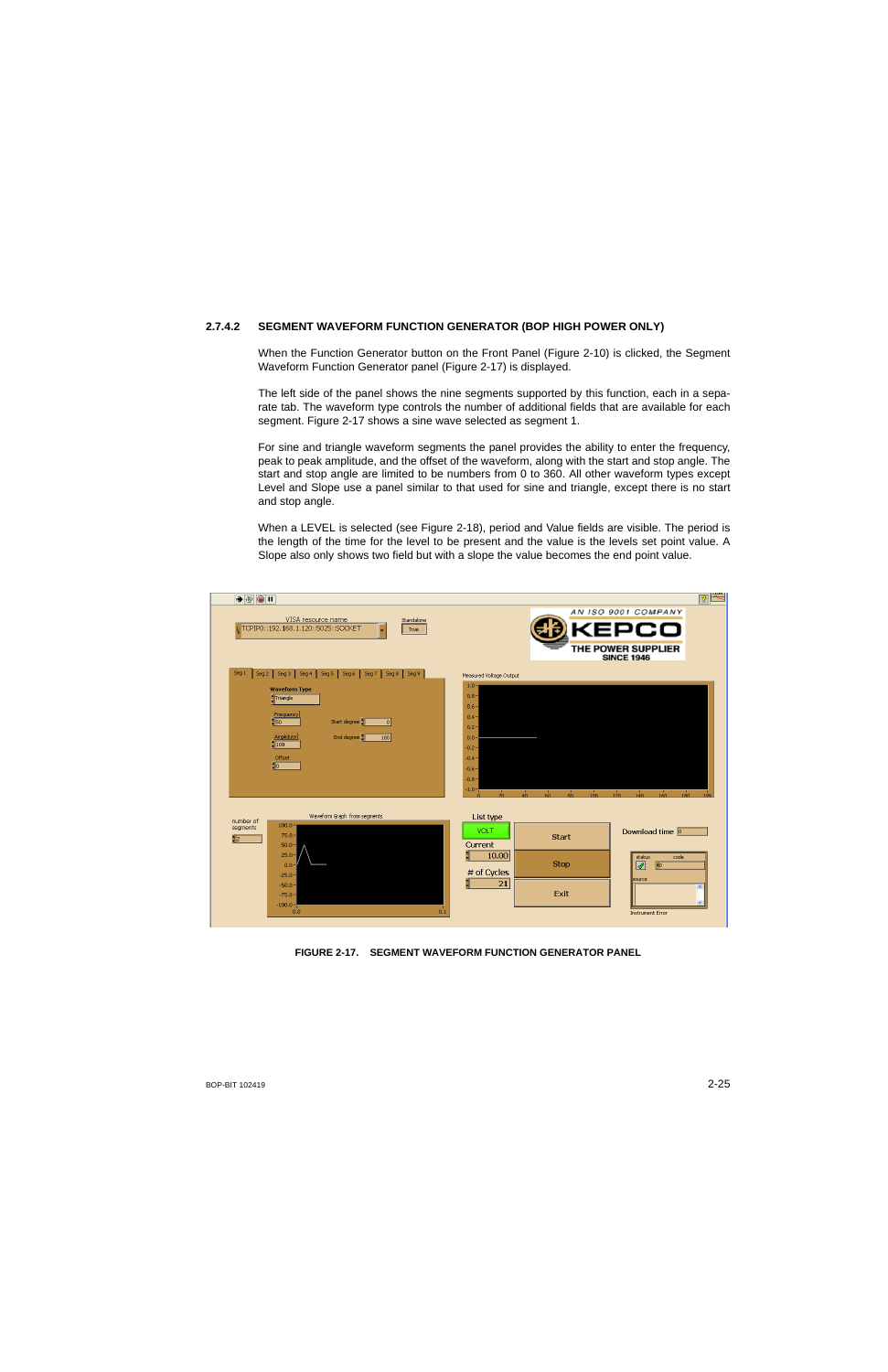| Seg 1 | Seg 2 | Seg 3                          | Seg 4                  | Seg 5 | Seg 6 | Seg 7 | Seg 8 | Seg 9 |
|-------|-------|--------------------------------|------------------------|-------|-------|-------|-------|-------|
|       |       |                                | <b>Waveform Type 2</b> |       |       |       |       |       |
|       |       | ∄Level                         |                        |       |       |       |       |       |
|       |       |                                |                        |       |       |       |       |       |
|       |       | Period<br>$\frac{25}{100}$ .01 |                        |       |       |       |       |       |
|       |       |                                |                        |       |       |       |       |       |
|       |       | Value<br>$\frac{25}{200}$      |                        |       |       |       |       |       |

## <span id="page-35-0"></span>**FIGURE 2-18. SEGMENT FIELDS AVAILABLE FOR LEVEL AND SLOPE WAVEFORM TYPES**

The number of segments field, located below the segment tabs, determines how many segments will be used in the waveform. The example shown in Figure [2-17](#page-34-1) shows a triangle waveform type for segment 1, a level waveform type for segment 2 and the number of fields set to 2. The Waveform Graph from segments display shows the output expected from these settings.

The right side of the panel presents the Measured Output graph which is periodically updated to show the voltage or current at the output of the BOP. Below the Measured Output graph, the List Type pushbutton switch allows selection of the list type, either VOLTAGE or CURRENT. Below the List Type switch is a field which allows the user to input the corresponding protection value: current protection for a voltage list and voltage protection for a current list. The # of cycles field determines how many times the waveform is to be repeated.

When the Start Button is clicked, the list runs and the Measured Output graph shows the BOP output. The Stop button turns red and is used to stop execution of the list. When the list is executed, the download time is displayed below the Measured Output graph. This is the time it takes to send the list from the computer to the BOP. If the list is run again without changing the settings, there is no need to download the list and the download time is 0. If a setting is changed, the download time is reset to zero, until the list is run and the actual download time is displayed.

Below these settings is the START STOP and EXIT Buttons and a down load time indicator.

When the START button is clicked, the download time is checked. This is the time it takes to send the list from the computer to the BOP. If zero, the command sequence determined by the panel downloads the list segments to the BOP. Once the segments are downloaded, the BOP receives the protection value, the # of cycles value and then the list starts running and the download time is displayed. While the list is running the Measured Output graph shows the BOP output and the Stop button turns red. While the Stop button is red, it is the only control that is active until it is clicked, causing the list to be stopped.

When the list is stopped, the download time is still displayed. Running the list again without changes will not require another download since the download time is not zero. Changing any waveform setting resets the download time to zero and the changed list will be downloaded. The Exit button closes the panel and returns control to the interactive demo program panel.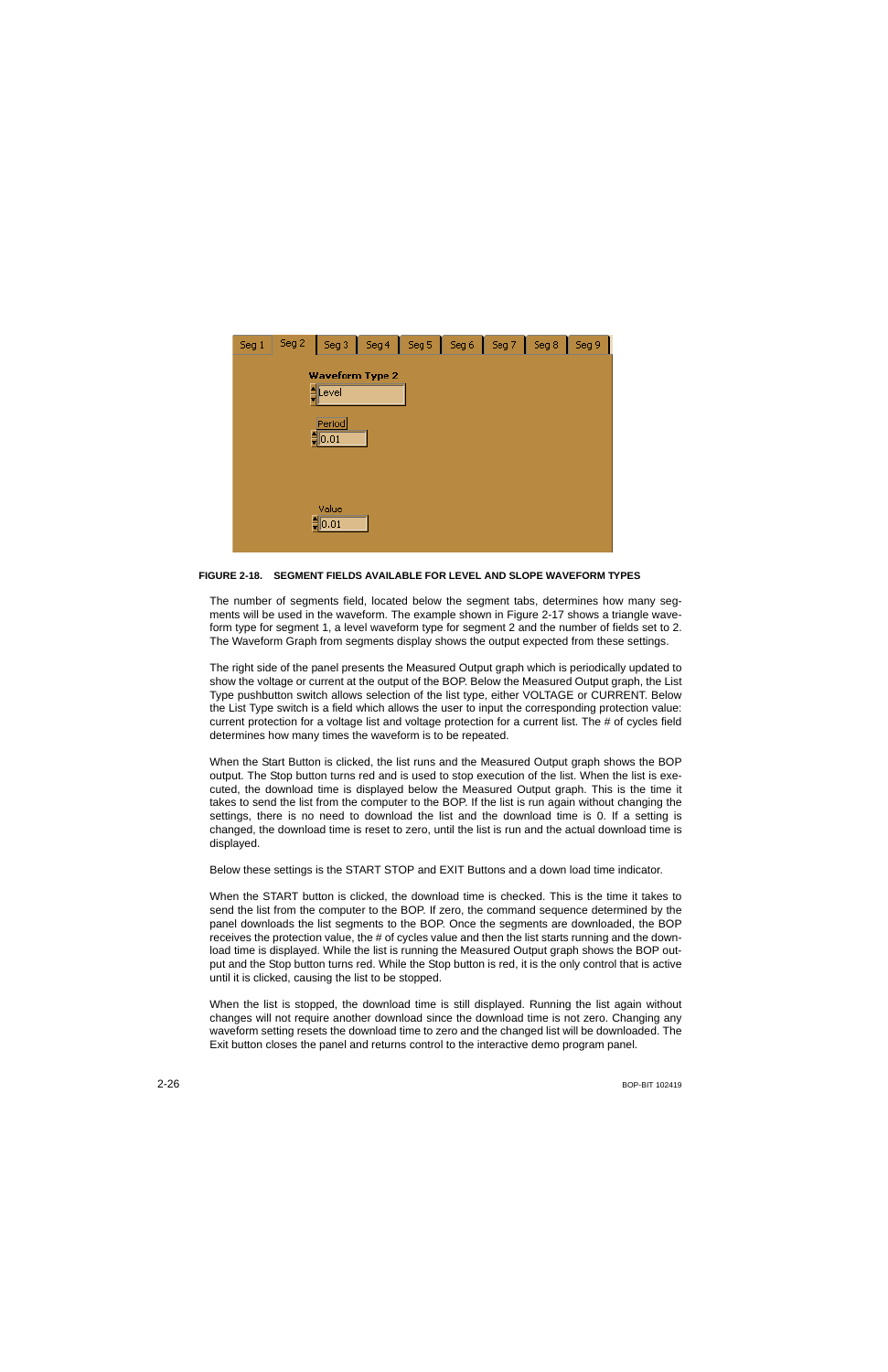The block diagram for the segmented waveform generator is similar to the block diagram for the points function generator (Figure [2-16](#page-32-1)) except for outputting of the segments to the BOP. The KepcDCPwr Segment Waveform function is a loop that sends the data to the BOP as shown in Figure [2-19](#page-36-0).

Each of the segments results in the execution of the KepcDcPwr configure list angle followed by the Configure Waveform Apply vi. For all segments except sine and triangle the Waveform Apply passes 0 as the start angle and 360 as the stop angle. This insures that the waveform will be a full 360 degrees. For Sine and Triangle the specific start/stop angle settings from the segment tab are provided to the BOP. The Waveform Apply function formats the command to the BOP using the list type (voltage or current), Waveform type (Sine, Triangle, Slope, Level, Ramp) and the frequency, amplitude, and offset inputs.)



<span id="page-36-0"></span>**FIGURE 2-19. KepcDCPwr SEGMENT WAVEFORM FUNCTION BLOCK DIAGRAM**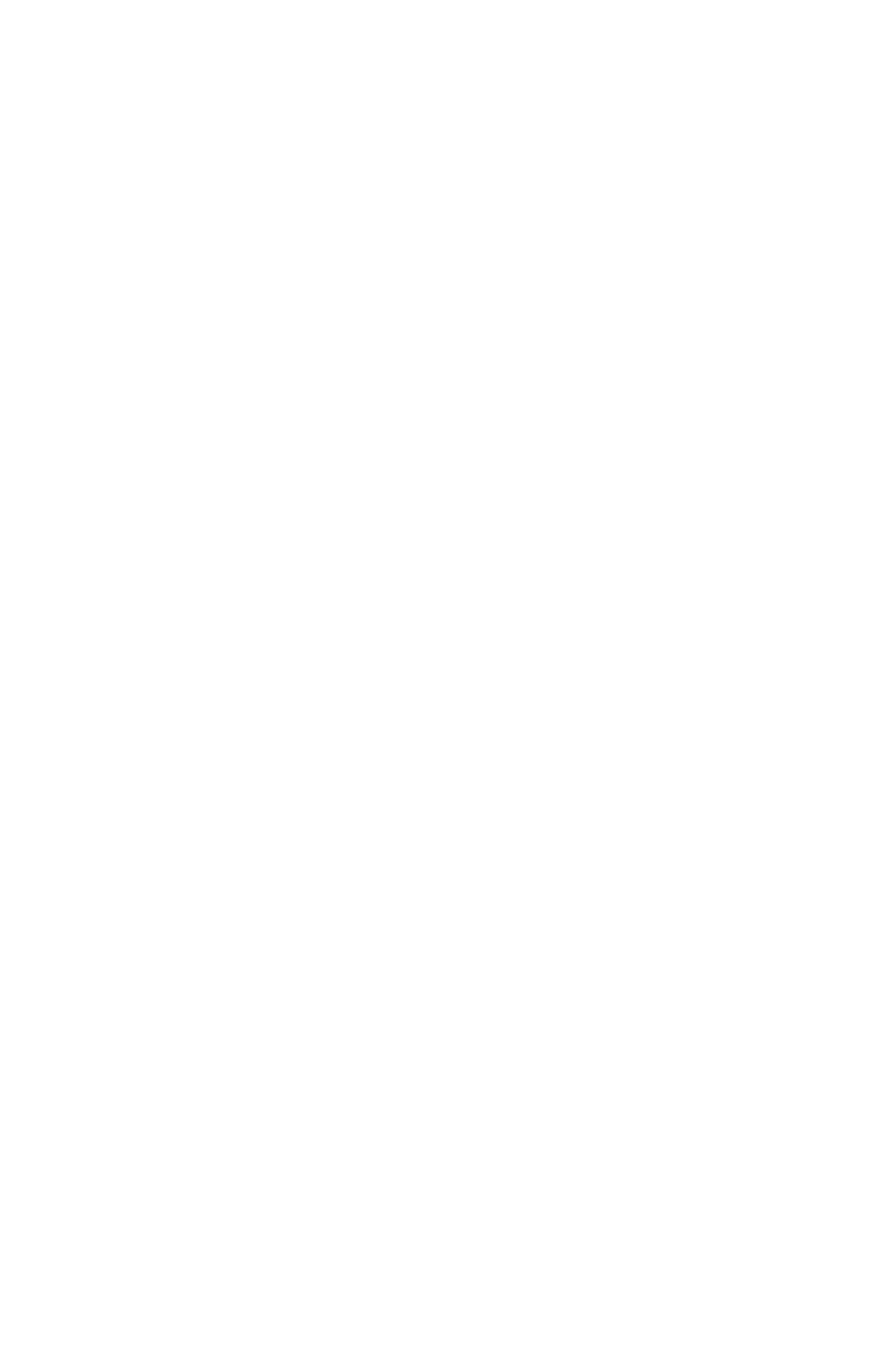## <span id="page-38-3"></span>**SECTION 3 - VXI** *plug&play Driver*

#### <span id="page-38-0"></span>**3.1 INTRODUCTION**

Kepco's power supplies support asynchronous RS-232, GPIB, and LAN communication interfaces. These interfaces, when being controlled through a C program such as CVI or Visual C, have different methods of sending the SCPI strings to the instruments. The Virtual Instrument Software Architecture (VISA) is a standardized method for communication with instruments over the various buses using identical calls. The VXI *plug&play* driver uses these visa calls.

## <span id="page-38-1"></span>**3.2 DEMONSTRATION PROGRAM USING THE VXI** *PLUG&PLAY* **DRIVER**

The demonstration program is intended to illustrate the use of the VISA functions included with the VXI *plug&play* driver. The demonstration program is installed under Windows by running SETUP.EXE. The program can be used to program and view the virtual front panels of up to 10 BOP Power Supplies. After the program is installed, double click on BOP.exe to run the program.

- 1. Unzip the files and once exploded, click on setup to install the driver, the CVI runtime and the VISA driver as needed. The screen provided allows the user to change the name and location of the two default directories: Kepco\_BOP\_LAN\_driver and National instrument components. The VISA driver and the CVI runtime are provided by National Instruments, Inc. and when the Next button is clicked, you must click Accept to install the National components. The installation may require a restart of the computer to complete the installation of the program. The BOP LAN DRIVER folder will be added to the Start menu.
- 2. Install the VISA driver per the text file included with the driver.
- 3. At the Start-up screen (see Figure [3-1](#page-38-2)) select the type of interface, LAN or GPIB, and enter the correct GPIB address or LAN address in the **Address** field and click **CONNECT**.



**FIGURE 3-1. GPIB VISA DRIVER START-UP**

- <span id="page-38-2"></span>4. When the **Power Supply Found** window shows BIT 4882, BIT 4886, BIT 802E or BOP1K, click **Continue**.
- 5. Once you are connected to the VISA interface, the virtual front panel appears (see Main Panel, Figure [3-2](#page-39-1)).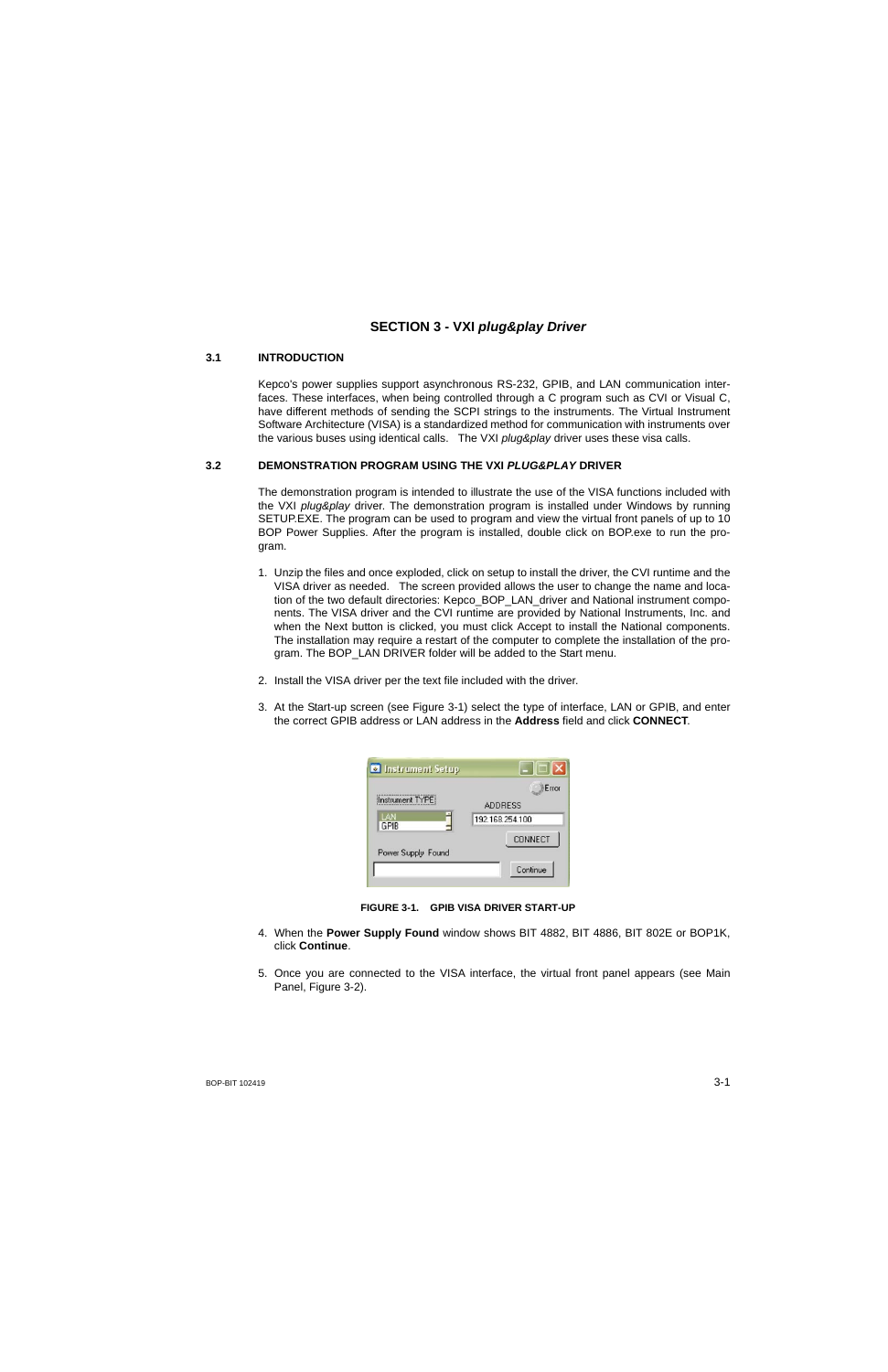

**FIGURE 3-2. MAIN PANEL**

## <span id="page-39-1"></span><span id="page-39-0"></span>**3.2.1 MAIN PANEL CONTROLS AND INDICATORS**

The main panel shows all power supply parameters simultaneously, without having to execute local controls and read the corresponding display. The main panel is a real-time display of output values and programmed parameters. All functions are available from the main panel. The title bar at the top of the window (not shown) indicates the BOP model connected to the GPIB interface.

NOTE: Some buttons may be disabled for special BOP models or those using special BIT cards (special models include a 5-digit suffix).

The **Mode** switch changes the operating mode (CV or CC); Mode indicators light to indicate whether the power supply is operating in either **CV** (constant voltage) or **CC** (constant current) mode.

The analog meters read actual output voltage and current; Two display windows on either side of the **Output** button provide a more precise digital readout of actual output voltage and current.

The **Range** button opens a dropdown box; to change the operating range: either High, Low or Auto range must be selected.

The **Output** button applies the programmed settings to the output terminals (ON) or keeps the output voltage and current at zero (OFF).

The **Gain** button (not shown - available only with BOP's of 1000W and above or with MDAC BIT card) opens a dropdown box which allows the selection of the reference voltage: INT for Internal or EXT1 or EXT2 for one of two external analog reference voltages used to calibrate the gain.

Indicators on either side of the digital display window, **V limit** and **C limit**, light (yellow) if the programmed voltage or current limit is exceeded and light (red) if a protection error is detected

**Set Voltage** and **Set Current** windows are used to program the output voltage and current for the unit; settings can be changed either by clicking on the arrows to the left of the display window, or by using the mouse to highlight the setting, then typing in the new value.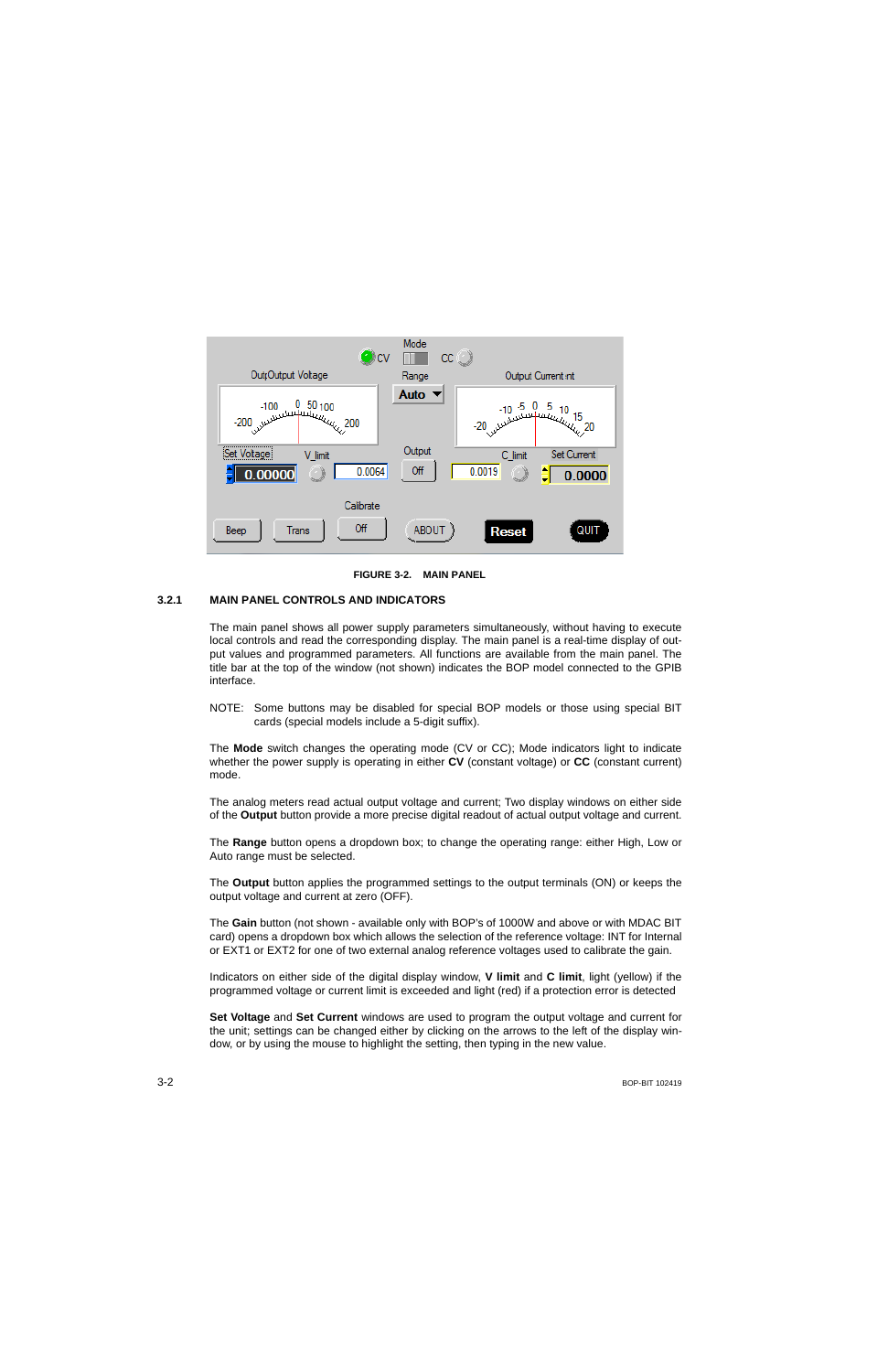The **Beep** button causes the power supply to beep.

The **ABOUT** button displays the model, serial number and firmware version number.

The **Trans** button (not available with BIT 4882 card) generates a transient pulse with the amplitude and duration specified by the user in the Transient Pulse window (see Figure [3-3](#page-40-0)). The output level of the transient will either be V or A, depending on which mode is active. After the transient pulse is generated, the output will return to the programmed values in effect before the transient was generated.

| <b>WE TRANSIENT PULSE</b> |            |  |
|---------------------------|------------|--|
| Output Level              | Time[s]    |  |
| 0.0000<br>E               | $= 0.0005$ |  |
|                           |            |  |

**FIGURE 3-3. TRANSIENT PULSE WINDOW**

<span id="page-40-0"></span>The **Trigger** button opens the Trigger window (Figure [3-4](#page-40-1)) which allows 99 different trigger voltage and current values, as well as mode to be stored and recalled. The STORE button stores the Trigger Mode, Trigger Voltage and Trigger Current values at the selected Memory location (1-99). The Recall button displays the Trigger Mode, Trigger Voltage and Trigger Current values stored in the selected Memory location. Clicking the Trigger button (or double-clicking RECALL) within the Trigger window causes the power supply output to be programmed to the settings stored in the selected Memory location.

|                                                                                                                                              | Triooer                |         |
|----------------------------------------------------------------------------------------------------------------------------------------------|------------------------|---------|
| Trigger Voltage<br>a<br>0.0000<br>Trigger Current<br>국 0.0000  <br>Memory $\frac{1}{2}$ 1<br>₿<br>Trigger Mode<br>Volt    <b>III</b><br>Curr | <b>RECALL</b><br>STORE | Trigger |

**FIGURE 3-4. TRIGGER WINDOW**

<span id="page-40-1"></span>The Calibrate button opens the Calibration Window (Figure [3-4\)](#page-40-1), and is used to recalibrate the unit; refer to the applicable Operator's Manual (see PAR. [1.1\)](#page-6-3) for further details.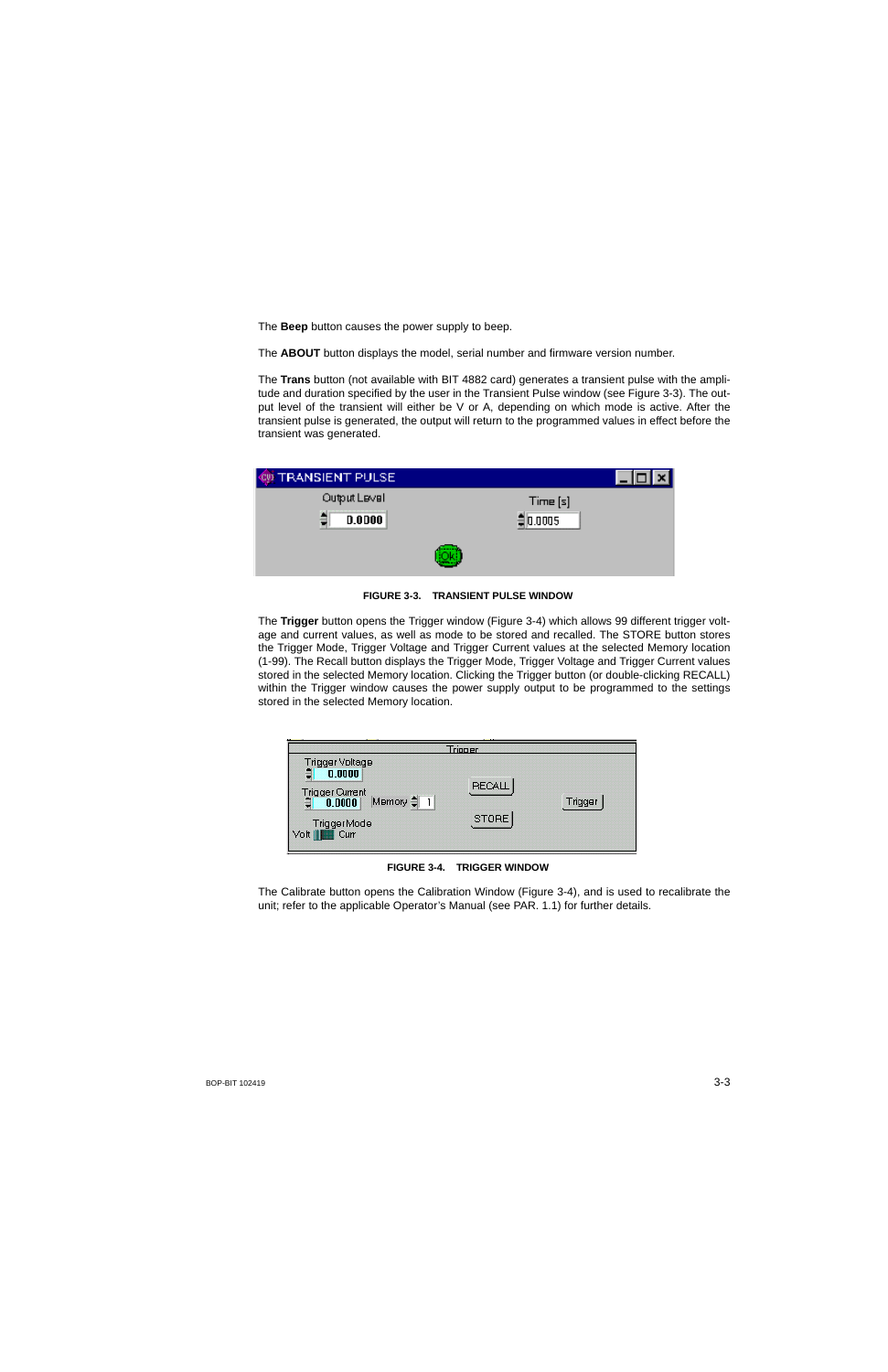| VOLT<br><b>CURR</b><br>AUSTRALIAN   |                                                  |
|-------------------------------------|--------------------------------------------------|
| Measure and Adjust                  | DEFAULT<br>START<br><br><b><i>CONTRACTOR</i></b> |
| <<<br>$->>$                         |                                                  |
| Volt MAX<br>$<< -$<br>$\rightarrow$ |                                                  |
| Ok                                  |                                                  |

**FIGURE 3-5. CALIBRATION WINDOW**

<span id="page-41-2"></span>The **Reset** button on the Main Panel (Figure 2) resets the unit to the power up defaults: output voltage and current set to zero, and output off.

The QUIT button on the virtual panel (Figure 2) is used to exit the sample VISA application.

## <span id="page-41-0"></span>**3.3 SOFTWARE ENGINEER REFERENCE**

## <span id="page-41-1"></span>**3.3.1 VISA INSTRUMENT DRIVER FUNCTIONS**

Kepco's BOP-BIT VISA instrument driver provides programming support for Kepco's BOP Power Supply (VISA I/O). It contains functions for opening, configuring, taking measurements from, test, calibration and closing the instrument. As these drivers are written using VISA calls, VISA is a required prerequisite. The installer installed the VISA operating system support component but not the visa.h file which defines the functions and return codes for use by a developer

Table [3-1](#page-41-3) lists the functions that are available.

<span id="page-41-3"></span>

| Purpose                                                                                      | <b>Function Name</b> | Description                                                                                                                                                                                                                                                                                                                                                                                                                  |
|----------------------------------------------------------------------------------------------|----------------------|------------------------------------------------------------------------------------------------------------------------------------------------------------------------------------------------------------------------------------------------------------------------------------------------------------------------------------------------------------------------------------------------------------------------------|
| <b>INITIALIZE FUNCTION</b>                                                                   |                      |                                                                                                                                                                                                                                                                                                                                                                                                                              |
| Initialize                                                                                   | KpBop_init           | Initializes the instrument communication channel and configures the<br>received data termination, transmission data termination, timeout and<br>the various serial protocol configurations. Initialization also issues *CLS<br>(resets the error and status system), *RST (sets power supply output<br>off, setpoints to 0 and mode to voltage), and *IDN? (identifies power<br>supply model and determines revision level). |
| other instrument driver functions to configure, start, and get readings from the instrument. |                      | <b>APPLICATION FUNCTIONS</b> — This class of functions contains high-level test and measurement routines. These functions call                                                                                                                                                                                                                                                                                               |
| Set and Measure                                                                              | KpBop_ApplicSetMeas  | Used to either set and read back, or just read back the output voltage,<br>current and operating mode of the power supply                                                                                                                                                                                                                                                                                                    |
|                                                                                              |                      | <b>CONFIGURATION FUNCTIONS</b> — This class of functions configures the instrument by setting system configuration parameters.                                                                                                                                                                                                                                                                                               |
| <b>Get Current Range</b><br><b>Status</b>                                                    | Kpbop_getCurrRange   | Unit can operate in either auto, high or low range. The function will<br>return 0 for auto, 1 for high range and 4 for low range                                                                                                                                                                                                                                                                                             |
| Set Current Range                                                                            | Kpbop_setCurrRange   | Sets the current operating range (auto, high or low)                                                                                                                                                                                                                                                                                                                                                                         |
| Get Voltage Range<br><b>Status</b>                                                           | Kpbop getVoltRange   | Unit can operate in either auto, high or low range. The function will<br>return 0 for auto, 1 for high range and 4 for low range                                                                                                                                                                                                                                                                                             |

## **TABLE 3-1. BOP VISA DRIVER FUNCTIONS**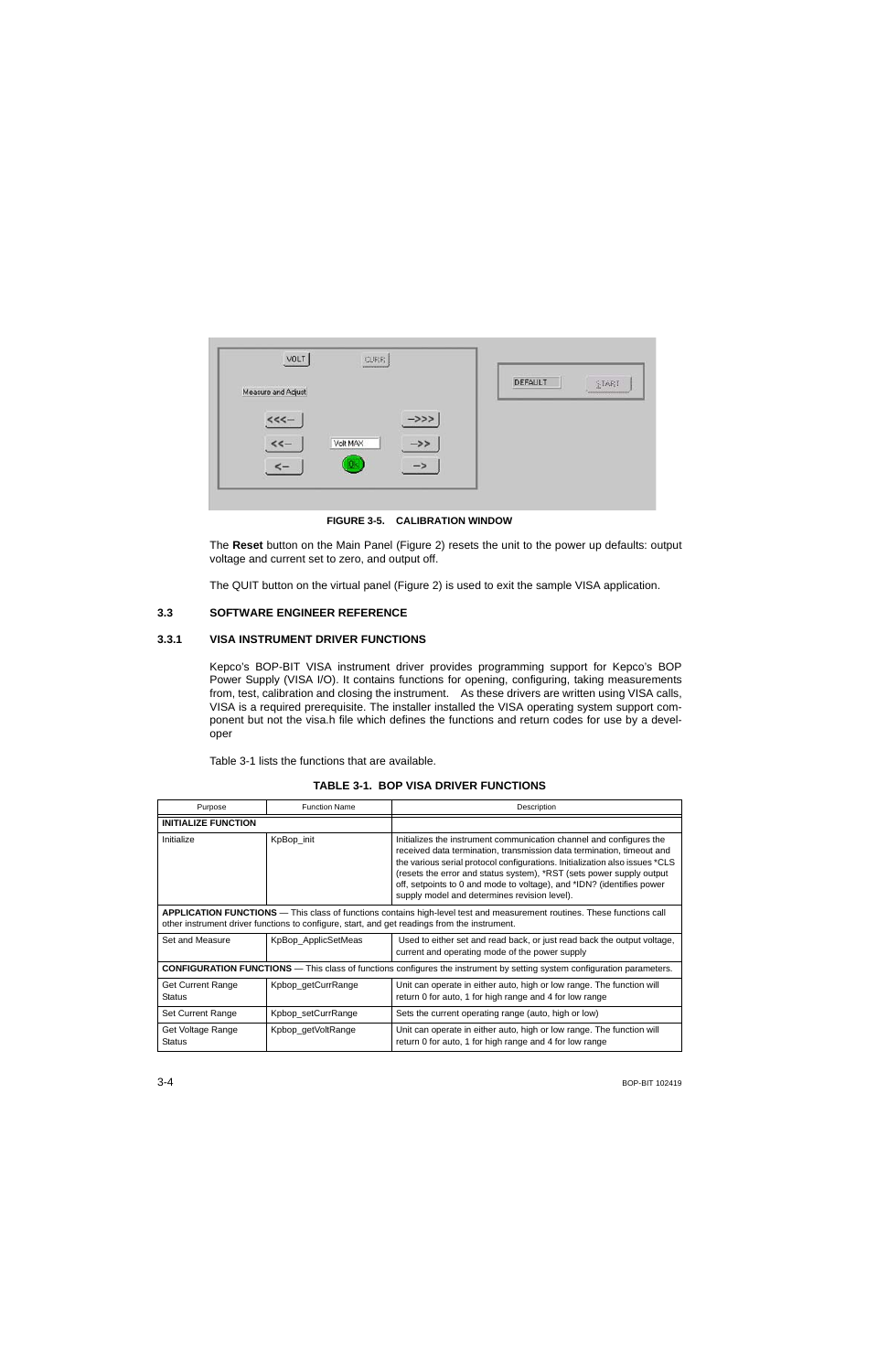# **TABLE 3-1. BOP VISA DRIVER FUNCTIONS (CONTINUED)**

| Purpose                                             | <b>Function Name</b>                                        | Description                                                                                                                                                                                                           |
|-----------------------------------------------------|-------------------------------------------------------------|-----------------------------------------------------------------------------------------------------------------------------------------------------------------------------------------------------------------------|
| Set Voltage Range                                   | Kpbop_setVoltRange                                          | Sets the voltage operating range (auto, high or low)                                                                                                                                                                  |
| Get Minimum or Maxi-<br>mum Value                   | KpBop_GetMinMaxValue                                        | Gets the minimum or the maximum output voltage, output current of the<br>power supply depending on the min_max switch and slide selection<br>position.                                                                |
| Set Trigger Voltage and<br>Current                  | KpBop_SetTrig_Volt_Curr                                     | Sets the trigger voltage and trigger current at the same time                                                                                                                                                         |
| Set Trigger Value                                   | KpBop_SetTrigValue                                          | Sets the trigger voltage or trigger current level, depending on the switch<br>position.                                                                                                                               |
| Get Trigger Value                                   | KpBop_GetTrigValue                                          | Gets the trigger voltage or the trigger current level, depending on the<br>switch position.                                                                                                                           |
|                                                     | the user to determine the current status of the instrument. | ACTION/STATUS FUNCTIONS - This class of functions executes commands and queries. It also provides functions which allow                                                                                               |
| Set Voltage and Current                             | KpBop_Set_Volt_Curr                                         | Sets the output voltage and current at the same time.                                                                                                                                                                 |
| Set Value                                           | KpBop_SetValue                                              | Sets the output voltage, the output current of the power supply,<br>depending on the slide selection position. The values are checked<br>against the maximum acceptable values for the corresponding power<br>supply. |
| Get Value                                           | KpBop_GetValue                                              | Gets the output voltage, the output current of the power supply depend-<br>ing on slide selection position.                                                                                                           |
| Transient pulse in volt-<br>age mode                | Kpbop_TransVolt                                             | Sets the power supply to the required value for the indicated time                                                                                                                                                    |
| Transient pulse in cur-<br>rent mode                | Kpbop_TransCurr                                             | Sets the power supply to the required value for the indicated time                                                                                                                                                    |
| Clear List parameter                                | Kpbop_ListClr                                               | Clears all the parameters of a list, set direction to UP and SEQ to<br>Default (DSEQ)                                                                                                                                 |
| Count list parameter                                | Kpbop_ListCount                                             | Sets the LIST seq to run for COUNT periods                                                                                                                                                                            |
| Dwell list parameter                                | Kpbop_ListDwell                                             | Sets the time a list will run the current step (if entered for only location 0<br>will apply for all steps)                                                                                                           |
| Executes a list                                     | Kpbop_ListExec                                              | Starts the execution of a list, if all the parameters were correctly set.                                                                                                                                             |
| Defines list parameters<br>$(V \text{ or } C)$      | Kpbop_ListData                                              | Calculates the value (V or C, depending on which mode is active) for<br>each of the STEPS of a list, in accordance with the waveform and the<br>max and min values selected                                           |
| Trigger                                             | KpBop_Trig                                                  | Triggers the instrument once. The output will go to the trigger voltage<br>and current values.                                                                                                                        |
| Measure Current and<br><b>Voltage Output Values</b> | Kpbop_MeasVoltCurr                                          | Measures the values of output (voltage and current).                                                                                                                                                                  |
| Measure Current and<br><b>Voltage Output Values</b> | Kpbop_MsVoltCurr                                            | Measures the value of output voltage and then the value of output cur-<br>rent.                                                                                                                                       |
| Measure Output Value                                | KpBop_MeasValue                                             | Measures the value of output voltage or current depending on the<br>switch position.                                                                                                                                  |
| Get Source Mode                                     | KpBop_GetSourceMode                                         | Gets the operating mode of the power supply.                                                                                                                                                                          |
| Set Source Mode                                     | Kpbop_SetSourceMode                                         | Set power supply mode: voltage or current depending on the switch<br>position.                                                                                                                                        |
| Output On/Off                                       | KpBop OutputOnOff                                           | Sets the output on or off.                                                                                                                                                                                            |
| <b>Get Output Status</b>                            | KpBop_getOutputState                                        | Returns the output status (on or off).                                                                                                                                                                                |
| Abort Measurement                                   | KpBop_abortMeas                                             | Sends the abort command.                                                                                                                                                                                              |
| Beep                                                | KpBop_beep                                                  | The selected BOP power supply will emit a beep.                                                                                                                                                                       |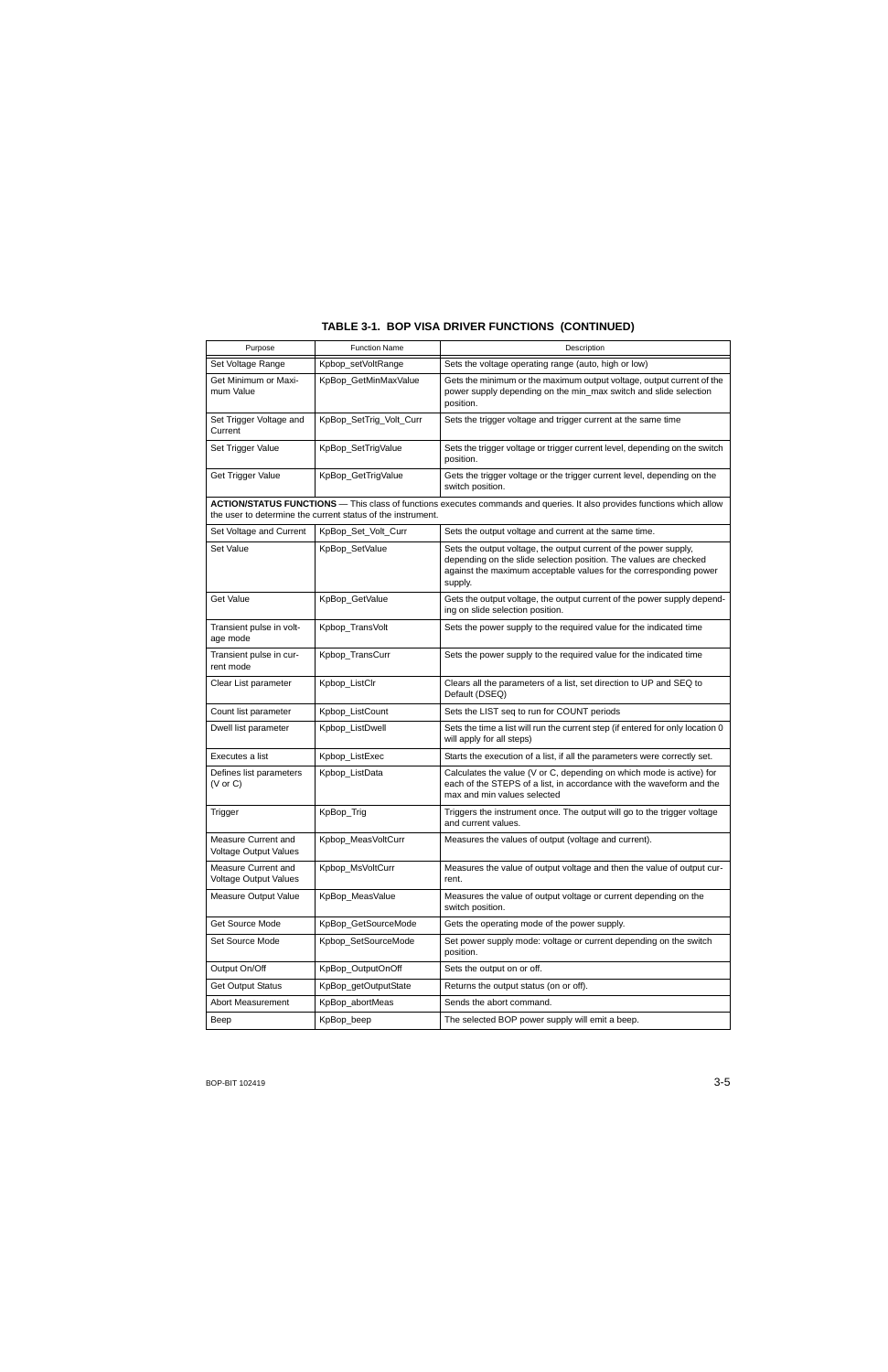|  |  |  |  |  | TABLE 3-1. BOP VISA DRIVER FUNCTIONS (CONTINUED) |
|--|--|--|--|--|--------------------------------------------------|
|--|--|--|--|--|--------------------------------------------------|

| Purpose                                                                                                                                               | <b>Function Name</b> | Description                                                                                                                                                                                                                                                                                                                                                                                                                                                                                                                                                                                        |  |
|-------------------------------------------------------------------------------------------------------------------------------------------------------|----------------------|----------------------------------------------------------------------------------------------------------------------------------------------------------------------------------------------------------------------------------------------------------------------------------------------------------------------------------------------------------------------------------------------------------------------------------------------------------------------------------------------------------------------------------------------------------------------------------------------------|--|
| <b>DATA FUNCTIONS</b> — This class of functions transfers data to or from the instrument.                                                             |                      |                                                                                                                                                                                                                                                                                                                                                                                                                                                                                                                                                                                                    |  |
| Save/Recall Settings                                                                                                                                  | KpBop_SaveRecSet     | Saves the current settings to the selected memory location or restores<br>previously stored settings from a memory location. The memory loca-<br>tion range is from 1 to 40.                                                                                                                                                                                                                                                                                                                                                                                                                       |  |
| UTILITY FUNCTIONS - This class of functions provides lower level functions to communicate with the instrument and to change<br>instrument parameters. |                      |                                                                                                                                                                                                                                                                                                                                                                                                                                                                                                                                                                                                    |  |
| <b>Identify Power Supply</b>                                                                                                                          | KpBop_identify       | Returns the full message returned by the power supply to the *IDN?<br>query. This message contains four fields: manufacturer, power supply<br>type, serial number and firmware version.                                                                                                                                                                                                                                                                                                                                                                                                            |  |
| <b>Revision Query</b>                                                                                                                                 | KpBop_RevisionQuery  | Returns the revision numbers of the instrument driver and instrument<br>firmware version from the *idn? query. This instrument driver's Revision<br>Number is "Rev 1.0, 9/99, CVI 5.1" and the BOP firmware version is<br>Firmware Version "1.0". This data is necessary when requesting techni-<br>cal support.                                                                                                                                                                                                                                                                                   |  |
| <b>Model Query</b>                                                                                                                                    | KpBop_ModelQuery     | Return the model number of the BOP power supply.                                                                                                                                                                                                                                                                                                                                                                                                                                                                                                                                                   |  |
| <b>Serial Number Query</b>                                                                                                                            | KpBop SerialnQuery   | Returns the serial number of the BOP power supply. The serial number<br>is extracted from the answer to the *idn? query.                                                                                                                                                                                                                                                                                                                                                                                                                                                                           |  |
| Query SCPI Version                                                                                                                                    | KpBop GetScpiVersion | Returns the power supply answer to the Query SCPI Version com-<br>mand. Checks the Standard Commands for Programmable Instruments<br>(SCPI) language version.                                                                                                                                                                                                                                                                                                                                                                                                                                      |  |
| Write To Instrument                                                                                                                                   | KpBop_writeInstrData | This function writes commands and queries to the instrument to modify<br>parameters and query device settings.                                                                                                                                                                                                                                                                                                                                                                                                                                                                                     |  |
| <b>Read Instrument Data</b>                                                                                                                           | KpBop_readInstrData  | This function reads data from the instrument's output buffer and returns<br>it to the specified variable in memory. Because the instrument may<br>return both numeric and text data in response to queries, this function<br>returns the data in string format. NOTE: If valid data is not available at<br>the instrument's output buffer when this function is called, the instru-<br>ment will hang up and the function will not return until it times out. If the<br>time-out is disabled, this function will hang indefinitely and it may be<br>necessary to reboot the computer to break out. |  |
| Reset                                                                                                                                                 | KpBop_psReset        | Resets the instrument to a known state and sends initialization com-<br>mands to the instrument.                                                                                                                                                                                                                                                                                                                                                                                                                                                                                                   |  |
| Self-Test                                                                                                                                             | KpBop_selfTest       | Runs the instrument's self test routine and returns the test result(s).                                                                                                                                                                                                                                                                                                                                                                                                                                                                                                                            |  |
| Error-Query                                                                                                                                           | KpBop_errorQuery     | Reads an error code from the instrument's error queue.                                                                                                                                                                                                                                                                                                                                                                                                                                                                                                                                             |  |
| <b>Error Message</b>                                                                                                                                  | KpBop_errorMessage   | Takes the Status Code returned by the instrument driver functions,<br>interprets it and returns it as a user readable string.                                                                                                                                                                                                                                                                                                                                                                                                                                                                      |  |
| Calibration Status On/Off                                                                                                                             | KpBop_CalStatus      | Used to enter or exit the calibration state. To enter the calibration state<br>an 11-character password is required. When the instrument is shipped<br>from the factory the calibration password is "DEFAULT". The password<br>protects the instrument against unauthorized calibrations.                                                                                                                                                                                                                                                                                                          |  |
| <b>Calibration Mode</b>                                                                                                                               | KpBop_CalMode        | Allows the user to select the calibration mode (either voltage or current<br>calibration) and also allows selection of 0 (min) or full scale (max) cali-<br>bration.                                                                                                                                                                                                                                                                                                                                                                                                                               |  |
| <b>Calibration Output</b>                                                                                                                             | KpBop_CalOutput      | Allows the user to perform the power supply calibration in both voltage<br>or current mode. By moving the digital to analog converter the number<br>of LSB's specified in the repeat count, the user can approach the 0 or<br>full scale value of the corresponding power supply. This is a fine adjust-<br>ment for the 0 or full scale value. The user can specify a repeat count<br>between 1 and 9 in order to avoid having to repeat sending the com-<br>mand                                                                                                                                 |  |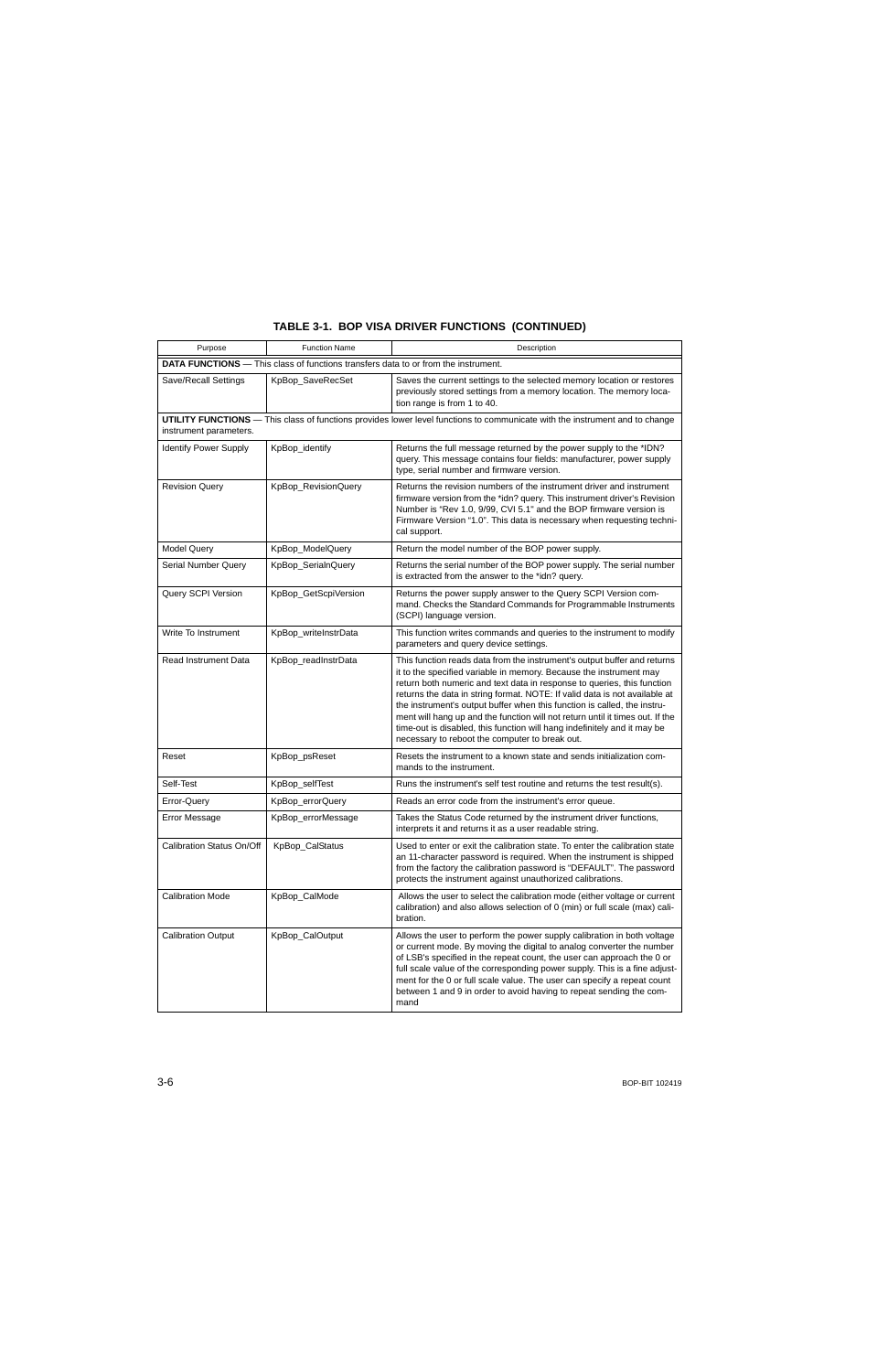| Purpose                            | <b>Function Name</b> | Description                                                                                                                                                                                                                                                                                                                                                                                                                           |
|------------------------------------|----------------------|---------------------------------------------------------------------------------------------------------------------------------------------------------------------------------------------------------------------------------------------------------------------------------------------------------------------------------------------------------------------------------------------------------------------------------------|
| <b>Calibration Zero</b>            | KpBop CalZero        | Used to zero the output of the power supply before switching from volt-<br>age calibration to current calibration (to allow a calibration resistor to be<br>connected between the power supply output terminals.                                                                                                                                                                                                                      |
| Zero Voltage Calibration           | Kpbop_CalVoltZero    | Calibrate output zero in Voltage mode.                                                                                                                                                                                                                                                                                                                                                                                                |
| Zero Current Calibration           | Kpbop_CalCurrZero    | Calibrate output zero in Current mode.                                                                                                                                                                                                                                                                                                                                                                                                |
| Volt low Calibration<br>constants  | Kpbop_CalVLSD        | Read Calibration constants when unit is in low-volt calibration mode.                                                                                                                                                                                                                                                                                                                                                                 |
| Volt Calibration con-<br>stants    | Kpbop_CalVSND        | Read Calibration constants when unit is in voltage calibration mode.                                                                                                                                                                                                                                                                                                                                                                  |
| Curr_low Calibration<br>constants  | Kpbop_CalCLSD        | Read Calibration constants when unit is in low-current calibration<br>mode.                                                                                                                                                                                                                                                                                                                                                           |
| Curr_high Calibration<br>constants | Kpbop_CalCSND        | Read Calibration constants when unit is in current calibration mode.                                                                                                                                                                                                                                                                                                                                                                  |
| <b>Calibration Save</b>            | KpBop_CalSave        | Stores the calibration results in the nonvolatile calibration memory of<br>the instrument.                                                                                                                                                                                                                                                                                                                                            |
| <b>Security Code</b>               | KpBop_CalCode        | Allows the user to change the password to prevent accidental or unau-<br>thorized calibrations of the instrument. The password is stored in non-<br>volatile memory, and does not change when power has been off or<br>after a reset. To change the password, the instrument must already be<br>in calibration status, ensuring that the user knows the current pass-<br>word. If the password is lost, call the factory for support. |
| Disable Password                   | Kpbop_PassDis        | Allow user to disable the security code.                                                                                                                                                                                                                                                                                                                                                                                              |
| Dump Calibration                   | Kpbop_CalDUMP        | Save Calibration constants in files.                                                                                                                                                                                                                                                                                                                                                                                                  |
| <b>Restore Calibration</b>         | Kpbop_CalRestore     | Restore Calibration constants from files.                                                                                                                                                                                                                                                                                                                                                                                             |
| Close                              | KpBop_close          | This function takes the instrument off-line.                                                                                                                                                                                                                                                                                                                                                                                          |

# **TABLE 3-1. BOP VISA DRIVER FUNCTIONS (CONTINUED)**